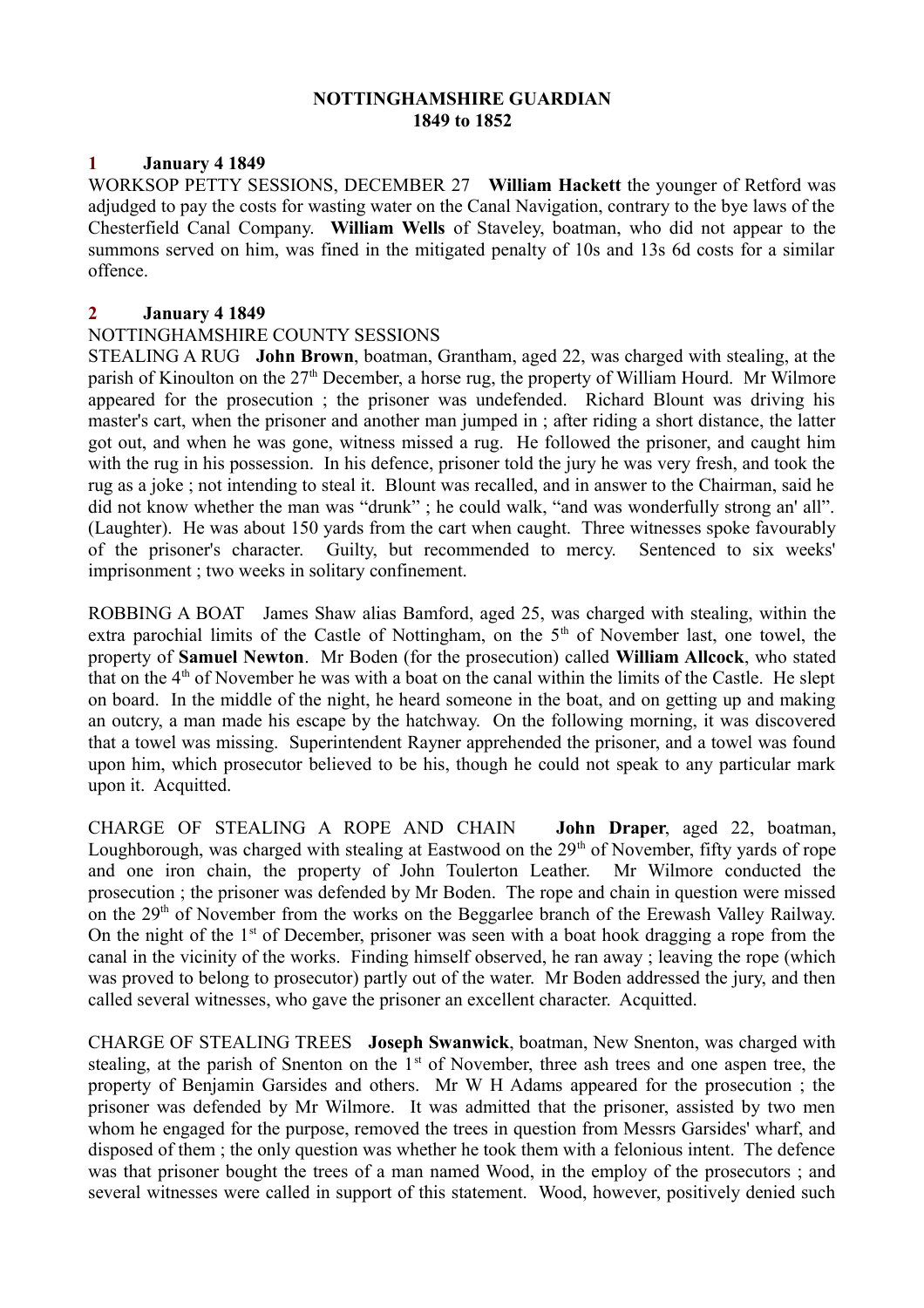being the fact. The prisoner received a good character. The jury, after a somewhat protracted deliberation, returned a verdict of acquittal.

Many of the cases recorded at this particular sessions were minor robberies carried out by "tramps", most of which were driven by hunger. One such was Cephas Betts, who pleaded guilty to stealing 2 lbs of beef, and it is recorded "this robbery was committed through excessive hunger, and that Betts was stated by the gaoler still to be in a very weak state from starvation".

# **3 January 11 1849**

RETFORD EPIPHANY SESSIONS **James Knott** pleaded guilty to stealing a piece of rope at Worksop, the property of Mr Robert Carlisle. From the statement of the chairman, it appeared that the prisoner is a boatman, who had hitherto sustained a good character ; he, however, on this occasion being in need of a small piece of rope, and seeing this, cut from it a piece which was not worth 6d, and appropriated it to his purpose. It was a trifling offence. He was, however, sentenced to one month's imprisonment, with hard labour.

## **4 January 25 1849**

RETFORD POLICE COURT **John Teal,** boatman, charged with stealing from his employer, Mr Cooling, brickmaker, Walkeringham, on the  $12<sup>th</sup>$  instant, a quantity of coals, was committed for trial at the next sessions.

## **5 March 1 1849**

RETFORD BOROUGH POLICE **John Newton**, boatman of Chesterfield, was charged with assaulting **Mr John Wheatley**, clerk to the Chesterfield Canal Company. He was discharged on payment of 5s costs.

### **6 March 8 1849**

NOTTINGHAMSHIRE ADJOURNED (EPIPHANY) SESSIONS The following prisoner pleaded guilty :- **William Peet,** aged 48, boatman, Nottingham, to stealing on the 19th January last 1 cwt of coal, belonging to John Bagguley and John Gray. The prisoner said he and some other boatmen had to remain in a boat on the canal one night, because they were afraid it would sink if they did not bail the water out. It was very cold, and he thought he was doing no harm in taking a few cobbles to make a fire. One calendar month to hard labour in Southwell House of Correction ; one week solitary.

## **7 March 22 1849**

DEATHS At the Infirmary on the 14<sup>th</sup> inst, aged 23 years, **William Naseby**, boatman, Narrow Marsh, Nottingham.

## **8 April 12 1849**

### POLICE OFFICE, NOTTINGHAM

POCKET PICKING **William Spooner**, aged 19, London Road, boatman, and John Smith, aged 19, of Bromley Street, were charged by a man named Devine with picking his pocket of a purse containing 30s on Friday night, whilst he was lying down basking in the sun on Sandy Lane. A lad named O'Donohoe saw the theft, but did not dare tell Devine until the rascals had gone away. He then made known what he had seen, and the prisoners were apprehended the same night. They were remanded until the following morning, when they were discharged, the complainant not appearing against them.

### **9 May 24 1849**

FATAL ACCIDENT ON THE TRENT On Tuesday night, a party of young gentlemen met at the Town Arms, Trent Bridge, Nottingham, and remained there until about two o'clock on Wednesday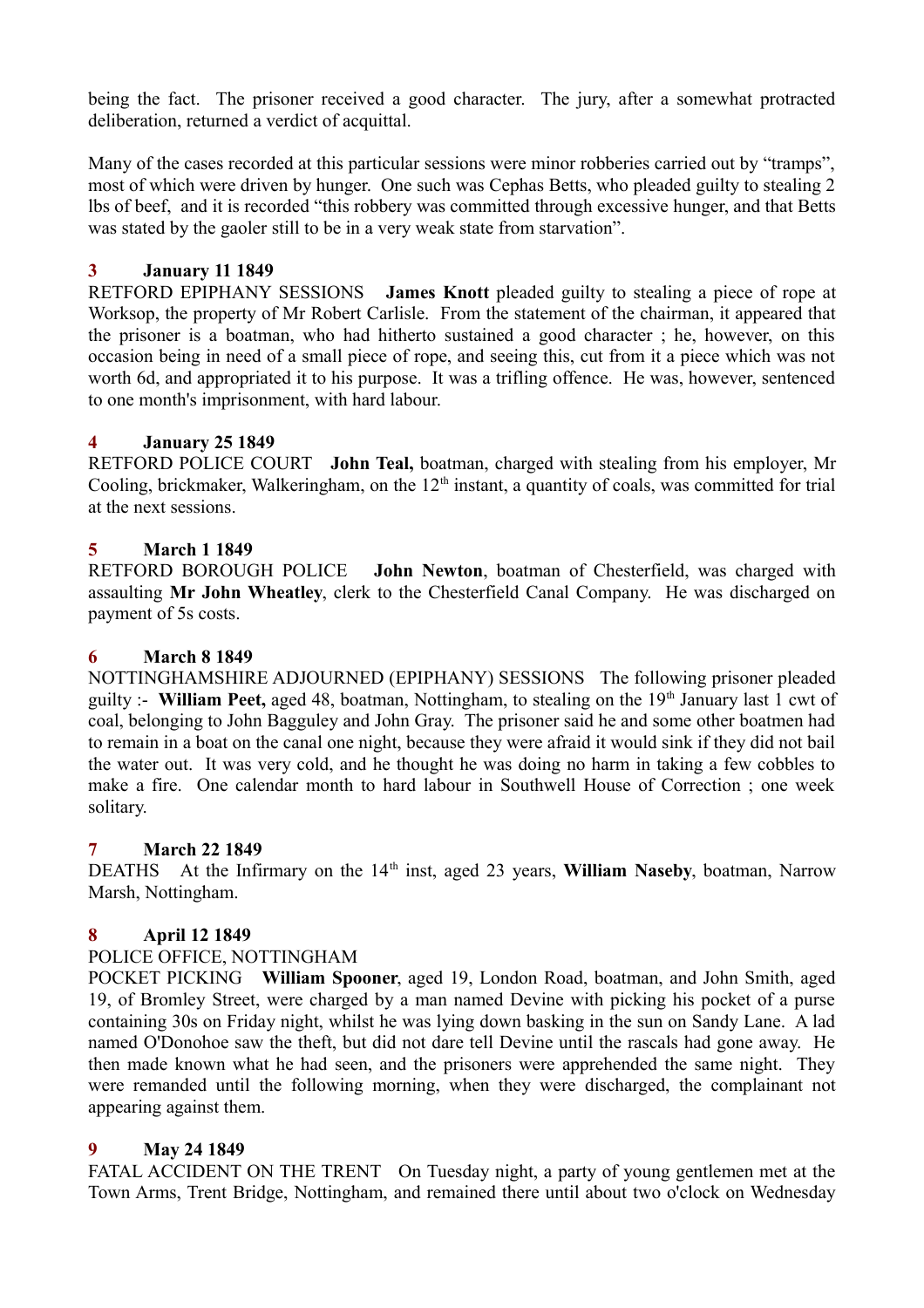morning, when one of them proposed a ride in a boat down to Newark. A four oared boat was instantly made ready, and the party, consisting of seven in number, prepared for the trip. They went up the Trent about 60 yards for the purpose of turning round. They came down again at tolerably good speed, and were going through the fourth arch from the side next Nottingham, when the nose of the boat struck against the abutment, and she filled and sank. Five of the crew contrived to reach the land, another was fortunate enough to seize an oar, with which he floated to Grantham Canal Bridge (a distance of a quarter of a mile) where he succeeded in getting out, but the seventh was drowned. The body was found about the middle of the Trent, opposite Sneinton meadow, by some men who were getting gravel. The deceased's name is Frederick Arnold Doleman, he is 23 years old, and son of Mr Doleman, jeweller, Middle Pavement, with whom he worked and lived. An inquest was held over the body yesterday (Wednesday) evening at the Town Arms before Mr Coroner Browne, when the following evidence was adduced :- One of the crew said : I have known Frederick Doleman some years. I was here with him last night. I had been here from about 9 o'clock. This morning about half past two o'clock, we agreed to go on to the river. We took a boat and went a short distance, and turned to come down. On passing through the arches, the boat struck the abutment. She immediately filled – the water rushing in at the head. We were thrown into the water, and carried down. When I got through the arch I attempted to reach the abutment, but the water seemed to bear me away. I then caught hold of the stem of the boat, but as two of the crew were already upon it, I thought it would not carry us all ; seeing an oar a short distance off, I left the boat and caught hold of it. I was taken down by the stream, and carried below Grantham Canal Bridge. The stream seemed to bear me to the side towards Sneinton meadow, and I got out there. I never saw Doleman after the boat struck. The morning was breaking. There was a flush of water on in the river. The reason we struck was because we turned too soon and came down too near this side. We could not with distinctness see the arches fifty yards off, but we could see through them when we got near. We went through the fourth arch. We were too near the Nottingham side, and the stream washed us on to the abutment. The boat was too heavy with the number of people in it, and did not answer to the helm as it would have done with a proper crew. I have not seen Doleman since. I was quite sober, and have every reason to believe the other part of the crew were. There was no rash conduct at all. Francis Poole, a police officer, said : I was on the bridge this morning about three o'clock. I saw a party of men get into a boat above the Bridge. They went up about 50 or 60 yards, and then came down at a rapid rate. I thought they were gone through the arch, and went to the other side to see, and was surprised to behold them all in the water. I could not tell how many there were in the water. I called Mr Hart out, and we went to the Island. Three of them swam to the osier holt, and one I saw sink very near the Bridge. The last I saw of him was about 20 yards below the Bridge. He did not appear to swim at all. He did not come up high enough for me to distinguish his dress. Three of the crew went down the Trent ( two on the boat, I understand, and one on an oar). I saw the body at nine o'clock this morning. I could not say it was the body of the man I had seen drown. I had not the opportunity of searching the body when it was found (at eight o'clock) because I had to attend to my duty. I searched the body at nine o'clock, and found two door keys, a pair of kid gloves, a penknife, two penny pieces and a light silk pocket handkerchief. When getting the boat ready, the crew did not appear to be in liquor. **William Palethorpe,** Butcher's Close, Nottingham, boatman, deposed that, this morning at about eight o'clock, he and four other men were getting sand out of the Trent near Snenton Meadow, when they found the body. They put it on the bank directly. A little boat came down soon after, and the body was taken away. He never left it until it was put into the little boat. It was dressed in a pilot coat. They saw that he was dead, and did not attempt to take his clothes off ; nor did they send for a medical man. John Hart, landlord of the Town Arms, stated that the body was brought up to his house, and was carried into the stable. About half past nine o'clock, a young lady and gentleman came up, and said the deceased had a watch and other valuable property upon him, and they requested the witness to examine the body. In one of the waistcoat pockets he found a watch key. This was before Poole searched the body. The Jury, without the slightest hesitation, returned the verdict of "Accidentally drowned". Immediately before the accident, the deceased was known to have in his possession a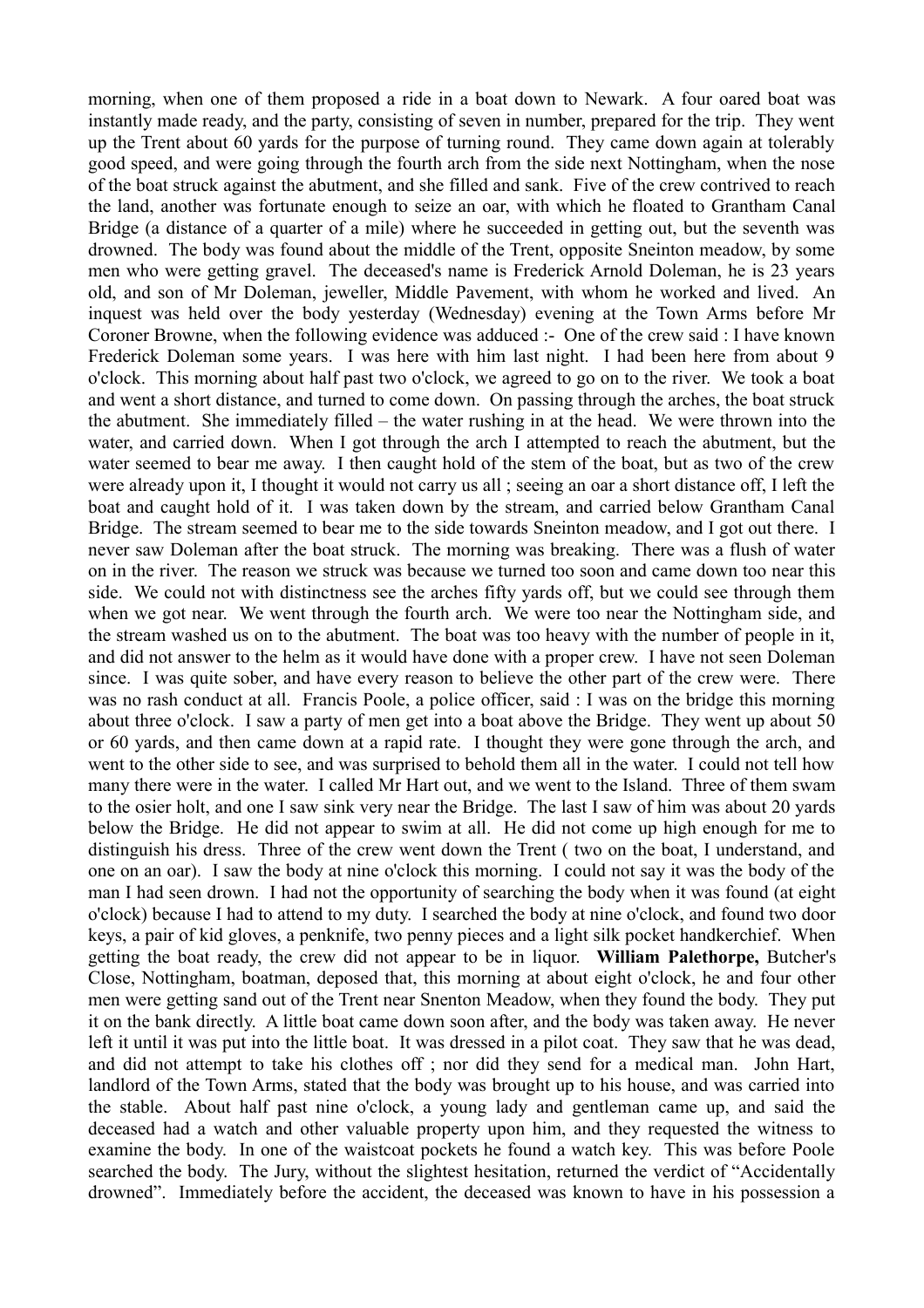gold watch and chain, a diamond ring, a brass pin and about sixteen shillings in money. The watch and chain could not by any possibility have been lost in the water, because before getting into the boat the unfortunate young gentleman was seen to button his pilot coat tightly round. When the body was, however, examined at the Town Arms by the policeman, all the valuable property was missing. A strict investigation of the matter is being made.

It is a singular coincidence that Mr Josiah Doleman, brother of the unfortunate young gentleman drowned in the Trent, died on the same day of the month, May 23<sup>rd</sup>, and at the same age, 23 years.

#### **10 May 31 1849**

#### POLICE NEWS

#### COUNTY HALL NOTTINGHAM

ASSAULTING A POLICEMAN PC Carey charged **William Hinchley** with assaulting him on the  $25<sup>th</sup>$  ult, at the new bridge over the Trent in the parish of Sneinton. It appeared that the defendant was a boatman, and had a right to pass over the bridge, but about six or seven o'clock in the evening of the day in question he was attempting to pass over with a companion (not a boatman), and the complainant, who keeps the gate at the bridge, refused to let them go over. Hinchley said he should go over when he pleased, and take whomsoever he thought fit with him. Carey laid his hand upon Hinchley's collar to prevent his passing the gate, and the latter then threw him on his back. The Bench dismissed the case, cautioning the policeman in future to distinguish between those who had a right to go through, and those who had not.

CHARGE OF UNLAWFULLY NETTING IN THE CANAL Robert Willoughby and George Harvey appeared to answer an indictment charging them with unlawfully netting fish in a part of the canal running through Beeston Meadow, in the parish of Lenton, on the 21<sup>st</sup> instant. Mr Smith appeared for the defendants. Matthew Lowe, keeper to Mr Charles Wright, said on the day in question he saw the defendants, who were in a boat using nets in the above place. He concealed himself, and watched them until they had worked their boat into the middle of the water, when he made them aware of his presence, and they immediately commenced dragging their net in order to get out of the way. They had upwards of thirty yards of trammelling in the canal, and he saw them take several fish out, a pound or two each. Mr Charles Wright had the right of fishing over that water, granted to him from Mr Francis Wright. The defendant Willoughby said he had fished in that water for 17 years, both with Lowe and Mr Wright. He had received permission from both of them, and the present case arose out of spite. The magistrates thought before the case was gone into it should be clearly shown to whom the right of fishing belonged. The case was adjourned until next Saturday week, that Mr Charles Wright, who is in London, may be enabled to attend for that purpose.

### **11 July 5 1849**

### NOTTINGHAMSHIRE MIDSUMMER SESSIONS

FELONY AT RATCLIFFE **Thomas Chapman**, aged 27 years, East Bridgford, pleaded not guilty to stealing, at Ratcliffe-on-Trent on the  $6<sup>th</sup>$  of April, two iron bars, the property of William Greaves, Thomas Smart and another. Mr Adams prosecuted ; the prisoner was undefended. It appeared that early in April the two bars were stolen from the wharf at Ratcliffe, and on Good Friday the prisoner sold them to a blacksmith named Straw, of East Bridgford. At the same time, he said he had bought the iron of some boatmen belonging to the Trent Waterworks Company. But when apprehended, he gave various accounts ; he said he had bought it of a boatman for some coal ; and another story was that it was put into his boat while he was asleep. Guilty. Three calendar months' hard labour, one week solitary.

### **12 July 12 1849**

INSOLVENT DEBTORS' COURT COUNTY HALL, NOTTINGHAM, FRIDAY JULY 6 **William Hincks**, boatman, Castle Terrace,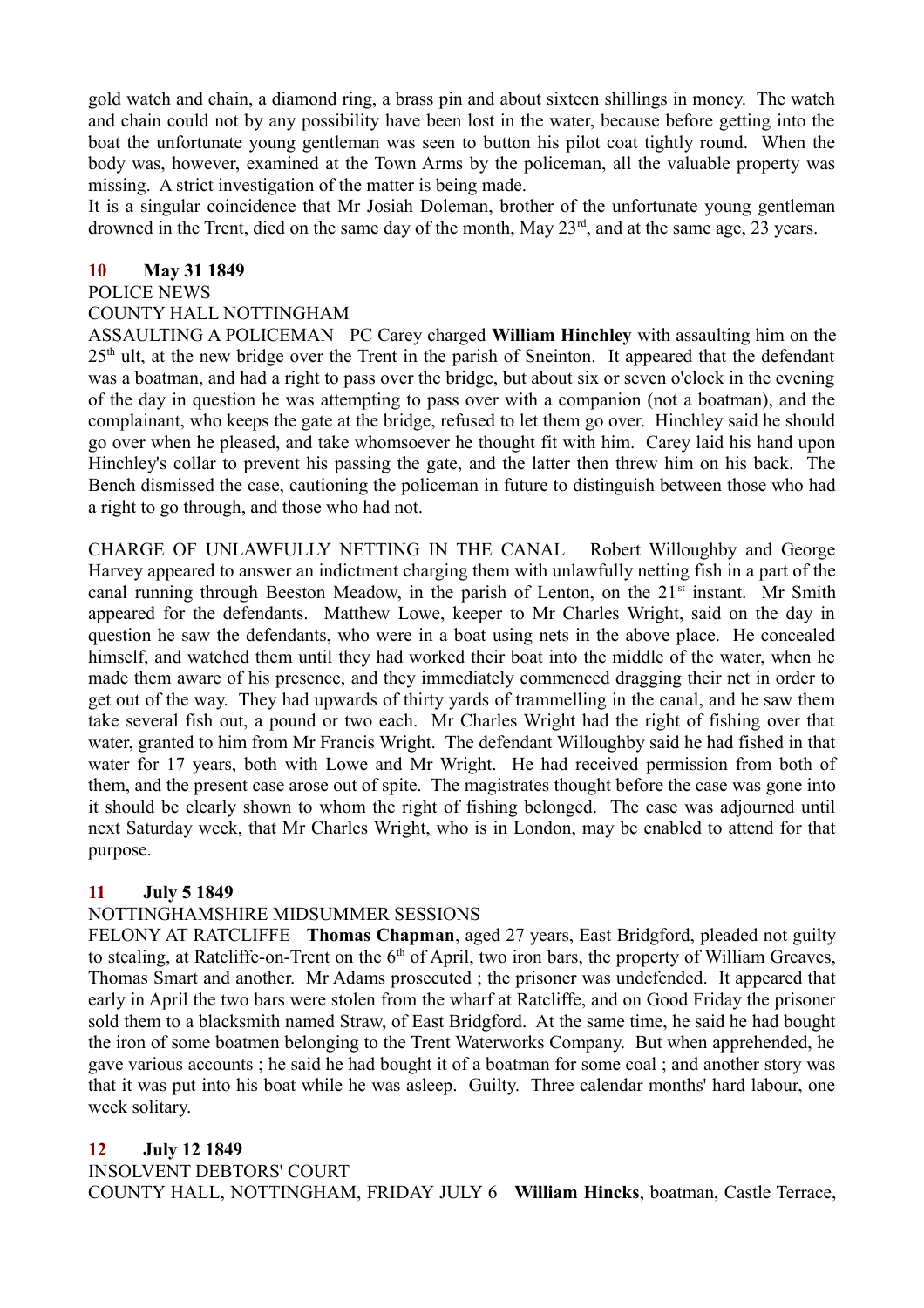Nottingham. The insolvent's debts amount to £288 and his assets to £98, besides an annuity, on the death of his mother, estimated at £100. Ordered to file a copy of the will, and the  $10<sup>th</sup>$  of August was named for a final order. Solicitor, Mr Bowley, Nottingham.

### **13 July 12 1849**

### COUNTY HALL, NOTTINGHAM

THE JOLLY ANGLER, BEESTON Police-constable Vaux charged Joseph Dickinson, landlord of the "Jolly Angler" at Beeston, with keeping his house open on Sunday morning, otherwise than for the refreshment of travellers. Vaux went into the house at half past one, and saw eight men drinking. They all appeared to be in liquor, and one was very drunk. Mr Coope appeared for the defendant, and stated that the men were boatmen waiting for their horses. Case dismissed ; but the defendant's wife, who attended, was cautioned to be more careful in future.

### **14 July 12 1849**

### POLICE OFFICE, NOTTINGHAM

THE WOODEN BRIDGE NUISANCE **William Harrison**, boatman, aged about 21 years, was charged by Mr George Wastie with assaulting him on the  $24<sup>th</sup>$  of June. The complainant stated that on the afternoon of the day in question, he was crossing the Wooden Bridge leading from Trent Row into the meadows. There were a number of boatmen and other rough looking persons on the bridge, amongst whom was the defendant. As he was passing, he (defendant) struck him, and then ran down Trent Row. He followed and came up with the defendant at the other end of the row, and was inquiring of the bystanders the defendant's name, when that individual went up to him, struck him, and knocked him down. Emanuel Millington corroborated the complainant's statement. The defendant, in reply, said that as Mr Wastie was crossing the bridge he trod upon his toes, and in the "agony of the moment" he lifted up his arm and happened to hit the complainant, who then pursued him with a stick, and as he was trying to get away from him, he chanced to knock him down. The Mayor not giving credence to this very improbable tale, ordered the defendant to enter into recognisances to keep the peace, himself in £10 and two sureties of £5 each, and to pay the expenses, 14s 6d. His Worship, in passing judgement, said this was not the first time he had heard of people being insulted on the bridge, and the magistrates were determined to put the nuisance down.

### **15 July 19 1849**

BOY DROWNED AT LENTON On Saturday last, an inquest was held before Mr C Swann, at the Albion Hotel, Lenton, on the body of George Brewster Pearson, aged 7 years, son of Joseph Pearson, coal higgler. On Saturday morning about ten o'clock, the deceased left his mother's house in company with other boys. They went into the park and crossed the Leen at the Cow drinks. The deceased then proposed a bathe in the canal, but his companions were frightened of being drowned and asked him not to attempt it. Notwithstanding their entreaties, he stripped and jumped into the water. He immediately went over head. While struggling, a man rode by, and the boys directed his attention to the drowning lad, but the fellow only laughed, and then rode away. When the deceased had been under water about five minutes, a boat came past, and the body was got out by a boatman. Verdict : Accidentally drowned.

### **16 August 2 1849**

### POLICE OFFICE, NOTTINGHAM

SLEEPING IN A HAYSTACK **Reuben Mellor,** aged 18 years, boatman ; Alfred Ledger, 23, Old Radford, and Jonathan Close, 18, were brought up charged with having on the previous night slept in a haystack in the West Croft belonging to Mr Sharp, coal merchant, Queen's Road. They all admitted the charge. Ledger and Close, being old offenders, were committed for a month each, and Mellor for 14 days.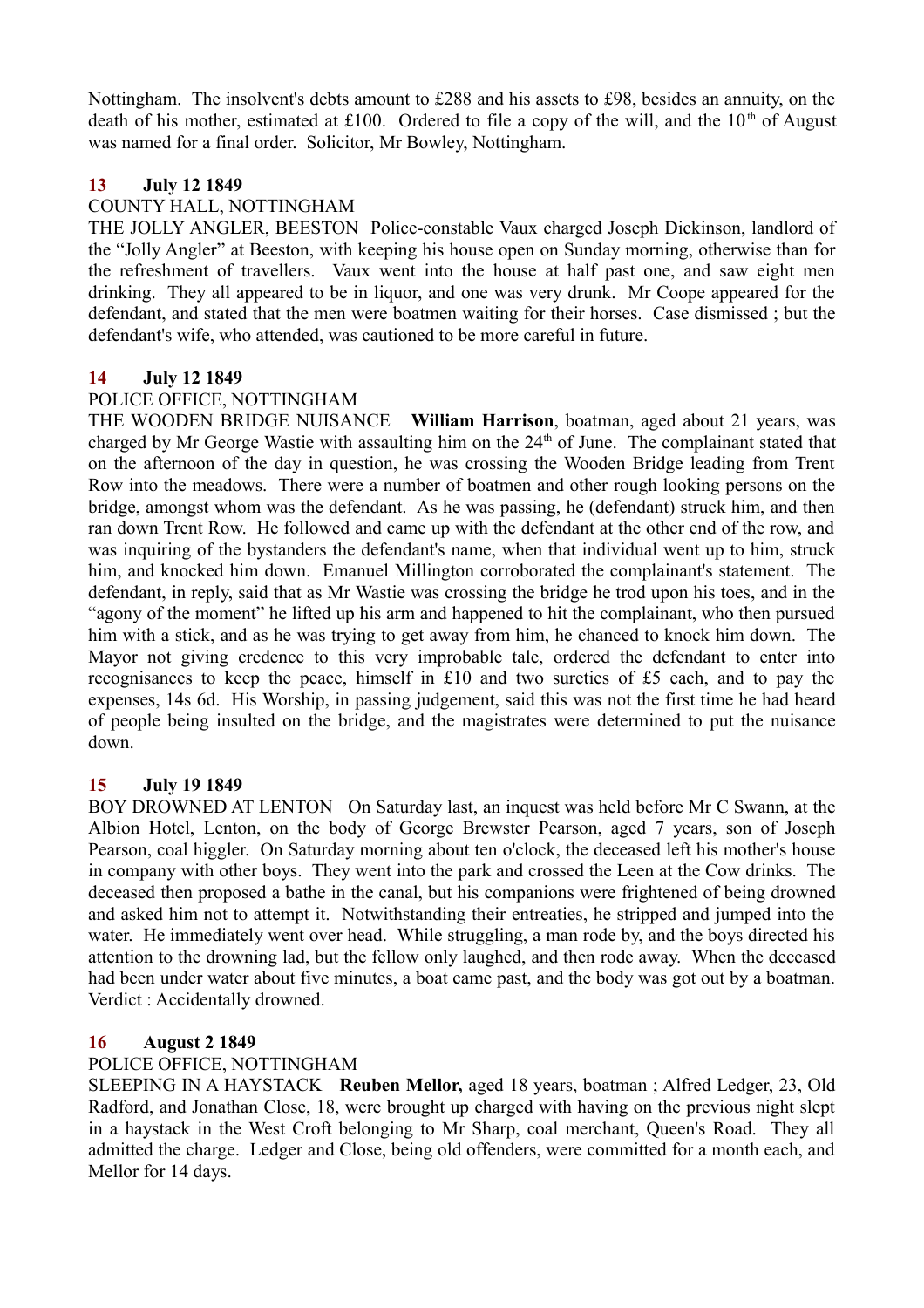### **17 August 16 1849**

### COUNTY HALL, NOTTINGHAM

STEALING TURNIPS **George Hine,** a youth about 10 years old, was charged with stealing four Swede turnips on the  $10<sup>th</sup>$  of August at the parish of Eastwood. Police-constable Whitehead said he was on duty yesterday at 12 o'clock when he saw the prisoner in Mr Walker's field near the Erewash Canal, getting some turnips. He followed the prisoner to a boat on the canal where his father was waiting. The prisoner said he should not have taken them if he had not been hungry. Convicted in the penalty of 11s 6d, in default of payment, he was ordered to be confined in the Nottingham Gaol for fourteen days.

### **18 September 13 1849**

### **WORKSOP**

INQUEST On Thursday the  $6<sup>th</sup>$  instant, an inquest was held at the house of Mr George Holmes, the Gas Tavern, before Mr Hughes, deputy coroner, relative to the death of **Samuel**, son of **Mr Richard** Fox, boatman, aged eight years, who, on the  $5<sup>th</sup>$  instant, was assisting his father in his accustomed occupation, and whilst engaged in clearing the rope under the canal bridge near Shireoaks (his father sliding the lock gate at the time), he unfortunately fell into the water, unobserved by anyone. Fox missed his son, and inquired of his man, who was on the boat, if he knew where he was. The man replied, "He was here not a minute since". On looking about, his father saw his son's cap floating on the water, and forthwith went to **Mullings**, the lock-keeper, to get a rake, and by whom he was assisted in dragging the canal thereabouts, by which means he brought up the lifeless body of his unfortunate son, and conveyed it to the Gas Tavern. The jury returned as their verdict, "Accidentally drowned, and not otherwise".

## **19 September 20 1849**

MARRIAGES At Plungar on the 16<sup>th</sup> instant, by the Rev F G Burnaby, vicar, Mr William Morley, waterman, to Miss Mary Burden, both of Plungar.

## **20 September 20 1849**

### COUNTY HALL, NOTTINGHAM

STEALING GRAVEL **William Revill**, boatman, was charged by James Upton with having, on the 14<sup>th</sup> of September at Ratcliffe-on-Trent, committed certain damage to the bed of the river Trent by taking therefrom certain gravel, the property of Earl Manvers. The defendant admitted the charge, and said that he had taken the gravel since March, and did not know that he was doing any harm. He was convicted in a mitigated penalty and costs, 11s 6d.

## **21 September 27 1849**

## POLICE OFFICE, NOTTINGHAM

SUSPECTED FELONY **George Dakin**, aged 44, boatman, Castle Donington, and **George Cartlidge,** aged 65, boatman, Castle Donington, were brought up by Inspector Wilkinson on suspicion of stealing 80 lbs weight of gunpowder tea. The tea was missed on Saturday night from a shop warehouse at Gainsborough, and from information he received, Wilkinson went to a boat of which Cartlidge is captain, and found the tea in a bag concealed in a cabin occupied by Dakin. They both protested that they knew nothing of the property. Remanded.

## **22 October 11 1849**

MARRIAGES At Worksop on the 10<sup>th</sup> instant, Mr Thomas Twelves, boatman, to Miss H Moore, both of Worksop.

## **23 October 18 1849**

NOTTINGHAMSHIRE MICHAELMAS SESSIONS

STEALING A PLANK **Henry Jones** and **John Barker** pleaded not guilty to stealing, at Holme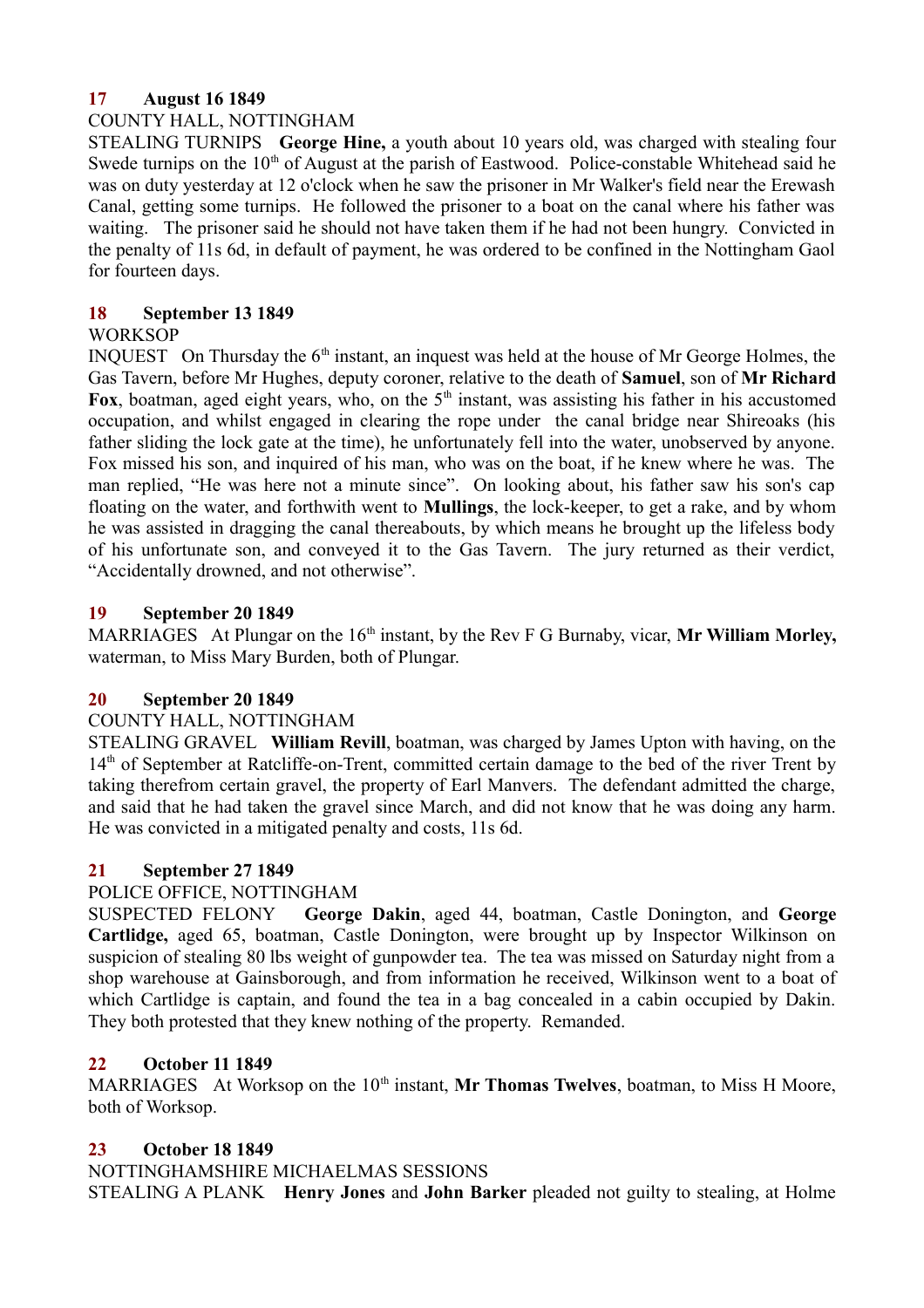Pierrepont on the 10<sup>th</sup> of September, a deal plank belonging to **John Wilson**. Mr Wilmore prosecuted ; the prisoners were undefended. John Wilson, boatman living at Cropwell Bishop, stated that some time ago he missed the plank from a gravel heap at Gamston. On the  $10<sup>th</sup>$  of September he found it again upon a manure heap, about five miles from the gravel pit. A piece had been cut from each end. In the canal, about 400 or 500 yards from the plank, was a boat, in which he found the prisoners. Jones acted as captain, and Barker formed "the crew". He asked them where they had got the plank, and Jones said Barker took the plank and he sawed the ends off. He then told them he should go for a policeman, upon which Jones offered to buy another plank if he (prosecutor) would let the affair go no further. Barker having asked this witness a few questions, to prove that he had told him he had borrowed the plank of a man named Fox, complained that the "definations" were taken, and he was committed without having been taken before a magistrate. He then called "*Mister* Benjamin Hart Thorold *Esquire*", who being placed in the box said, in reply to the Court, that he was a squire, or a gentleman, or what else they liked to call him. This witness deposed that the plank was part of an old boat belonging to him ; that it was broken up by his orders; and that he had not sold it to Wilson. William Fox, in the employ of Mr Thorold, identified the plank as being the "keelsen" of an old boat belonging to his master. He remembered the prisoners coming to him, and stating that they had taken the plank from Gamston, and asking his permission to borrow it. Mr Wilmore recalled Wilson, who produced a bill showing that he had bought the plank for four shillings of Marshall, boat builder, who had broken up the boat. Barker having addressed a few observations to the jury, enforcing the fact that they had borrowed the plank, the Chairman briefly summed up. Not Guilty. Mr Thorold asked the Court if he should be justified in taking possession of the plank. He did not like to leave it, nor did he wish to run the risk of being placed in the dock for stealing his own property. The Chairman declined to give any opinion upon the matter.

These sessions also include the case of Jane Leaf who was accused of stealing some wheat. She was the wife of Green Leaf of Woodborough.

### **24 November 1 1849**

INQUESTS IN NOTTINGHAM This day (Thursday) on the body of a man named **Dean**, aged 36, of Albion Street, boatman. The deceased had been to Gainsborough (where the cholera has been so very prevalent), and while his boat was lying there, he was seized with an attack of diarrhoea. After he had been unwell six or seven days, not having taken any medicine, he became much worse, and on Tuesday he was unable to follow his occupation. He was transferred to another boat and brought to Nottingham. About half past nine o'clock, a boy was sent out for a surgeon, and he met Mr North in the street. He was taken to the house of the deceased, whom he found in a confirmed state of Asiatic Cholera. D Gill and several other medical gentlemen were called in, and they applied all the usual remedies, but the deceased died at noon on Wednesday. Verdict : That the deceased died of Asiatic Cholera.

### **25 November 1 1849**

INQUESTS BEFORE MR C SWANN At Barton on Friday, and by adjournment on Monday, on the body of **Samuel Hardy**, aged 40, boatman, who died of Asiatic Cholera on Thursday morning. Verdict accordingly.

### **26 December 6 1849**

A BOATMAN WITH MORE MONEY THAN WIT Last Monday night, **Thomas Brammer,** captain of a boat belonging to Messrs Marshall and Fox of Newark, was whispering sweet tales of love into the ears of a damsel frail in Rose Yard, Bridlesmith Gate, Nottingham, and she, to repay his kind attentions, lightened his pocket of a purse containing four £5 notes and a sovereign. When she had effected her purpose, she gave a signal to some men in the street, who made their appearance in the entry with much boisterous language, and the woman made her escape. The gay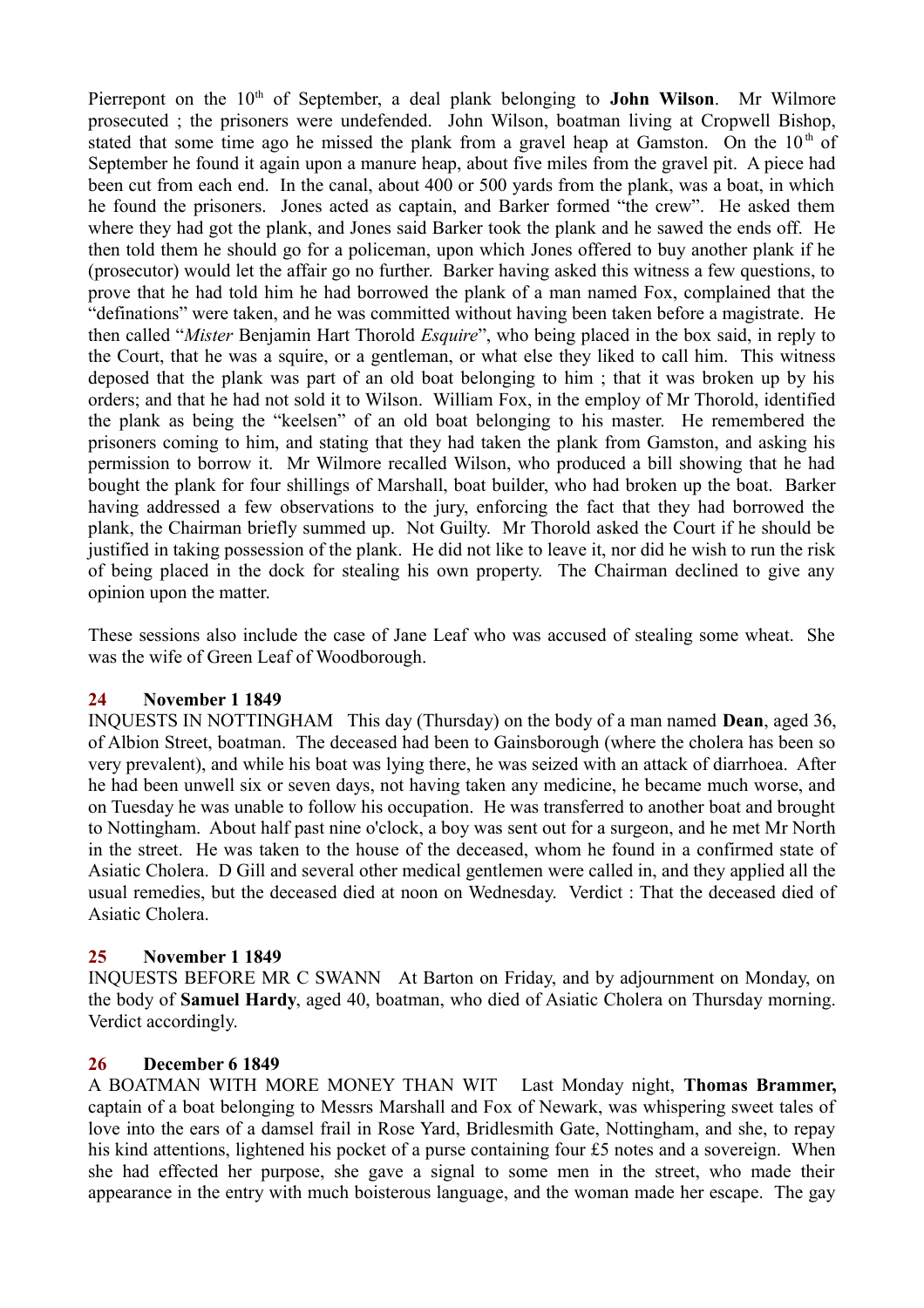boatman returned home with a light pocket and a heavy heart.

# **27 December 20 1849**

A MAN DROWNED On Friday an inquest was held at Holme Pierrepont before Mr Swann on the body of **James Weeldon**, aged 78 years. The deceased had been keeper of the Trent Lock for eight years. On the previous night he was going to open the gates for a boat to pass through, and the night being exceedingly dark, he fell into the canal, and before he could be rescued was drowned. Verdict : "Accidental death".

# **28 January 24 1850**

# BINGHAM

MYSTERIOUS DEATH OF A POLICEMAN Last Monday evening, James Sanford, the Cotgrove police officer, left Bingham with a horse and cart, to convey a prisoner to Nottingham County Gaol. The man, **James Latham**, a boatman, had been committed for trial at the assizes by H Martin Esq, charged with breaking into the premises occupied by Mr John New, butcher, at Cropwell Bishop, and stealing five stone of beef. Between nine and ten o'clock the same night, Mr Smart, contractor, of the Trent Bridge, was proceeding towards Bingham, when he saw a horse and cart by the roadside, near Lady Bay Bridge. Upon looking into the cart, he observed the policeman, with his head lying upon the seat board, and a pair of handcuffs dangling from one of his wrists. He was nearly dead ; and the thief had escaped. At first it was supposed that the poor fellow had been killed by the prisoner, but subsequent inquiry suggests the idea that he died of disease of the heart, rendered fatal by a struggle with Latham in his endeavour to escape. An inquest has been opened, but adjourned from Tuesday evening last, until efforts have been made to recapture the runaway.

# **29 February 21 1850**

## RETFORD

TOWN HALL, FEBRUARY 16 John Otter was brought up on a charge of stealing a gun out of a boat on the 29<sup>th</sup> of August last, the property of Mr John Barridge, the master of a boat trading on the Chesterfield Canal and the River Trent. Otter was committed to the House of Correction at Southwell to await his trial at the next East Retford sessions. He was afterwards bailed out.

## **30 March 7 1850**

MAN DROWNED On Monday last an inquest was held at Normanton-on-Soar, on the body of **Thomas Letts**, aged 20, boatman. The deceased was in the employ of Mr Cuffling of Mountsorrel, farmer. About six weeks ago he and some other men were returning with a boat from Pye Bridge. The hauling path being covered with water, the deceased was obliged to ride on the horse, instead of leading him. When he had crossed the bridge, the horse slipped into the river, and the deceased became immersed in the water. The captain was in the boat, another man was attending to the other boat, and no one being in a position to assist the deceased, he was drowned. The body was not found until Sunday last. Verdict : "Accidentally drowned".

## **31 March 14 1850**

NOTTINGHAMSHIRE SPRING ASSIZES The following is a list of prisoners committed for trial in the county :- **Samuel Ward**, aged 28, waterman, Gainsborough, Robert Dawson, aged 19, labourer, East Retford, and William Allen, aged 29, labourer, Retford, charged with night poaching at Bothamsall on the  $6<sup>th</sup>$  of November.

## **32 March 14 1850**

# NOTTINGHAMSHIRE ADJOURNED SESSIONS

FELONY AT LOWDHAM **James Handford**, aged 40, Gunthorpe, boatman, pleaded not guilty to stealing, on the  $28<sup>th</sup>$  of Feb, eighty pounds weight of wheat straw, the property of Thomas Rayner of Lowdham. Mr Nesbit prosecuted ; Mr Adams defended. Between two and three o'clock on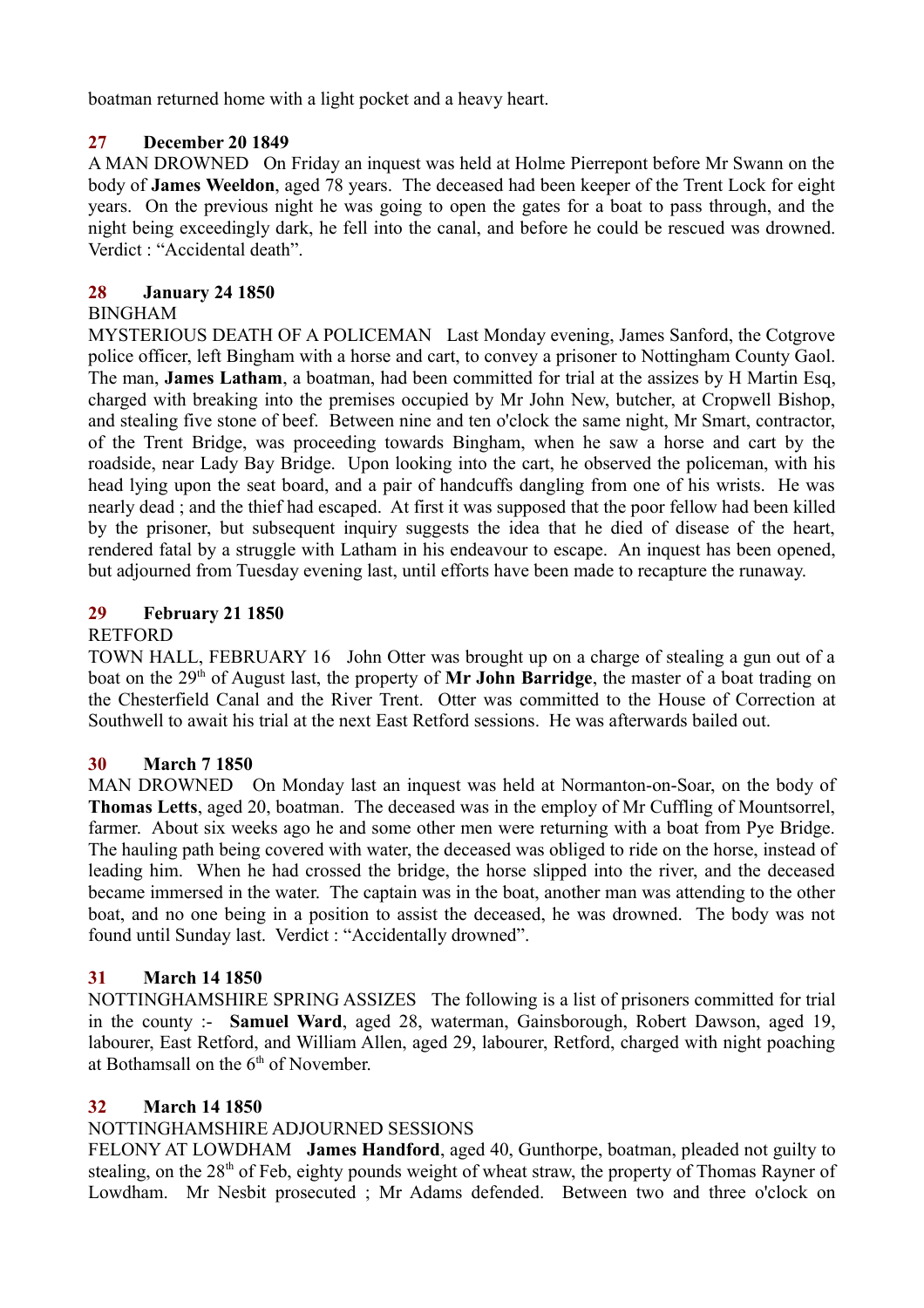Thursday afternoon the 28<sup>th</sup> ult, Thomas Cupit, servant to Mr Rayner, Lowdham, was watching in his master's stack yard, when he saw the prisoner come out of an adjoining stack yard belonging to Mr Marriott, publican. He made a band of some loose straw, and then bound some sheaves of wheat straw in it, and returned with it to Mr Marriott's yard. Cupit followed him, and having taken the straw from him, went in search of a policeman, and the prisoner went to a boat about a hundred yards distant, of which he formed "the crew". Cupit afterwards followed the prisoner and apprehended him near the Holme Lock. When taken into custody, he said he did not know that the straw belonged to Mr Rayner, and that he wished he had been in bed. At the time he was committed, he said it was the first time, and he hoped Mr Rayner would be merciful to him. Mr Adams for the defence admitted that the prisoner had stolen the straw, but stated that he was not aware that it belonged to Mr Rayner. He said the prisoner had slept at the house of Mr Marriott, and that it was usual in such cases for the publicans to allow boatmen staying at their houses to help themselves to get straw for the use of the boat, and that he (the prisoner) thought he was upon Mr Marriott's premises when he took the straw. Two witnesses gave evidence in support of this statement, and several persons gave the prisoner a good character. Guilty, with a recommendation to mercy. One calendar month's imprisonment with hard labour : one week solitary.

# **33 March 28 1850**

A MAN DROWNED IN ATTEMPTING TO ESCAPE FROM CUSTODY An inquest was held at Hemington, near Kegworth, on the 20<sup>th</sup> inst, on the body of **Thomas Paxton**, a boatman. He had been stealing some fowls on the  $18<sup>th</sup>$  inst, the property of Mr Atkins of Sawley Bridge and Hemington Toll gates, who apprehended him. The deceased got away, and jumped into a sheet of water called the "Hully-gully", which was about seven feet deep. He managed to get to the middle of the water, when his legs became entangled with the weeds and he was drowned. The body was not found till the following morning. Verdict : Accidental death.

# **34 March 28 1850**

## **WORKSOP**

FELONY On Thursday last, two men named **William Wells alias Allen** and ---- **Searston** were apprehended at Norwood End by Curzon, chief constable of Worksop, for having stolen (six weeks ago) from a mail cart at Worksop a travelling rug, a meat pie &c. The prisoners are boatmen and notorious characters – one of them having been in prison several times. They were conveyed on Saturday last before Robert Ramsden Esq of Carlton Hall, and by him committed to Southwell House of Correction for trial at the next Retford Sessions.

## **35 April 18 1850**

## COUNTY HALL, NOTTINGHAM

DAMAGE TO THE TRENT John Singleton was charged by James Upton with having done damage to property belonging to Earl Manvers at Holme Pierrepont by taking gravel out of the river. Prisoner admitted getting gravel, but denied the damage, whereupon witness swore that the anchor had made a hole in the bank of the river that would cost 5s to repair, and if a flood had come the damage might have been £100. Ordered to pay 14s.

## **36 April 18 1850**

POLICE OFFICE, NOTTINGHAM **James Hutchinson** aged 23, boatman, Lees Yard, Narrow Marsh, was brought up on suspicion of having stolen 20 lbs weight of straw, the property of Mr Robinson, from a boat on the canal in the East Croft. Discharged for want of identification.

## **37 May 2 1850**

MANSLAUGHTER NEAR NOTTINGHAM The last week's number of the Guardian contained a notice of a brutal fight which had taken place on the Tuesday previously on the Trent side, near the Wilford Ferry, in which, after a contest of an hour and a half, one of the men was knocked down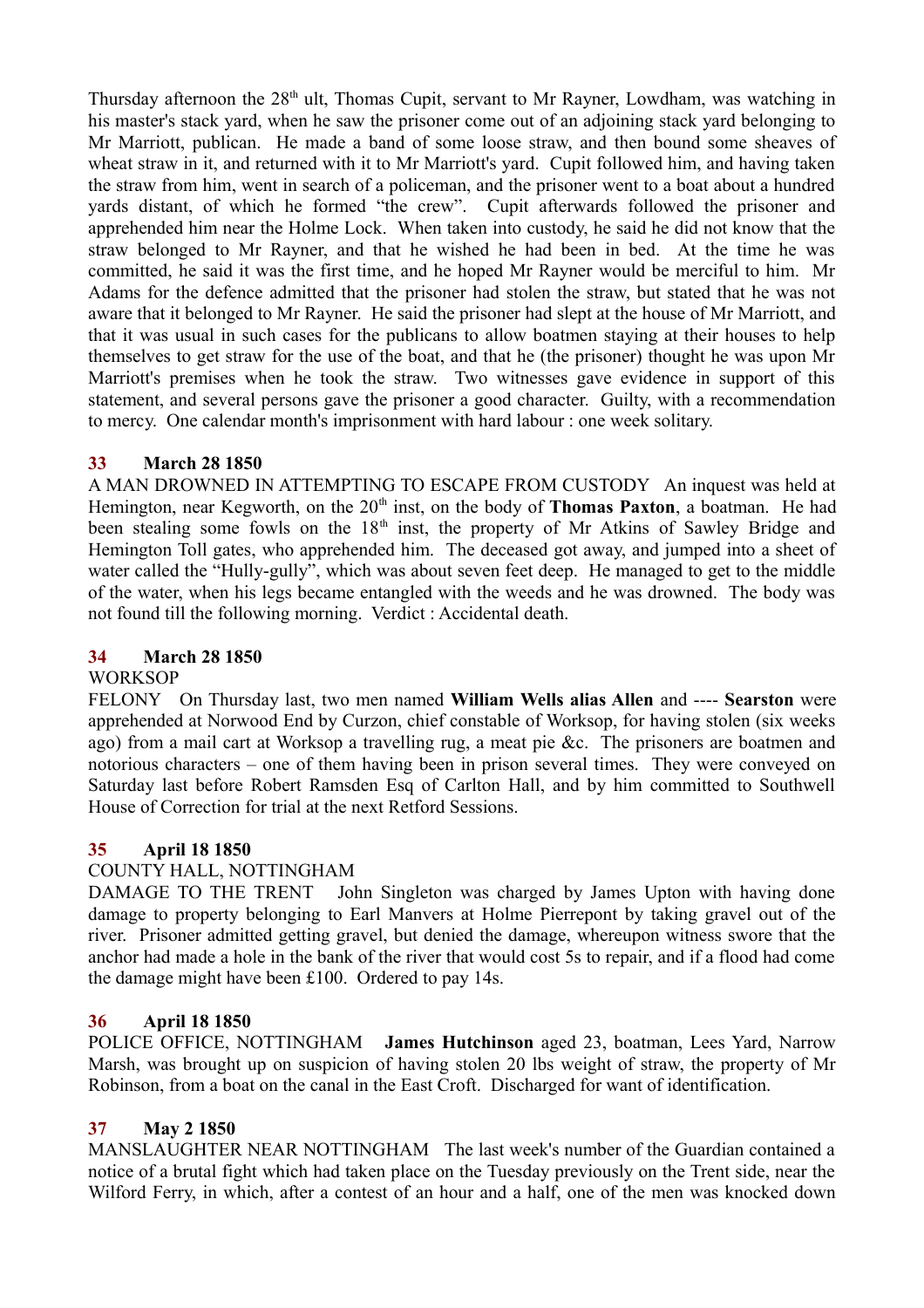senseless, and had not since rallied. He never showed any signs of consciousness, and died on Thursday last. On Friday an inquest was held over the body, when the following facts were elicited :- The deceased was Henry Flowers, better known as Moses, aged about 30, of Dutch Alley, Narrow Marsh, and was a seller of watercresses and turnip tops. On Tuesday evening, the deceased was seen talking with a boatman named **George Thoms** in the Narrow Marsh, and after a short and sharp altercation between them, they agreed to have a fight. It seemed by the tone of the evidence that there had been a past quarrel between them, and that the deceased was determined to fight Thoms. They went, accompanied by about 50 others, to the Trent side, a short distance below the ferry. Backers, bottle holders and time keepers having been appointed, they began to fight. Both men were about the same height, but Thoms possessed the most muscular power. Up to the last two or three rounds, the deceased had evidently the best of the fight. The last round but two, he came up to Thoms holding his fingers out and singing jeeringly. Thoms was enraged by this display, and struck the deceased a blow on the ribs, which sent him into the hedge bottom. The next round the deceased came up in the same jeering manner, but evidently very weak. He was again felled to the ground by a powerful strike from Thoms. The last round he taunted Thoms, telling him he had an ugly face, but he would make it uglier before they had done. After sparring a short time, they both struck out together, Thoms hitting the deceased under the left ear. He fell down in a state of insensibility, from which he never recovered. They bathed his face with cold water and tried to restore him, but could not. A cab was then fetched, and he was conveyed home. Mr Unthank, surgeon, was speedily in attendance, and attended him until his death. He made a *post mortem* examination of the body, and on opening the cranium, which was thick and heavy, he found the membrane covering of the brain a good deal congested, and a large clot of blood on the right hemisphere. On the other side there was a larger clot, with a good deal of coagulated blood, which had come from a rupture of the middle artery of the brain. The pressure on the brain by this clot of blood had caused apoplexy. He had no doubt the bruise was the result of a blow. Verdict : Manslaughter against George Thoms. Warrants are out for the apprehension of Thoms, but his whereabouts have not yet been ascertained.

## **38 May 2 1850**

WORKSOP On Wednesday morning, a boatman named **William Snell** was taken into custody by Inspector Duff for having stolen two couple of fowls from Mr Cartwright of the canal wharf. On the fowls being missing, and from a circumstance which transpired on the previous night, Mr Cartwright's suspicions were fixed on the prisoner, and he with the above officer pursued and took him into custody.

### **39 May 16 1850**

### POLICE OFFICE, NOTTINGHAM

BOATMEN, BEWARE! Ann Winfield, Narrow Marsh, *nymph de pave*, was charged with picking the pocket of **John Davis**, boatman, of 50s. The complainant stated that on the previous night he went home with the prisoner, and took a night's lodging. On awaking in the morning, he missed 50s from his pocket. He then gave information to Police-constable Samuel Cliffe, who apprehended the prisoner. There had been several other persons in the lodging room during the night, and he could not say that the woman had taken the money. No evidence appearing against her, she was discharged. The Mayor gave a suitable caution to the boatman, remarking that he who played with the fire must expect to be burnt.

### **40 May 23 1850**

### POLICE OFFICE, NOTTINGHAM

DISORDERLIES **George Patchitt** aged 19, of Lees Yard, Narrow Marsh, and **James Thornton**, 21, Crossland Street, boatmen, were convicted on their own confession of creating a breach of the peace by fighting in Narrow Marsh on Sunday afternoon. Ordered to find sureties to keep the peace for three months, and to pay the expenses, 10s each.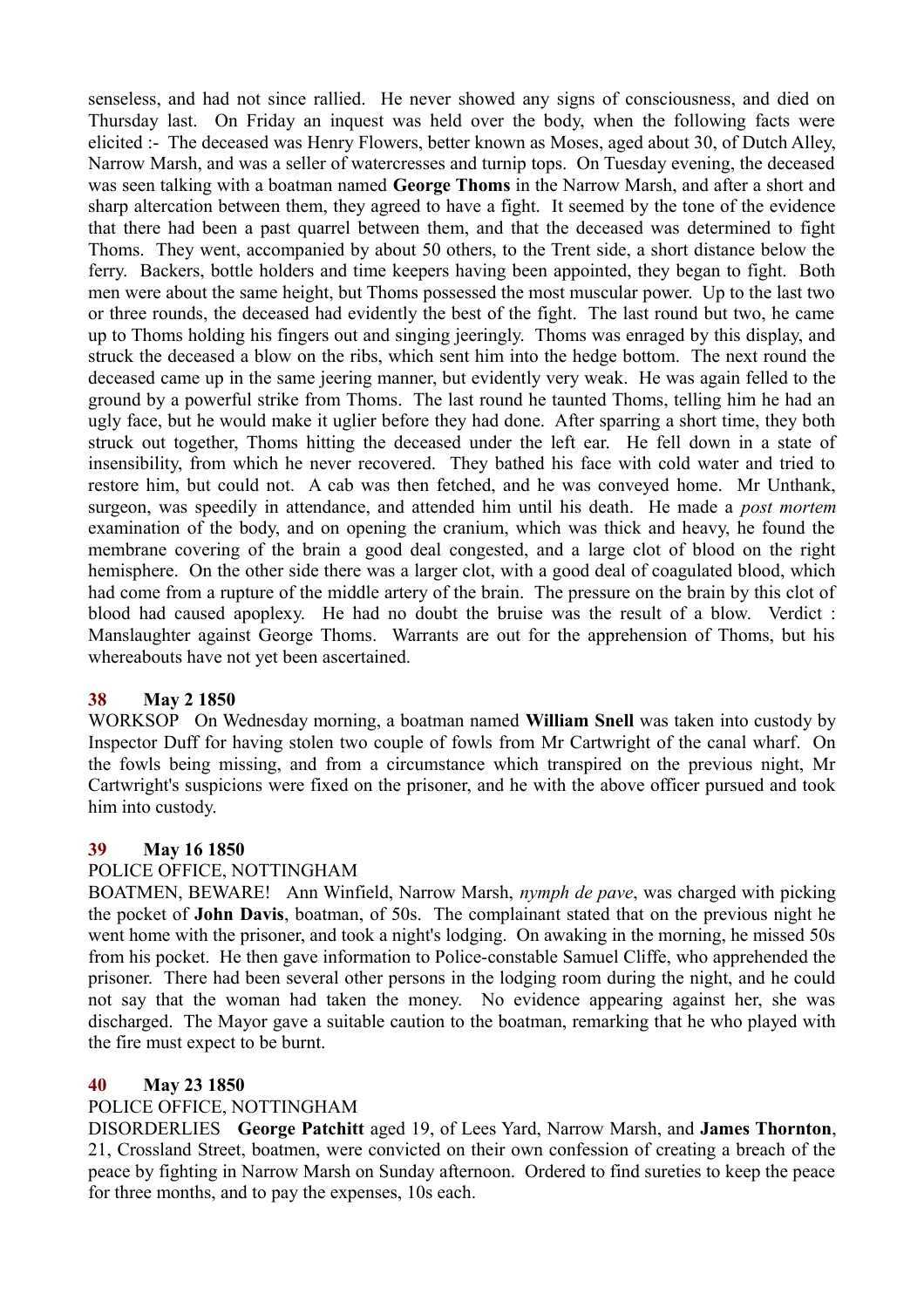### **41 June 6 1850**

A SOLDIER DROWNED AT LOUGHBOROUGH The weather on Thursday afternoon last being excessively hot, a number of privates in the troop of the First Royal Dragoons, now stationed at Loughborough, left the barracks for the purpose of bathing in the river Soar, which was about a mile distant. After bathing a considerable time, two privates named William Jackson and George Shepherd were left in the water by themselves, and both were inexpert swimmers. Jackson was making for the side, intending to get out, when he saw Shepherd struggling with his chin below the water, and water entering his mouth. He immediately called out for assistance, and then took hold of Shepherd's wrist and took several strokes towards the side, when Shepherd seized him by the arm, and they both went under the water. The remainder of the party were all on the bank, and, with the exception of a man named Pacey, were nearly dressed when Jackson called for assistance. Pacey instantly plunged into the river, and when Jackson and Shepherd came up, he seized the latter by the hair of his head and made for the side, but he too was drawn under the water. Jackson, who was nearly exhausted, contrived to get out. The trumpeter and a man named Rose were by this time undressed again, and both jumped into the water. When Pacey and Shepherd came up, the trumpeter took hold of the hand of the former, and in a second or two all three went under the water ; Pacey and the trumpeter again came up, but Shepherd was seen no more. Pacey several times dived under the water for the purpose of finding Shepherd, but without success. A rope was then procured from a house not far distant, which was placed round Pacey's shoulders, who again sought for Shepherd by diving, but all to no purpose. After the body had been in the water something more than two hours, a boatman of Loughborough named **Simmons,** who is an expert diver, went to the place, and having stripped, at once plunged into the water. In a few seconds, he again appeared upon the surface, and exclaimed, "I've got him", an announcement which was loudly cheered by hundreds of persons who were on the banks of the river. A rope was then thrown to Simmons, and both were drawn to the side. An inquest was held the following day, when the above facts were adduced, and a verdict in accordance returned. The place where the accident occurred is called the "Whirly Hole", and many persons have been drowned there when bathing. Deceased was twenty years of age, and was the son of respectable parents, who reside at Bristol.

## **42 June 13 1860**

RETFORD On Saturday afternoon, a little boy about six years of age, son of **William Bell**, a labourer at Mr White's wharf, whilst his father was engaged in delivering a cargo out of a boat lying in the canal basin alongside the wharf, by some means unobserved fell into the basin. He was missed very shortly, and on being looked for his cap was seen in the water. Search was at once made, and the poor little fellow was found in the basin, where he could not have been more than a quarter of an hour, life quite extinct. On Monday Mr Faulkner held an inquest on the body, when the jury returned a verdict of "Accidental death".

### **43 June 20 1850**

COUNTY HALL, NOTTINGHAM **James Savage** was charged with neglecting to pay for the maintenance of his three children, who have become chargeable to the parish of Sutton Bonington. Defendant, who is a boatman, said he had left the money at Sandiacre to be taken to his brother, to whom he gave 6s a week to maintain them. It seemed however that this was not true, the children having been thrown upon the parish. Warrant withdrawn on the defendant promising to take the children out, and to pay the expenses &c.

## **44 June 27 1850**

FATAL PUGILISTIC ENCOUNTER NEAR NOTTINGHAM About two months ago, our columns contained an account of an inquest on the body of a man named Flowers, who had been killed in a fight with **George Thoms**. A verdict of manslaughter against Thoms, who has this week surrendered himself into custody, induced us to hope that a check would in future be put upon such occurrences in this neighbourhood, and that we should not again have the painful duty of recording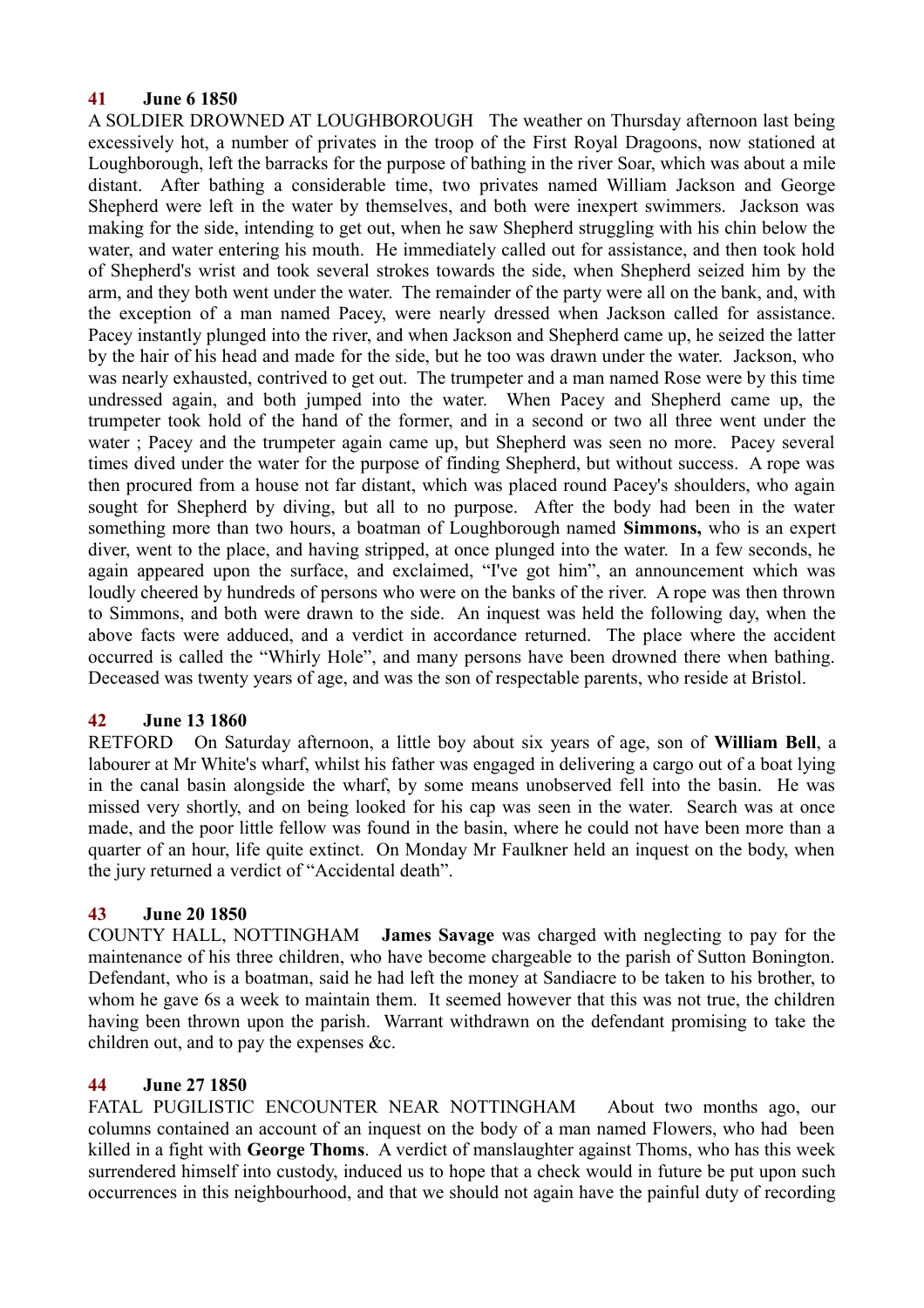a case of fatality resulting from a similar proceeding. Our anticipations, however, have not been realised. An event of the same description, but under different circumstances, took place on Monday last in our immediate neighbourhood, the principal actors in the matter being persons resident in the town of Nottingham. The facts of this second case appear to be very startling, but we defer the animadversions we have to make on the subject until the inquest – indeed, until after the various parties likely to be accused of the crime of manslaughter have undergone a formal trial before a jury of their fellow townsmen. The circumstances of the case to which we allude, although for the present we are forbidden to publish the evidence, are these :- A few days ago, a match was made by some knights of the cleaver for a lad named Richard Hall to fight a youth named James Brown, for 10s a side. The latter was much the taller, stouter and stronger of the two ; but the former was exceedingly active, and was reputed to possess the greatest amount of fistic science. Monday morning last was the time appointed for the fight to take place ; and soon after five o'clock that morning the combatants, with a number of friends and backers, chiefly butchers, repaired to the Trent side, a short distance above the Wilford Ferry Boat. The town police and the rural force of the county had obtained a knowledge that a fight was about to take place, and two of the latter (Bixon and Pinnegar), after the borough police had driven them out of the boundaries of the town, were upon the watch, and prevented the encounter taking place in Nottinghamshire. They then walked on by the Trent Side until they arrived near Long Eaton Railway Station, just within the boundaries of Derbyshire, where the fight took place. A referee, time keeper and backers having been duly appointed, the deadly contest commenced. In the first round Brown received a severe blow between the right eye and temple, which felled him to the ground ; and in the course of the contest he was repeatedly thrown by his smaller but more active antagonist, who struck him many severe blows under his right ear. He also received much punishment on the face, chest and arms. Towards the middle of the fight, Hall wished Brown's backers to take their man away, declaring that if they did not he would not continue to hit him much longer. Brown, however, only laughed at him, and returned from each round with an apparent determination to annihilate his small adversary. After they had been fighting for an hour and a quarter, Hall cross buttocked Brown, falling heavily upon him. Brown was picked up by his seconds, but he was evidently unable to continue the fight, which was then declared to have been won by Hall. Brown, being unable to walk home, was carried to the Railway Station at Long Eaton and booked for Nottingham, but he died as the train was passing Beeston. On arriving at Nottingham, the body was conveyed to the General Hospital, where a *post mortem* examination was made by the resident surgeon, Mr White, who found severe external bruises under the right ear and about the temple. There was also a quantity of effused blood caused by the rupture of a small vessel, on the surface of the brain, no doubt produced by a blow. On Monday evening, Hall surrendered himself into the custody of the Nottinghamshire police, and the same night an inquest commenced sitting upon the body of the deceased, under the presidency of Mr Coroner Browne. After identifying the body, it was adjourned until yesterday (Wednesday), and then further adjourned to Friday night at six o'clock. Hall has been taken before the Mayor and remanded.

### **45 June 27 1850**

### POLICE OFFICE, NOTTINGHAM

FATAL TERMINATION OF TWO FIGHTS Richard Hall, aged 16, butcher, residing near Trinity Church, Nottingham, was brought up under the following circumstances :- At an early hour that morning, he went to the Mayor's house at Basford, where he waited several hours, wishing to give himself up. Kirk, one of the county constabulary, then went and apprehended him and brought him to Nottingham, he (Hall) wishing to be taken before the Mayor. He said that on the previous morning he fought a young man named George Brown, a butcher, near the Railway Station, for 10s a side. He had since been told that Brown was dead. Brown wanted to fight him. There were two seconds, and a butcher named Southgate was stakeholder. Brown wanted to give over fighting, but one of his backers (Breddon) would not let him. The fight lasted an hour and twenty minutes. The prisoner, a slim looking lad, apparently incapable of inflicting a fatal blow, was then remanded for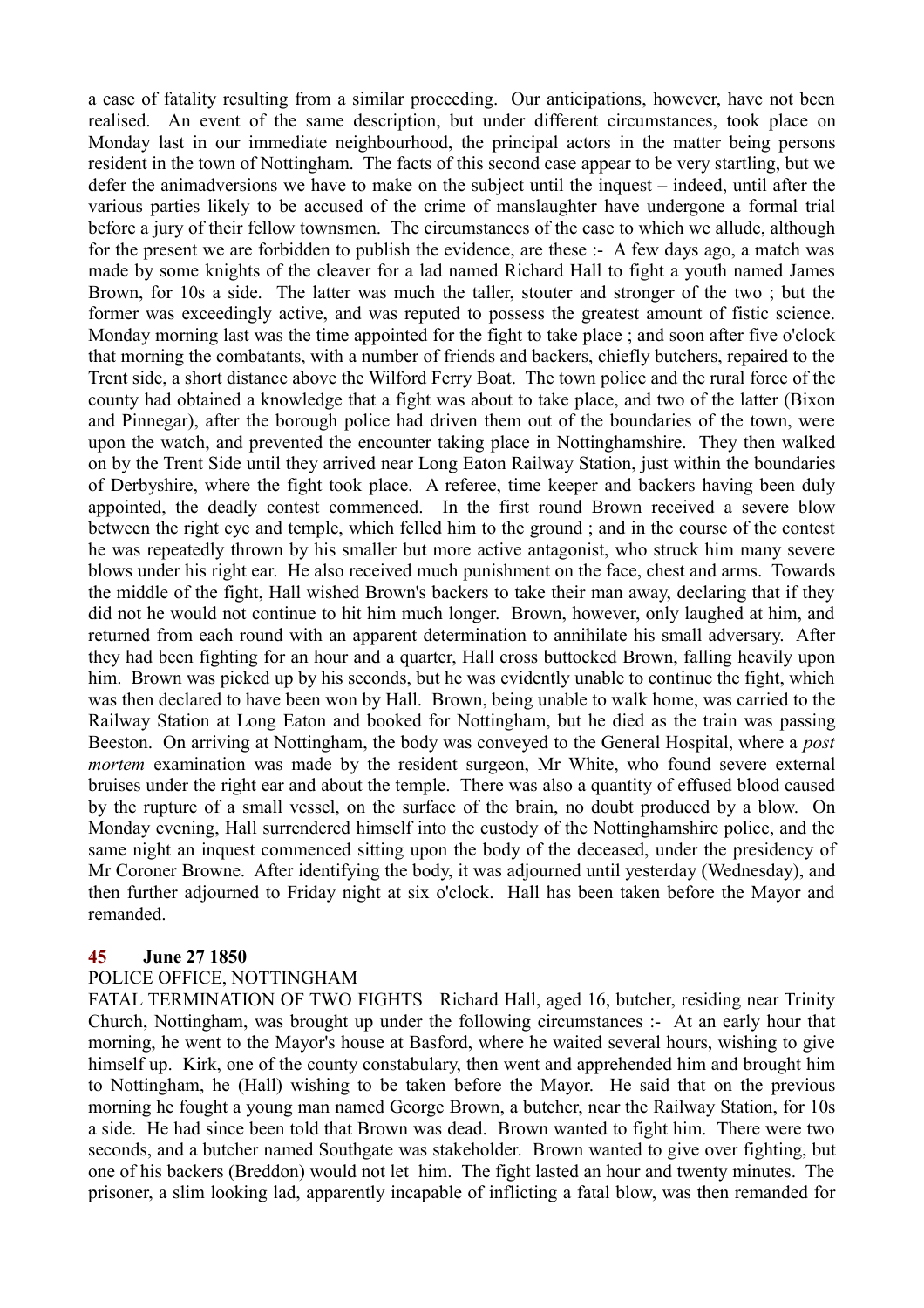three days until the jury have delivered their verdict upon the case. Hall (the prisoner) did not seem terrified, but he appeared fully sensible of the painful nature of his position.

**George Thoms,** boatman, apparently about 19 years of age, was also placed before the Mayor, under similar circumstances. It will be remembered that about two months ago a fight took place on the Trent bank, near the Wilford ferry, between Thoms and another boatman named **Flowers**, aged about 20. The fight was the result of some provocation on the part of Flowers who, though small in size compared to Thoms, had frequently challenged him to fight. One day after Thoms had received some taunts from Flowers, they repaired to the Trent side, and fought for upwards of three hours. Thoms expressed his willingness several times in the progress of the fight to cease the disgraceful proceedings ; but Flowers, with many jeers, was determined to continue the contest, and he ultimately received a blow which produced congestion of the brain, and he died the same evening at a house in Narrow Marsh. An inquest was held over his body before Mr Coroner Browne, and a verdict of "Manslaughter against George Thoms" was returned. A coroner's warrant was accordingly issued for his apprehension, but he had been out of the way until Monday night, when he surrendered himself to Mr Barns at the watch house. He was committed to take his trial at the Assizes. (Both the above cases were heard in a private room).

### **46 July 25 1850**

### NOTTINGHAM SUMMER ASSIZES

MANSLAUGHTER BY FIGHTING AT WILFORD **George Toms alias Thoms,** aged 28, was charged on the Coroner's inquisition, on view of the body of Henry Flowers, with the manslaughter of the said Henry Flowers.

Mr Adams appeared for the prosecutor. The prisoner was undefended by counsel.

The case had arisen out of a fight which took place on the  $27<sup>th</sup>$  of April last.

John Glenn was present on the Marsh Field on Tuesday the  $27<sup>th</sup>$  of April. When witness first went into the field, deceased was lying on the ground with his coat and shoes off. The deceased had the best of the fight up to the three last rounds. He came up to his man singing "meet me by moonlight alone", and waving his finger. Prisoner then swung his arm around, catching the deceased under the left ear, and it was all over with him in a moment. He moved but once after, and never spoke. The men then went away, and witness said, "Surely you're not going to leave the poor fellow to die here, are you?" They however went away.

**John Davies**, a boatman, examined : Knew Henry Flowers, and saw the deceased and the prisoner together at the Loggerheads door that day. Saw them leave and go up the Marsh in company with five or six others. They went to the Trent side, and witness followed them. Flowers asked witness if he meant fighting, when he replied, "Yes, for I know you're dead on me". They stripped, and the deceased had the best of the fight. At the last round both men appeared to get weaker, when prisoner struck the deceased under the ear. He then fell down, and witness thought he was in a fit. Ran to fetch some water. Never heard deceased speak afterwards. It was a fair fight, and there was no advantage on either side. They were both rather better than half drunk.

Cross-examined by the prisoner : Did see the deceased hit prisoner on the thigh. Some one said if deceased hit prisoner that way again they would interfere.

James Slack deposed : Thought deceased behaved very badly. He abused the prisoner very much indeed, calling him the foulest names, making motions to him to come on, and singing in derision.

John Hunt, labourer, lodged in the same house as the deceased. Was in the Marsh Field when Flowers called to him to hold his clothes. Saw him fighting with the prisoner. Deceased was taken home in a cab, and he died on the following Thursday evening. The fight was on the Tuesday before.

Mr Unthank, surgeon, was called in to attend the prisoner, and found him suffering from congestion of the brain. The substance of the blow must have been delivered below the right ear. Does not think it was given front way. There were several contusions on the head and chest, and an effusion of blood between the scalp and cranium.

Prisoner said in his defence that he met with the deceased at the Loggerheads on the  $26<sup>th</sup>$  of April,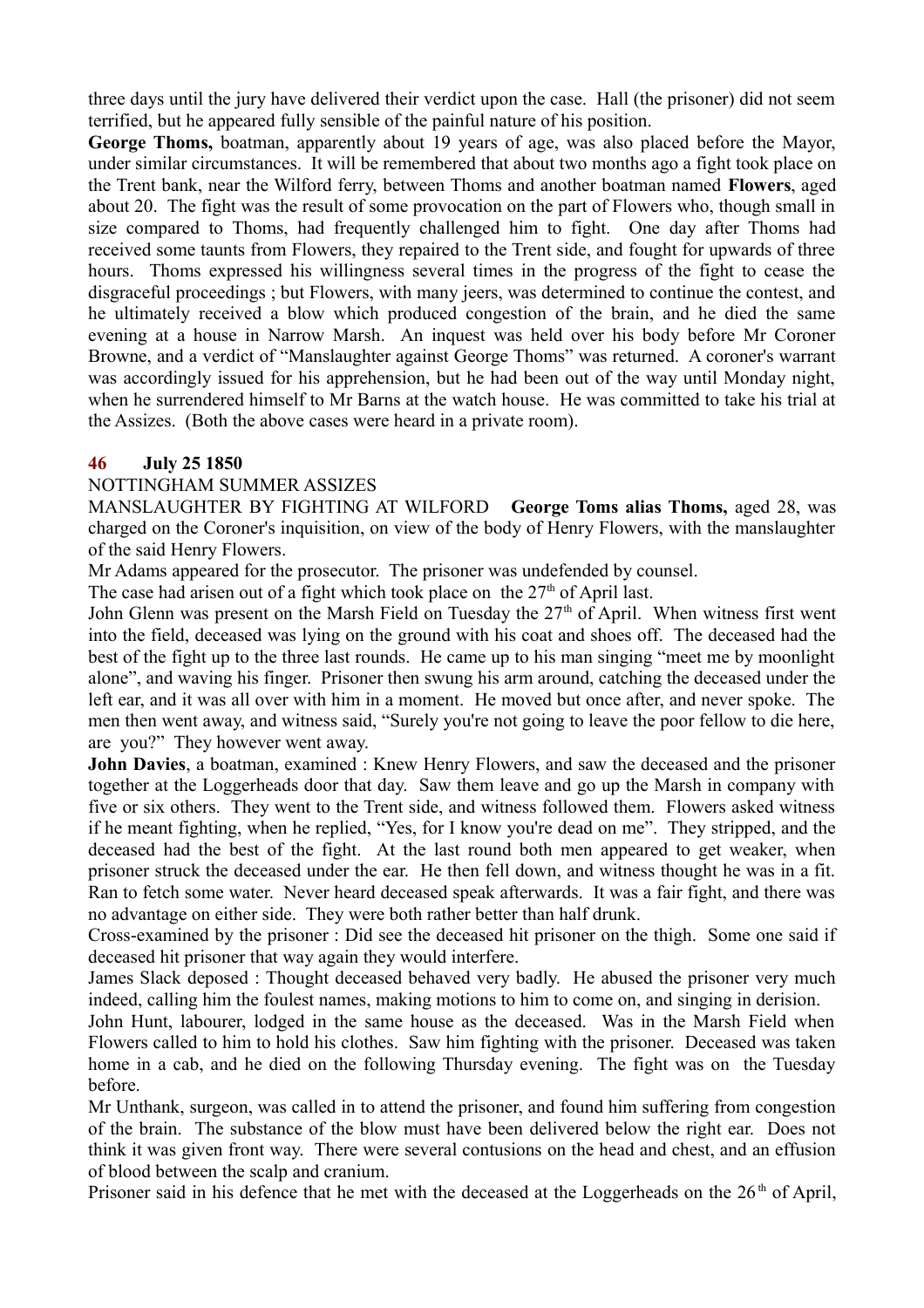when he came up to prisoner and said, "George, I've a crow to pluck with you". After this, they commenced quarrelling. On the following day, prisoner called at the Loggerheads, when the landlord warned him to be quiet. On leaving to go home, met the deceased in the passage, who stopped him and said, "Well, you've altered your mind, have you ; when do you mean to fight?" He (prisoner) consented ; the deceased abusing him and telling him to get measured for a coffin before he came to the place appointed. Prisoner went and got some ale, and was not on the ground for ten minutes after ; but he did go, and he was very sorry for it. He then called :-

Jane Wanex, charwoman at the Loggerheads, who was present when the quarrelling took place there. The deceased said all manner of things he could to provoke the prisoner, and wanted to fight him there and then ; but the prisoner manifested an unwillingness to turn again. Was not related to the prisoner, but had known him many years.

The Judge, in summing up, said : On reviewing the whole of the prisoner's conduct, it must be admitted that he showed the courage of a man, united with considerable forbearance, under all the existing circumstances. This much might be said in excuse of a man engaged in an illegal act.

The Jury found the prisoner Guilty, but recommended him to the mercy of the Court. To be imprisoned three days.

MANSLAUGHTER BY FIGHTING AT LONG EATON Richard Hall, aged 17, William Briddon, aged 28 and Thomas Peet, aged 20, were severally charged by the Coroner's inquisition on view of the body of James William Brown. Mr Adams conducted the prosecution ; Mr Miller defended Briddon.

Joseph Barker, examined : Is a bobbin and carriage maker. Deceased was cousin to witness. Went to the Trent side on Monday the  $24<sup>th</sup>$  of June last ; found the prisoner Hall and some other men there, lying in a field. They were about to fight, when witness said to deceased, "Don't fight, Jem ; your mother's ill, and it might kill her". They turned off the walk by the Trent side, and struck into Derbyshire. The place of the fight was 5 miles from the place from where they started. The prisoner, Hall, and the deceased fought, and Peet, one of the other prisoners, seconded him. Hall had the best of the fight throughout. There were no knock down blows. Was not one of the backers himself – sucked deceased's eye, which was bunged up, after a round or two, sent for water to wash deceased – didn't know whether they fought for money – advised deceased to give over, but he replied that Hall couldn't hurt him. Deceased continued fighting, but Hall had the best of it, and could have punished deceased much more if he had chosen. At the last round, Hall struck him over the head, both closed in, and fell – raised him up, when he exclaimed, "Oh! My poor head! My poor head! Fetch me some water". He was then carried to the Railway Station ; one of the prisoners (Briddon) assisting. The railwayman would not allow the deceased to go by that train, so witness came on to Nottingham, as he had taken his place, and when they refused to take deceased, the train started, so he couldn't get out. The body was put into a cab and brought to Nottingham. Briddon had remained at the Station but did not come on to Nottingham. Brown was the strongest built man of the two, and much taller as well as older than prisoner ; but the latter had the advantage from his activity.

By Mr Miller : Briddon rendered all the help he could, whilst they were waiting for the next train. Briddon was the acting second of the deceased at one time, but not all the time of the fight.

James Hill, a tailor living at Nottingham, and whilst the fight was going on, witness went to the spot. Peet was then seconding Hall. Deceased was marked very bad. Only saw the middle of the fight. Is not acquainted with Briddon.

Cross-examined by Peet : Heard the prisoner Peet say, "If you don't take Brown away, I'll have no more to do with it". Peet then went away. This was after three rounds.

By the Judge : Didn't know where Peet went, but he was about 20 yards off when witness next saw him. They had had 3 or 4 rounds then.

Joseph Cook is a framework knitter, and went on Monday morning the 24<sup>th</sup> of June to see the fight. The police put them off at the first place, and the party then went into Derbyshire. Saw Charles Thompson there, and knew the prisoner Peet. Heard him say several times that he would go away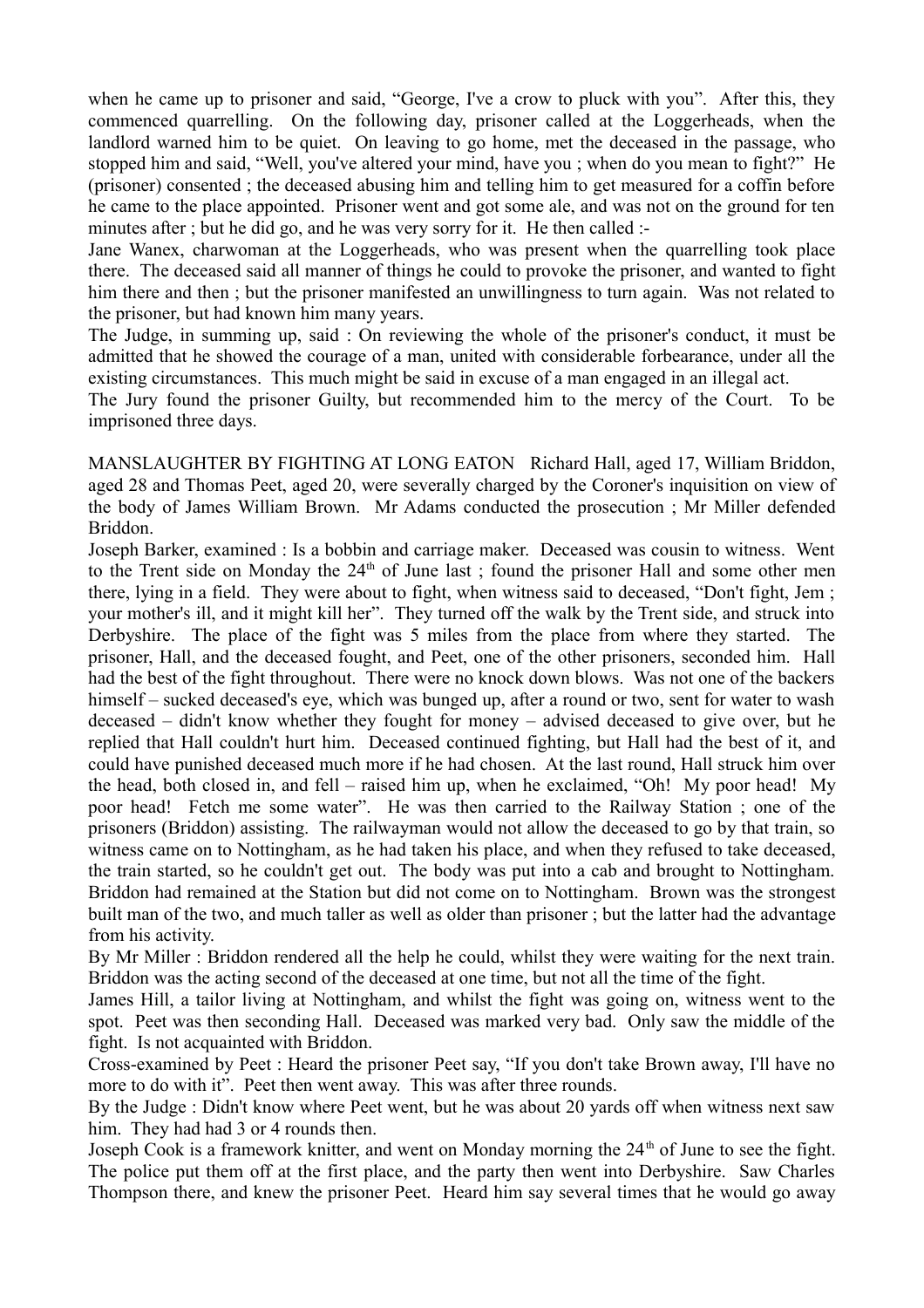"if they did not take deceased away", as if they didn't, he would soon want a coffin. Witness went away some rounds before the fight was over. Saw two policemen on the ground ; they went away to a stile about 120 yards off.

By the Judge : At the last round, the deceased struck Hall 3 or 4 times before he would return the blow. Brown would go on, but Hall wanted him to give over.

John Brown, father of the deceased, saw the body of his son in the hospital. Was aware that he intended to fight beforehand, and gave the police notice of it. Found out that he was in training, and told his mother about it.

John Palmer of Long Eaton, constable, went out with the intention of stopping the fight, having seen some men together. Met Hall and the deceased going to the station. The latter was very much punished. They gave him some brandy, and the prisoner Briddon was very kind to him. When in the carriage and near Beeston, the deceased drew his mouth a little on one side, and witness never saw him breathe afterwards.

George Clay is a butcher living in Nottingham, and went to see the fight. Was present during the whole of the fray. Briddon seconded Hall during the early part of the fight. Thomas Peet seconded the deceased some of the time. Briddon sponged Brown – and all the prisoners seemed very active.

By the Judge : Was going to bathe, but went to the fight instead. Did not attempt to stop them. Thought it was no business of his.

Cross-examined by Hall : Never heard the prisoner Hall tell the deceased to give over. Never heard him (Hall) say he would not fight on, if deceased would not go away.

John Tebbutt, a butcher of Long Eaton, was present at the fight. Was there about ten minutes. Was examined before the Coroner. Brown was undermost when they both fell together in the last round. There was a ring of 50 people round the men.

By the Judge : Witness was not one of the backers. Was behind Hall, and saw them fall together. They seized each other, wrestled, and then fell. Brown's head fell on the ground first. Had nothing to do with it, and did not interfere.

The Judge : What? Never said anything when you saw those two men engaged in what even *you* must have known was in violation of the law? Never attempted to repress the fight? Tacitly consenting to what was then taking place, by being an indifferent spectator! You are as liable to an indictment as any of the prisoners at the bar. You were present when the peace was broken, and the law recognises you as a participator.

Witness said : He was not aware of it. He thought the parties chose to fight, he had nothing to do with it ; and believed he could not have prevented them.

George Pinnegar, one of the Nottinghamshire Police, examined : Had heard of the intended fight the day before it took place. Went to the Trent side, and saw Briddon and the deceased. Informed them they would not be allowed to fight in this county. They went away, and witness saw them cross the division of the two counties. Remained in a field smoking a pipe. Thought he could pick out some of the names of the parties. Thompson (who has not been apprehended) was seconding Brown (the deceased). Briddon gave him some brandy. Saw the last round, but it was at a distance.

By the Judge : How came you to stand by and look on? Why didn't you interfere?

Witness : We had orders some time ago by the magistrates not to interfere out of the division of the county. Kept on the watch to prevent them fighting in the county of Nottingham.

The Judge : Instead of remaining there so long, it would have been better to have tried to give information to parties whom you thought could legally interfere.

Witness : My Lord, we remained for the purpose of identifying some of the parties.

Joseph White, resident surgeon of the Nottingham Hospital, received the body of the deceased on Monday the  $24<sup>th</sup>$  of June. There were several external contusions on the head and chest, and the right collar bone was very much bruised. Attended the inquest held at the hospital, to give evidence in the case. At the *post mortem* examination (which was ordered by the Coroner), on the removal of the scalp there appeared an effusion of blood between the scalp and the cranium. The viscera was healthy, and witness believed that the effusion of blood, which appeared to have been caused by a blow, was sufficient in itself to cause the death of deceased.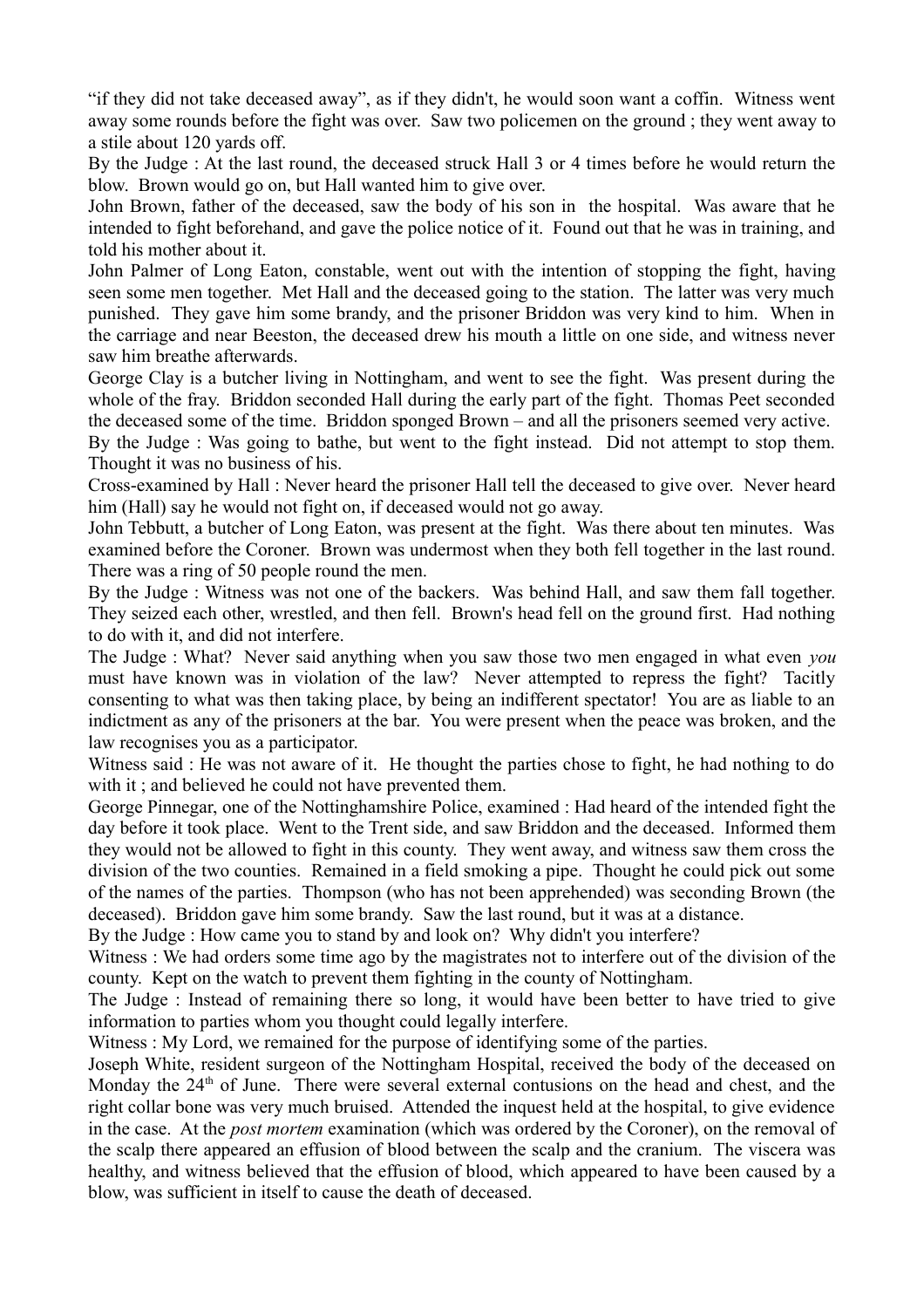George Clay, re-examined by Mr Miller : Briddon sent for the brandy ; he also left half a crown to pay for the medical attendance.

The prisoners were then severally called upon for their defence.

Richard Hall, the principal, said : It was a mutual agreement betwixt himself and the deceased that they were to fight, and a person was appointed as referee. When they had been fighting for about half an hour, Brown (the deceased) struck a foul blow. The referee cried, "Foul". Prisoner said to deceased, "Why don't you fight fair, or give over? Or, if you can't fight any longer, give over". Just before the last round, prisoner offered to give over, and was going away, when deceased came up and stopped him. In the last round they struggled together, and deceased fell undermost. After this round he offered deceased a shilling to give over, and perceiving the state he was in, sent for some brandy to revive him, ordered water also to be fetched. The fight was for ten shillings a side. When deceased was picked up, he could not stand by himself.

Thomas Peet : I was on my way, the morning of the fight, to the Trent side, for the purpose of taking a walk, when I saw several people going out together, and so I e'en went on with them. I didn't know that there was a bargain beforehand that they were to fight, or that Brown had been in training. When we all came up to the spot where the fight took place, Hall asked me, whilst taking off his things, if I would see him right ; I said I would, and I did so. When I saw that Brown had so much the worst of it, I told him to give over, and when he refused, I went away.

Joseph Hall, painter, was a witness to character. He said he had known Peet ever since he was an infant. He lived in the same yard, and was always a very peaceable lad in the neighbourhood.

The Judge, in summing up the evidence, observed upon the difference which the law recognised between one man taking the life of another, under the peculiar circumstances by which such an act was perpetrated. It might take place in self defence or accidental ; but in this instance a fellow creature had been deprived of life by persons in the prosecution of an illegal act. One of them, Hall, was charged with striking the blow, and the other prisoners were charged with being present and aiding and abetting ; they must therefore be considered as parties to the whole transaction. If this fact had been fully borne out by the evidence, the law regarded them as equally guilty with the principal. The Jury, after a brief consideration, returned a verdict of Guilty against Richard Hall, but recommended him to the mercy of the Court. William Briddon and Thomas Peet, Not Guilty.

The learned Judge, in sentencing Hall, said : It was a painful thing to see a young man like him placed in so fearful a situation. From the general tone of the evidence regarding his conduct, the Court had inferred that in all probability the prisoner would receive the benefit of a recommendation from the Jury. They had done so, and the Court joined with them in their kind and humane consideration, for although the prisoner went out deliberately, there were circumstances in his after conduct which in some measure palliated his grievous offence. With regard to the other prisoners, Briddon and Peet, if it had turned out in the evidence that they had backed Hall for money, then they would have been equally guilty with him ; for no possible excuse could be offered for those persons who turned out men like wild beasts to fight and tear each other to pieces. The prisoner Hall's conduct after the fight certainly recommended him to mercy. He did not strike a blow until one was given, and he behaved throughout with as much good will as could be expected from an antagonist in these disgraceful encounters. It would therefore be impossible for him to pass sentence upon the prisoner without having a due regard to the merciful consideration of the Jury. He should order the prisoner to be imprisoned for one calendar month.

Immediately the sentence was delivered by the learned Judge, the people in the body of the hall cheered with much vehemence.

### **47 July 25 1850**

COAL STEALING AT EASTWOOD **William Polkey**, aged 29, boatman, and **John Cayless,** aged 25, boatman, were charged with stealing, on the  $17<sup>th</sup>$  day of July instant at Eastwood, six tons weight of coal, the property of George Walker and others.

Mr Willmore conducted the prosecution, and Mr Adams defended the prisoners.

William Booth is the foreman to Mr George Walker, and the coals on the wharf from whence they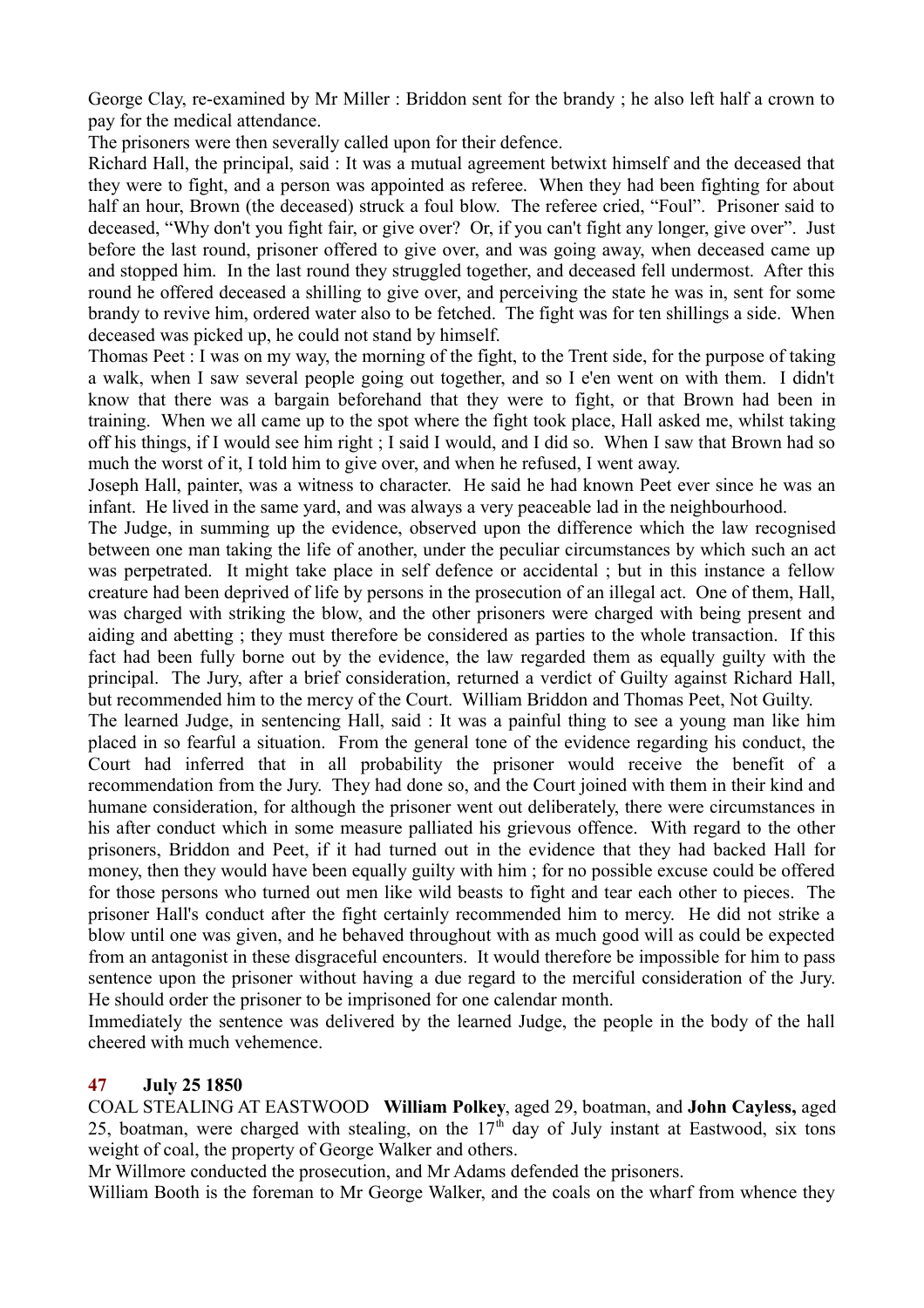were taken are the property of Messrs Walker.

The agent for Messrs Walker at Langley Mill stated, a little after midnight on the night of the 16<sup>th</sup> he was on the watch, and saw the prisoners push a boat in which they were working from the other side, and they then took about seven tons of coal, put it into the boat, and went away down the river. Went for a policeman, followed them, and after walking about half a mile overtook and apprehended them. They said that they intended to pay for them. Never allowed boats to be loaded at one o'clock in the morning.

Cross-examined by Mr Adams : Did not know which side the horse came from which took the boat away. Never allowed anybody to load without producing a ticket, either before or after loading. The ticket was the voucher for the deficiency. Witness was looking on for two hours. Did not disturb them whilst they were loading because they would have said they only wanted some to gauge, and the conviction would not then have been complete.

William Smith is a gauger, and saw the prisoners' boat lying about 200 yards from Messrs Walker's wharf, about six o'clock on the evening of the  $16<sup>th</sup>$  of July. Had gauged the boat twice that day.

John Shaw, a policeman, went with the first witness to apprehend the prisoners. When he took them into custody, Cayless said he intended to pay for them when he got to the White house.

Mr Adams made a very able defence on behalf of the prisoners, and concluded by calling several witnesses to the character of Cayless. Guilty.

Sentence deferred until Thursday.

## **48 July 25 1850**

LOUGHBOROUGH PETTY SESSIONS **John Mee,** a boatman, pleaded guilty to taking three bunches of currants from the garden of Zaccheus Kirk, and was committed for one month hard labour as a warning to garden robbers.

### **49 August 15 1850**

COUNTY HALL, NOTTINGHAM **Thomas Bennett**, Thurmaston, boatman, was charged with, on the  $24<sup>th</sup>$  of June at Lenton, then having the care of a boat navigating the canal with a large quantity of bones, not having given an exact account of the tonnage to **Mr Richard Willoughby,** collector of the canal tolls. **Richard Smith**, owner of the boat, admitted that his man Bennett had not given the necessary account to the toll collector, but asserted that it was through ignorance, and not done wittingly. Convicted in the mitigated penalty of 33s.

### **50 August 15 1850**

LOUGHBOROUGH PETTY SESSIONS **William Hunt** of Barrow-upon-Soar, boatman, charged **William Cooksey**, boatman, with having, on 23<sup>rd</sup> July, contrary to the statute, filled and passed the "Paper Mill Lock" (near to Cossington) on the Leicester Canal when he, the complainant, was in sight with his boat coming up and within 300 yards of the Lock, and thereby entitled to pass the Lock first. Defendant said he was not there at the time, and knew nothing about it, he not seeing what was done, and he thought the company's servants, if any person, ought to have brought the complaint. Mr Dudley said he was responsible for the acts of those in his employ, and convicted him in a penalty of 20s and costs.

### **51 August 22 1850**

BINGHAM **Samuel Millington**, boatman, was convicted in the penalty of 5s and costs for assaulting Francis Poole at East Bridgeford.

## **52 August 22 1850**

RETFORD On Saturday morning last between four and five o'clock, a man named Watts was walking on the towing path of the Chesterfield Canal, a short distance from Retford, and very near the bridge in Babworth parish called "Lady Bridge", when he perceived a hat in the water ; he procured a rail to enable him to get the hat out, and on moving it, uncovered the head of a man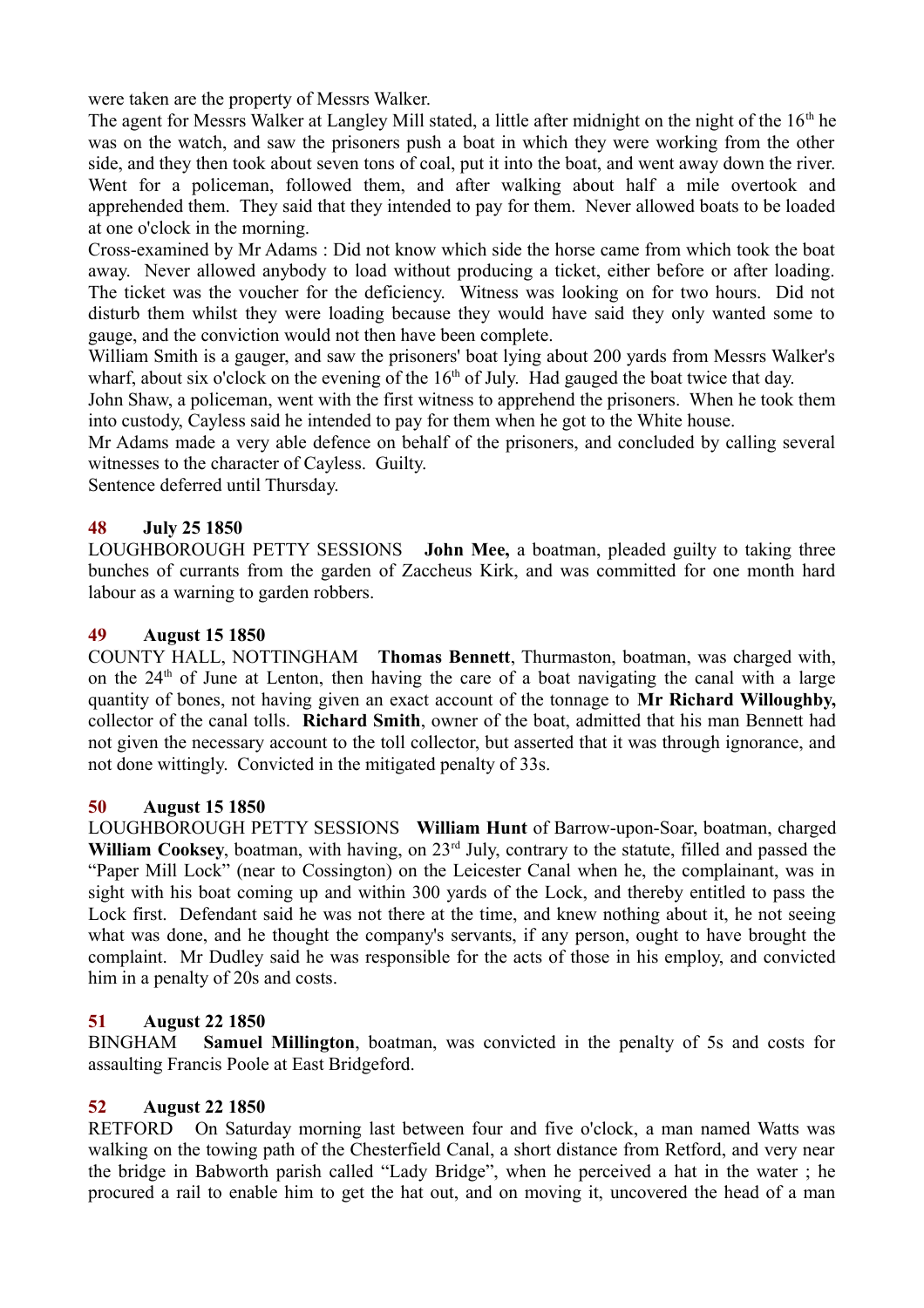under it. Some other labourers who were going to their work were fortunately near, and to them he went for assistance, and by whose help they succeeded in getting the body out of the water ; after which it was conveyed to the sign of the Boat, West Retford; where, in the course of the forenoon, it was identified by his daughter as the body of Jonathan Laughton, aged 53 years, for many years an inhabitant of East Markham, from which place he went to reside at Nottingham about two years ago, but had come over on a visit to his daughter at Retford, and had gone out on Friday with the intention of walking to Osberton, stating that he should be back again by nine o'clock that night, but had never been heard of until brought home a corpse. On Monday an inquest was held on the body, when a verdict of "Found drowned" was returned.

## **53 August 22 1850**

RETFORD **William Gray,** the master of a vessel trading between Stockwith and London called the *Violet*, appeared on the complaint of his brother, Joseph Gray, for an assault on the  $14<sup>th</sup>$  inst at Stockwith. The affray rose out of some dissatisfaction which was felt by defendant at the manner in which, under the will of their late father who died the preceding year, the property had been left, and of which plaintiff was appointed an executor ; defendant alleging that he had been cheated by his brother. The defendant appears to have used most violent language, by which the complainant considered himself in danger ; the Bench therefore convicted and ordered defendant to pay 18s costs, and to be bound over in his own recognisances for £40 to keep the peace.

### **54 August 22 1850**

DEATHS At Castle Donington on the 18<sup>th</sup> instant, Mr Robert Walker, boatman, in his 76<sup>th</sup> year.

### **55 September 26 1850**

DEATHS At Fiskerton on the 21<sup>st</sup> instant, aged 66 years, Mr Richard Baines, waterman.

### **56 October 10 1850**

ESCAPE OF CONVICTS On Friday night last, Robert Shenton, aged 33, labourer, formerly of Hanley in Staffordshire, and **Richard Harrison**, boatman, late of Knottingley near Pontefract, both Government convicts under sentence of transportation, made their escape from the Borough Gaol at Leeds, and have not yet been recaptured. In this case the two fellows, who worked and slept in the same cell, took out the window, and let themselves down by a rope. They were employed in making mats, some of the materials used for which, it is understood, they had manufactured into the rope which they had used.

### **57 October 17 1850**

### SOUTHWELL

POACHING On Sunday night last, **Thomas Robinson** of Clayworth, boatman, was caught poaching on lands belonging to John Vesse Machin Esq of Gateford Hill near Worksop, by Pearce, gamekeeper to the above named gentleman. There were two other men with the prisoner, but they effected their escape. About 80 yards of netting were secured. Only one rabbit had been obtained. The prisoner was taken before Sir T W White, Bart, and Robert Ramsden Esq, and committed to Southwell House of Correction, at the expiration of which time he will be required to find sureties, two in £5 each and himself in £10, or to be imprisoned for a further term of six months.

### **58 October 24 1850**

VIOLENT ASSAULT A few days ago, a boatman named **Joseph Newton** came to Nottingham from an adjoining town for the purpose of unloading a boat on the canal at Nottingham. He went to the Crown and Anchor Inn, London Road, where he found a number of other boatmen ; but not being a member of the Association they picked a quarrel with him, and so savagely assaulted him that his spine and skull were severely injured. He contrived to creep to the Navigation Inn, where he was attended by Mr Maltby until Sunday last, when he was removed to the General Hospital,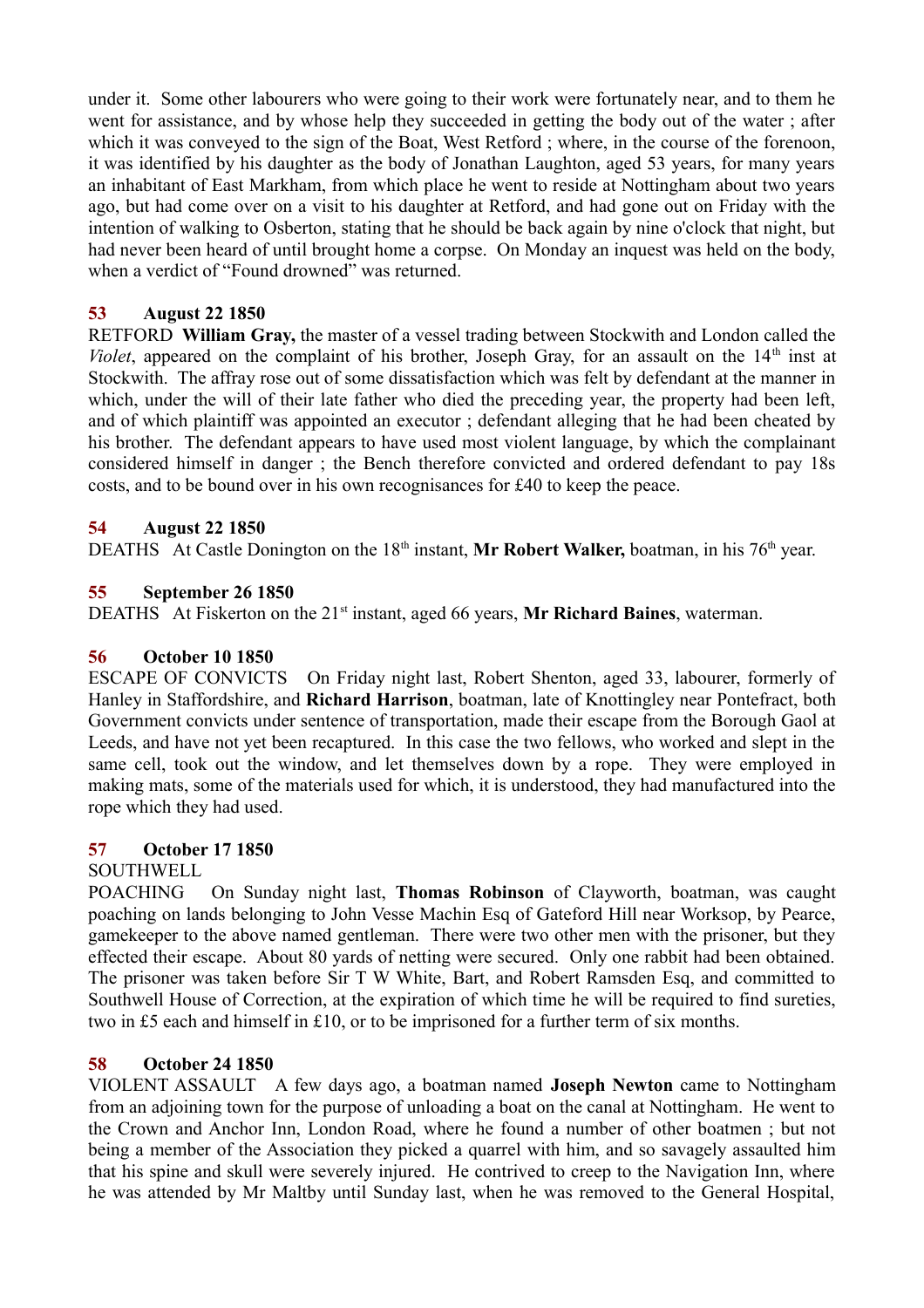where he still lies in a precarious state.

### **59 October 24 1850**

RETFORD MICHAELMAS SESSIONS **James Hewitt,** aged 19, and **William Footitt,** aged 19, both boatmen, pleaded guilty to stealing, at East Retford on the  $7<sup>th</sup>$  of October, some mutton and other articles, the property of Joseph Beeston and another. They were ordered to be imprisoned 14 days with hard labour.

### **60 October 31 1850**

WOMAN BURNED TO DEATH On Tuesday last, an inquest was held at the White Hart, Lenton, before Mr C Swann, on the body of **Elizabeth Roworth**, aged 71. The deceased was a woman of weak mind, and lived with her husband, who is a canal lock-keeper, at Lenton. On Monday night she told her husband that he was not "her William", and ordered him out. He left her to pacify her, and went into a neighbour's house. In a short time he heard his wife knocking, and returning into his own house he found deceased on the floor, enveloped in flames. She died before the flames could be extinguished. Verdict : "Accidentally burned".

### **61 November 7 1850**

SOUTHWELL PETTY SESSIONS, NOVEMBER 1 Mary, the wife of Richard Guy of Fiskerton, labourer, was charged with assaulting **Ann**, the wife of **Joseph Rhodes** of the same place, boatman. Each paid their own costs.

### **62 December 12 1850**

DEATH FROM BURNING On Saturday last, an inquest was held at the Woolpack in Sussex Street, on the body of **John Higginbottom**, aged four years, son of **John Higginbottom** of Sussex Square, boatman. It appeared that about half past three o'clock on Friday the  $28<sup>th</sup>$  ult, the deceased caught fire in the temporary absence of his mother. He ran into the street enveloped in flames which, with some difficulty, were extinguished by some neighbours. A surgeon was called in, but the child was so severely burned that he gradually sank and died on Saturday morning last. Verdict : Died from being accidentally burned.

### **63 January 9 1851**

RETFORD EPIPHANY SESSIONS **Henry Radford**, aged 25, a boatman, pleaded not guilty to a charge of stealing two pieces of beef and two chains, on the  $1<sup>st</sup>$  of October last, from a boat, the property of George Burley of Misterton. Mr Willmore conducted the prosecution ; Mr Barker appeared for the defence. **George Burley** stated that he was a boat owner residing at Misterton, that on the 1<sup>st</sup> October he, in company with prisoner, worked the boat from Torksey to Gainsborough. Before leaving Gainsborough, he had a mop, chains and some beef on board. He left the boat at Gainsborough bridge, and joined it again at Stockwith ; **Abraham Barthorpe** and **John Flintham** were in charge of it, to work it from Gainsborough. Witness joined the boat about 7 o'clock in the evening, and missed the gears ; he searched his own boat, and then went to look on that where prisoner worked, when he found a chain which used to hang on a nail in his own cabin. He also found some meat, which he thought looked like his own ; it was laid on the bed board. On identifying them he took the chain to his own boat, and the beef to his house. Afterwards he went for a police officer, and both went and compared the piece of beef left in witness's boat with that found with the prisoner ; and they corresponded. Witness afterwards found he had lost a long chain, but prisoner's boat had then gone up the canal. Witness and policeman then went forward to Retford and met the boat, but found nothing. Police officer Filcher then produced a chain and mop which witness identified as his. Charles (sic) Flintham said he was sent by Burley to meet his boat coming from Gainsborough, and to help to bring it to Stockwith. He got to it about 4 o'clock, and found prisoner's boat alongside that of prosecutor's. Prisoner went with witness from Stockwith. Prisoner said to him (witness), "We have eaten all our meat on board our boat, but Burley has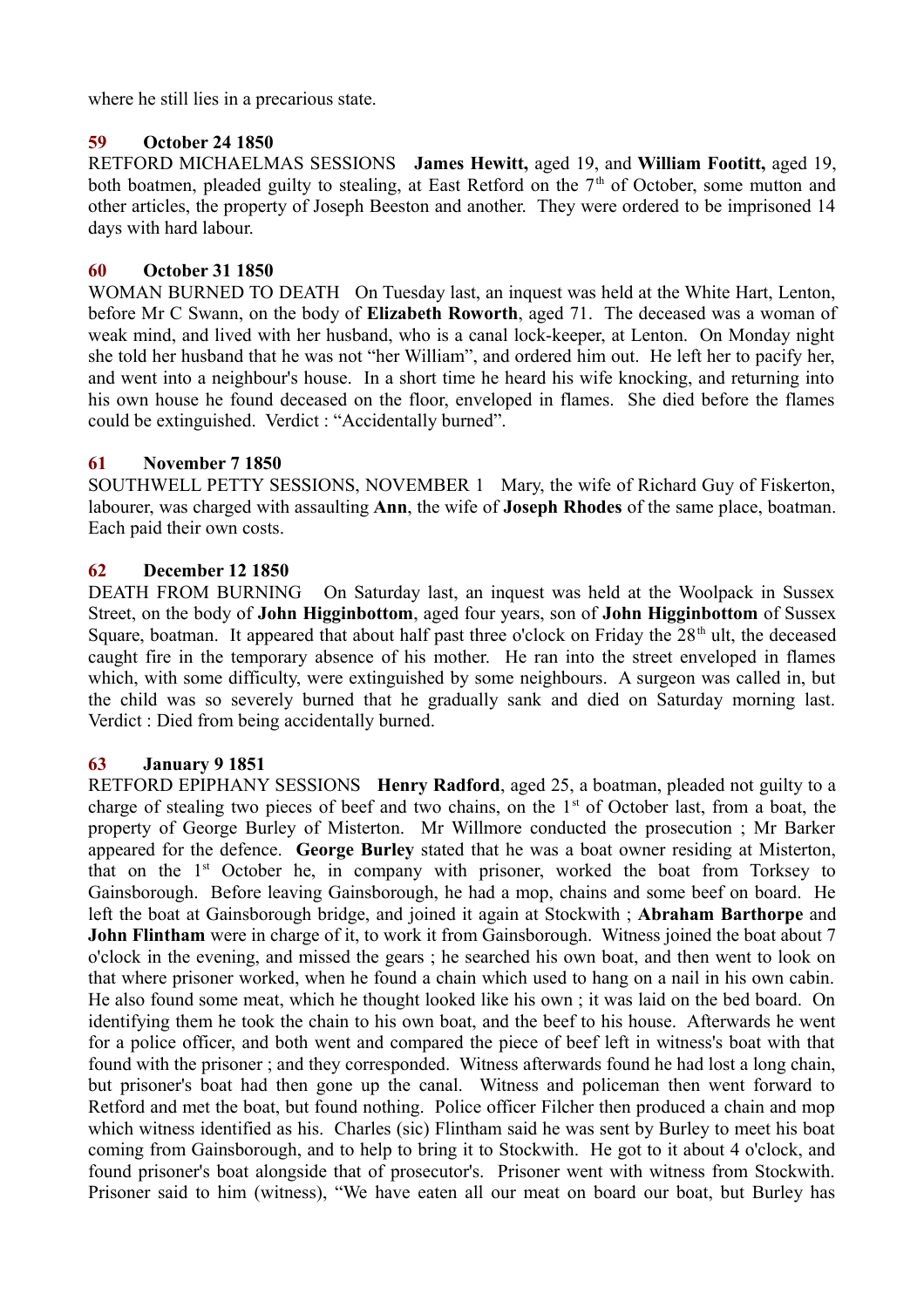plenty, and I will have a boiling or two off his". He (prisoner) also said Burley had a long chain which would make nice gears to swing lumber into the boat with. Witness assisted in hauling the boats up the river, but knew nothing more till he heard of the meat being found in prisoner's boat, when he told Burley what had been said to him by the prisoner. After much more evidence and a lengthy summing up, the jury found the prisoner guilty, but recommended mercy. To be imprisoned 6 weeks with hard labour.

**John Burridge,** aged 40, boatman, was charged with stealing at Drakeholes, on the 1<sup>st</sup> of December last, 56 lbs weight of clover, the property of Joseph Hopkins. Prosecutor stated that he had observed clover to have been cut from his stack, and had traced it to the head of the canal tunnel. He gave information to the police, who went in search with witness to West Stockwith, where they found in prisoner's boat a sack of clover corresponding with that in the stack. Verdict : Not Guilty.

**John Johnson**, aged 54, a boatman, was charged with feloniously receiving at Walkeringham, on the 30<sup>th</sup> of December last, a quantity of fowls, well knowing them to be stolen, the property of Mr A Atkinson of Langhome, near Walkeringham. Mr Atkinson deposed to having recently lost a great number of fowls from his premises, similar to some then produced. Ann Moor identified two of them as Mr Atkinson's property, and deposed to missing 8 out of 12 which usually roosted in a particular tree. Defendant said he knew nothing about the matter. Guilty. To be imprisoned 4 months, the last week solitary.

### **64 January 16 1851**

### DEATHS

TOPLIS At the General Hospital, Nottingham, on the 13<sup>th</sup> instant, **John Toplis**, boatman, Ten Bells' Yard, Narrow Marsh, aged 27.

### **65 February 6 1851**

DETERMINED SUICIDE AT THE TRENT BRIDGE On Saturday last an inquest was held before Mr C Swann, coroner, at the house of Mr G Poole, the Navigation Inn, Trent Lane, on the body of a man named Jeremiah Hind, aged 58, widower, Radford, who committed suicide by drowning himself in the canal under the following circumstances :- **William Smith** of Mill Street, Nottingham, boatman, deposed that about 8 o'clock this morning (Saturday), as he was walking along the London Road in company with his cousin, a man shouted to them when near the Toll Gate that another man was drowning, and asked us to come back. We ran back and saw the deceased in the canal, on the Trent Bridge side of the Canal Bridge and nearly in the middle, struggling in the water, and kept going up and down. We got a thin bar of iron and tried to reach him with it, but could not ; and then witness crossed over to the opposite side of the Canal and tried to reach him with it, but deceased struggled away from his hold. We then got a rope and threw it over him, and told deceased to get hold of it, and witness would pull him gently out, but he would not attempt to catch hold of the rope. He stared at us, but never spoke. We threw the rope in four or five times, but whilst deceased had strength he did not try to get hold of it ; but when he became rather exhausted he made an attempt, but could not, and immediately afterwards sank, and was not seen again. Witness believed deceased was in the water about ten minutes before he disappeared. It seemed to witness that deceased purposely avoided getting hold of the rope, and that he was determined to drown himself. We procured a boat and got his body out, which was removed to the above house. Police-constable George Poole deposed that, about half past six o'clock this morning he saw the deceased walking down the canal side, upon the coping stones close to the canal, and looking with extreme earnestness into the water. Witness did not speak to him. A person named Richard Truswell came up to witness, and said, "Master, what are you doing of? You are looking at this man going to drown himself". The deceased heard plainly what Truswell said to witness, but took no notice of it. About a quarter to 8 o'clock witness saw the same man standing under the bridge against the Toll Gate for about ten minutes, when witness told the Toll Gate keeper and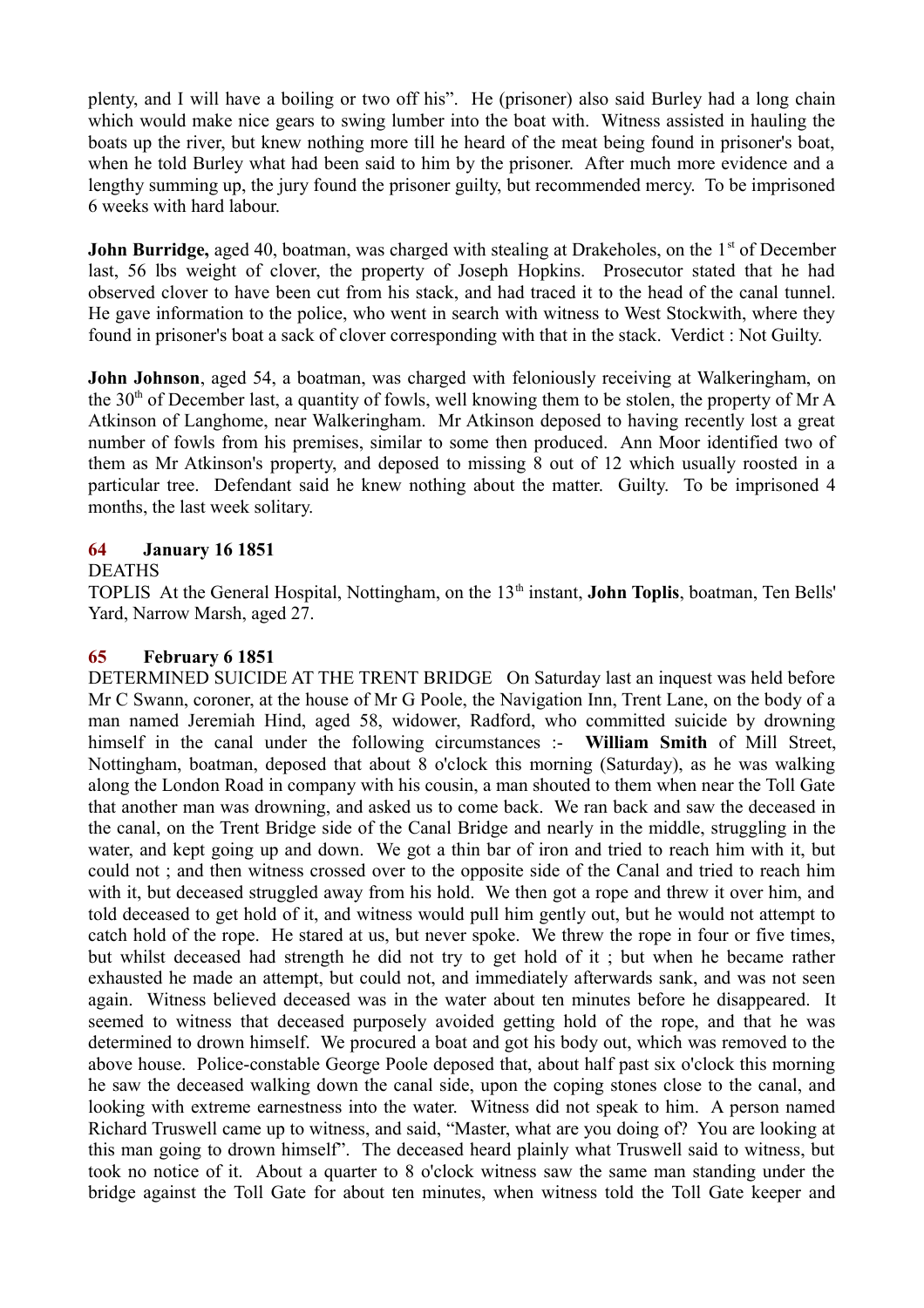others of it, and whilst witness was telling them of him, deceased was seen in the water by another man. Several parties immediately tried to get him out, but he was quite dead before they were enabled to do so. Police-constable Osborne, stationed at the Trent Bridge, searched the deceased's pockets, and found a silver watch, two or three combs, two knives, fourpence three farthings, and a bottle full of liquid labelled "Laudanum, Poison". Deceased for the last few days had been living at the house of his niece, Elizabeth Fletcher, Birch Row, New Radford, and was observed by her to be in a very low desponding way. He left her house between nine and ten o'clock the previous night, and was not seen anything more of until he was found by the canal side. He got his living by selling stockings. Verdict : "That the deceased drowned himself, he being in an unsound state of mind at the time".

## **66 February 20 1851**

DEATHS At Chesterfield on Saturday last, **Mr James Mason**, boatman, aged 65 years.

## **67 February 27 1851**

CASTLE DONINGTON **William Winfield**, a boatman of this town, lost his life by drowning in the river Trent at Gainsborough on Friday morning last, leaving a wife and large family to deplore his loss. The body of Isaac Holden of Shardlow was also found in the same river, and about the same time, which had been under water for several weeks. Both bodies were brought for interment to Castle Donington.

### **68 March 13 1851**

### NEWARK

DEATH FROM DROWNING On Saturday night last, **Diana Green**, the wife of the owner of a boat plying on the Trent, who was in the habit of accompanying her husband in his voyages, and with whom she lived on board, was on the deck and accidentally fell into the stream, whilst the boat was moored near Farndon, and was consequently drowned. An inquest was held on the following Monday over the body, at the Britannia public house before P R Faulkner Esq, Coroner, when a verdict of "Accidentally drowned" was returned.

### **69 March 20 1851**

DEATH FROM BURNING On Tuesday last, an inquest was held before Mr Coroner Swann at the Boat Inn, Beeston, on the body of **Matthew Palethorpe**, aged four years, son of Matthew Palethorpe, boatman, Beeston Ryelands. On Saturday afternoon last, the deceased's clothes caught fire, and he was so much burned that he died the same night. Verdict accordingly.

### **70 March 20 1851**

### COUNTY HALL, NOTTINGHAM

DREDGING IN THE TRENT **Joseph Smith** was charged with having, on the 6<sup>th</sup> instant at Colwick, committed certain injury to certain real property, namely the bed of the river Trent, by taking away about forty tons of gravel, the property of Mr Anthony Hammond and another. Mr Bowley appeared on behalf of the defendant. John Voce stated that on the day in question he saw the defendant dredging in the Trent for gravel on the Colwick side, the ownership of which belonged to the trustees of William Musters Esq. Mr Hawkes, agent to W Musters Esq, proved that 10s damage had been done. Mr Bowley in the first place contended that the whole of that part of the Trent belonged to Earl Manvers, to whom the defendant had agreed to give 3d per ton for gravel; and secondly, presuming the north side of the Trent belonged to Mr Musters, that the defendant was dredging on the other side, and that he wanted Voce, who had laid the information, to measure the distances. He adduced no witnesses in proof of the first point, but called **George Caunt, George Mather** and **John Holden**, the defendant's assistants, who stated that Smith wanted to measure the distance to see if he was not dredging in Lord Manver's property, but that Voce said it was not worthwhile. The defendant was convicted in the penalty of 10s, the amount of the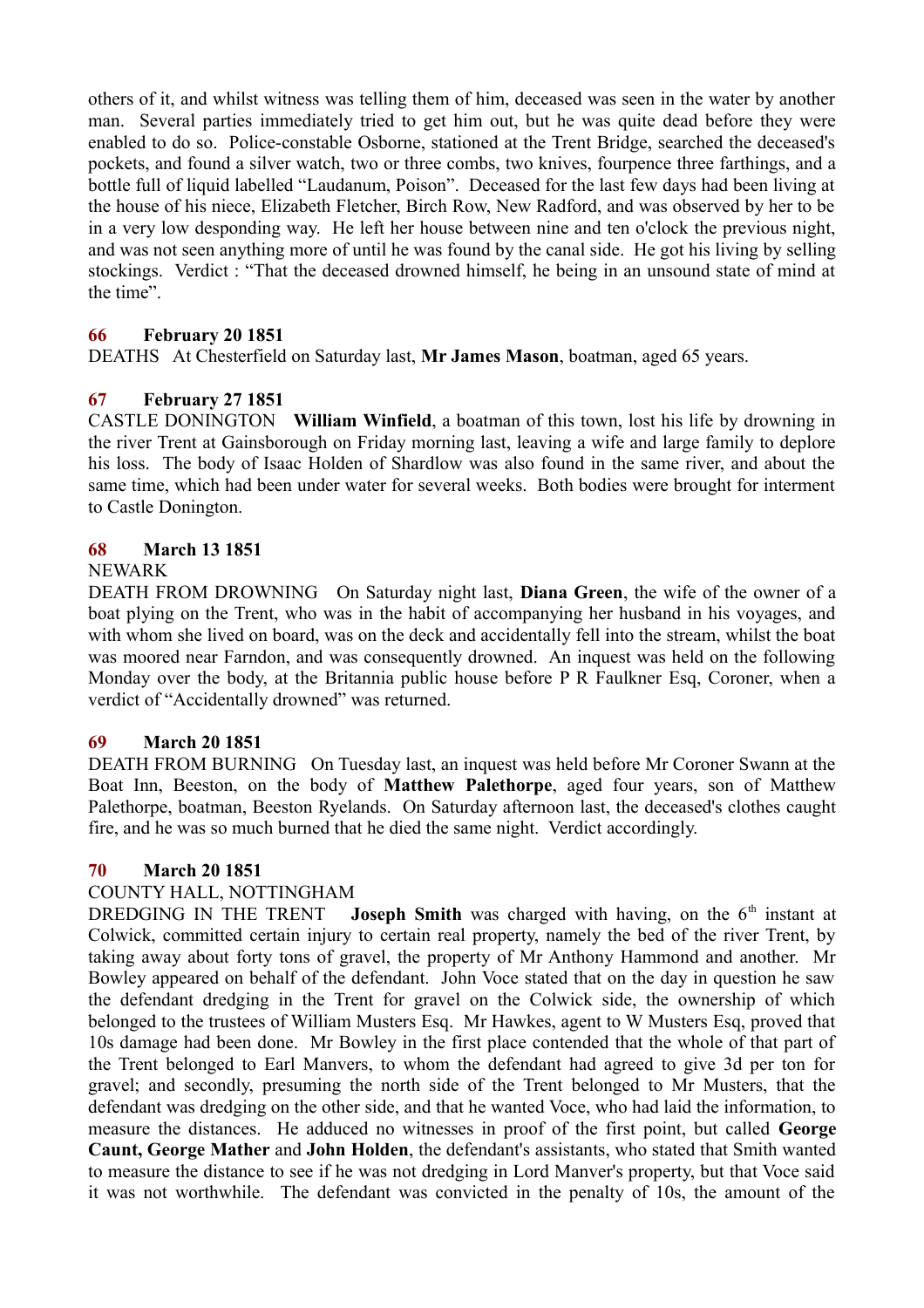damage, and ordered to pay 17s 6d, the expenses.

A DRUNKEN QUARREL **John Davis**, a boatman, was charged with having assaulted a man named Watson, and endangered his life. It appeared that on Tuesday night the two men were drunk and quarrelled. While fighting, the prisoner threw the other combatant violently to the ground, and so severely injured him that his life was at first despaired of. He was taken home, and with proper surgical treatment he was soon placed out of danger, although still unable to leave his bed. On entering into his own recognisance to appear again when required, the prisoner was discharged.

### **71 March 27 1851**

THE CENSUS Before we are privileged again to address our readers, a periodical operation of the most important kind will have taken place, that of "numbering the people". This is an event which we cannot but regard with special consideration. It will not only open before us a page of the gravest import in relation to the social statistics of the present year ; it will not only disclose the ebbing and flowing of the tide of population, shewing by contrast where prosperity has induced men to congregate together, and where the process of decay has thinned the inhabitants ; but it must be borne in mind that, for ten years to come, legislation upon the most important political measures will be based upon the returns of the forthcoming census. How important it is then that these returns should be strictly accurate ; and this calls for a remark or two upon the machinery which has been devised for attaining the object in question. The Census is to be taken under the direction of the officials connected with the Registration of Births and Deaths, and a staff of enumerators – comprising, with the Registration Officers themselves, upwards of 40,000 persons – is appointed to go from house to house for this purpose. During the present week, the enumerators will leave blank schedules at every house to be filled up by the occupier ; and on Monday next the schedules will be collected throughout the United Kingdom. These schedules must contain the name and surname of every person who shall have slept in the house on the night of Sunday next, describing the relation to the head of the family, or whether a visitor or servant – the condition, whether married, single &c – the sex, age rank, profession or occupation, and where born. There is also a column for noting such persons as are deaf and dumb, or blind. Elaborate instructions for filling up the schedule are printed on the back, and considering the gigantic nature of the operation, and the importance of the statistics which it will afford, it is desirable that every occupier should carefully read the instructions and endeavour to furnish an accurate and intelligible return. We may add that persons who refuse to give correct information are liable to a penalty of FIVE POUNDS. Miners, potters and other workpeople who are out at work on the night of March  $30<sup>th</sup>$ , but who will be at home on the following day, are to be entered in the schedule of the house in which they reside ; and persons travelling by railways or otherwise on the night in question must be returned at the hotel or house at which they stop on Monday morning. There is also provision for the enumeration of boatmen on canals, seamen and other like persons. Another department of the Census has reference to public institutions, such as workhouses, infirmaries, gaols, lunatic asylums &c. What a record will the returns from such places unfold, of destitution, crime, misfortune and suffering! We have not seen the forms which are to be issued to institutions of this kind, but we should conceive they will be sufficient to furnish statistics of a valuable nature, however melancholy to reflect upon. Thus far, the object to be achieved is very desirable, and we think it is calculated to produce a considerable amount of valuable information. But there are other returns to be procured relative to churches and places of public worship which are to set forth the religious sect to which each building belongs, the amount of accommodation, and the average number of the congregation ; and also returns for schools, both public and private. Religious and educational statistics of a proper kind and to a certain extent may be desirable, by way of an addenda to the Census, but the manner of obtaining them on the present occasion, as also the nature of some of the questions to be answered, have justly called forth considerable animadversion both in and out of Parliament. We consider the arrangements which have been made for procuring these statistics to be anything but satisfactory, and the returns will in some degree be open to suspicion. The answers will be voluntary, but there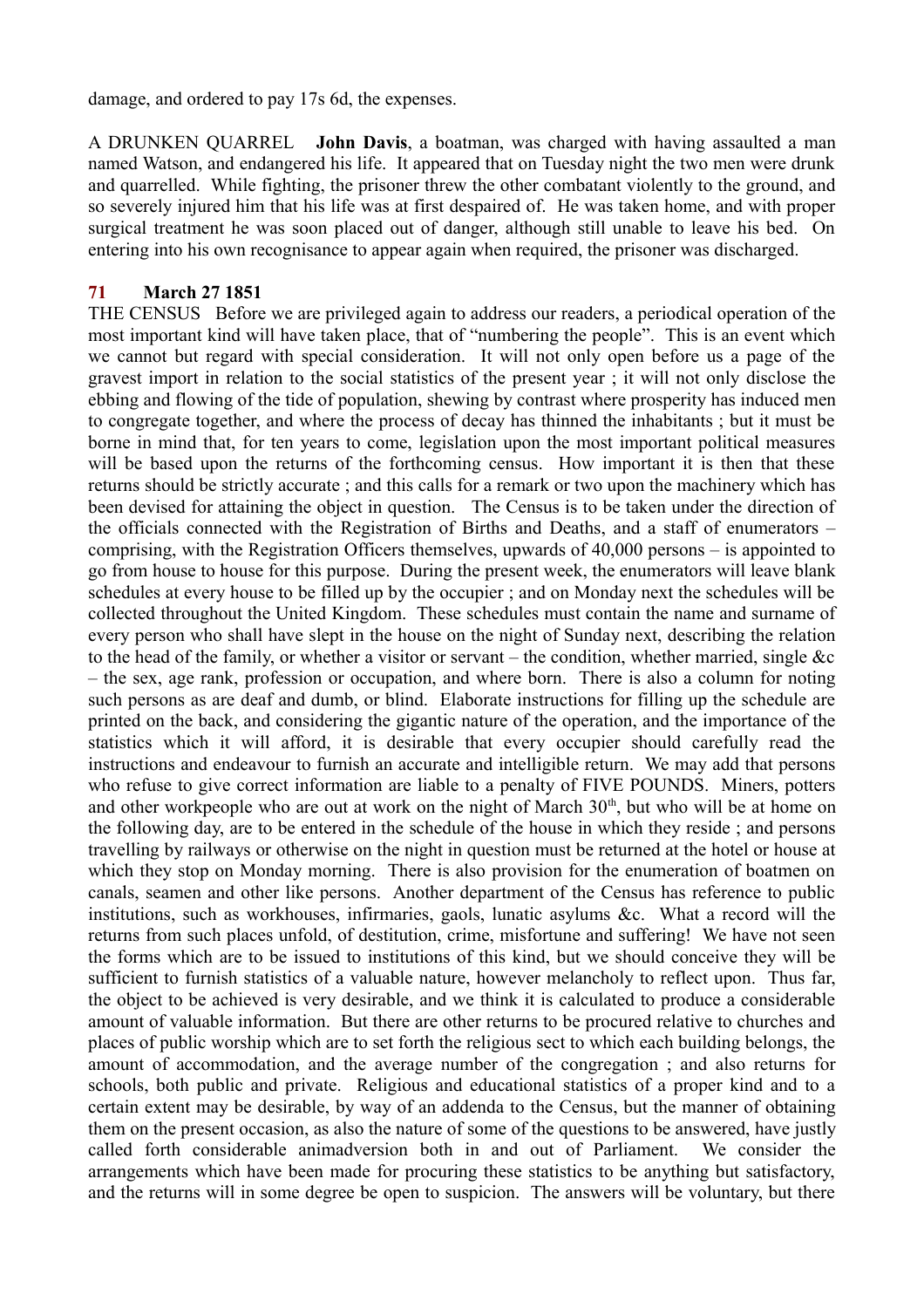is a looseness in the way of obtaining them of which we do not approve ; and we confidently expect much evasion and exaggeration. Incorrect statistics may be productive of considerable mischief ; and we would recommend the clergy, especially in country villages, to look to these returns themselves. So far as regards the church, the clergy and they alone ought to be the parties to make the returns, if made at all ; but they may be procured without even the knowledge or supervision of the clergy, and it is of this we complain. The matter is inquisitorial, and to be regarded with jealousy.

# **72 March 27 1851**

LOUGHBOROUGH An inquest was held by T Gregory Esq, coroner, at the Ram Inn, Rushes Street, Loughborough, on Friday afternoon, on the body of **Rees Conquest**, a captain of a boat belonging to Mr Payne, Market Harborough. It appears that he was helping to unload a boat on Friday morning, which came from Harborough to Mr Orgill's wharf on the Derby Road, Loughborough, when he suddenly fell into the boat, and life was extinct in a moment. He has left a wife and family to deplore his sudden loss. Verdict : "Died from disease of the heart".

### **73 March 27 1851**

SUICIDE BY DROWNING On Friday evening last, the family of Mrs Reddish, who resides in Mill Gate, Newark, were in great excitement and misery respecting a daughter named Mary Ann, who had left home that night for the purpose of taking a frock home ; she at that time appeared as usual. No tidings being heard of her, inquiries were made in all directions. Information however received at Newark that as a boat was nearing the bottom lock, one of the men, putting a pole out, raised up something heavy, and at the end of it there hung a shawl, but there being a flush in the river, the body was washed along. The shawl was taken to the police office, and the officers acquainted the family, who at once identified it as belonging to their daughter, and after dragging the river for some time, the body was discovered. On Saturday afternoon, an inquest was held by R Griffin Esq, deputy coroner, when the evidence of the following witnesses was taken :- **Henry Clay** of Newark, waterman, stated : I went with John Argon, Richard Simpson and John Archer to search for her, and after searching for two hours and a half, we found her in the river. She was dead. It was about half past one o'clock this day when we found her. I got the body into the boat we were using, and took it home as quickly as possible. John Bedford of Newark, wheelwright, deposed that he knew the deceased, and saw her last night in Kirkgate, Newark, about half past 8 o'clock, and saw her go over the Trent Bridge. He thought she seemed altered. He did not go further than his father's gate. Jane Simnet, wife of Joseph Simnet of Newark, hay cutter, deposed that the deceased was at her house in King Street last night, between half past seven and eight o'clock. She seemed rather abstracted in mind. I was obliged to speak to her two or three times before I could get an answer. She was not at any time a cheerful person. She had been living in service at Retford, and left there about three weeks since. She had bad health. She bore a good character. Verdict : "Found drowned".

## **74 April 17 1851**

RETFORD COUNTY SESSIONS Henry Marshall, charged with stealing, at East Retford on the  $25<sup>th</sup>$  March last, a pig's chap, the property of Mr Frederick Taylor of the Anchor public house. Frederick Taylor, innkeeper, said: On 25<sup>th</sup> March he had a pig's chap hanging in his taproom. Prisoner came into the house, and soon afterwards prosecutor missed the chap. Prisoner went out for about ten minutes, and when he returned witness gave him in charge. A man named **Farr**, a boatman, was at Taylor's at the time prisoner came in, and saw him take the chap off a nail and put it under the seat. In about half an hour, he went out and took the chap with him. Guilty. Two months' imprisonment, one week solitary.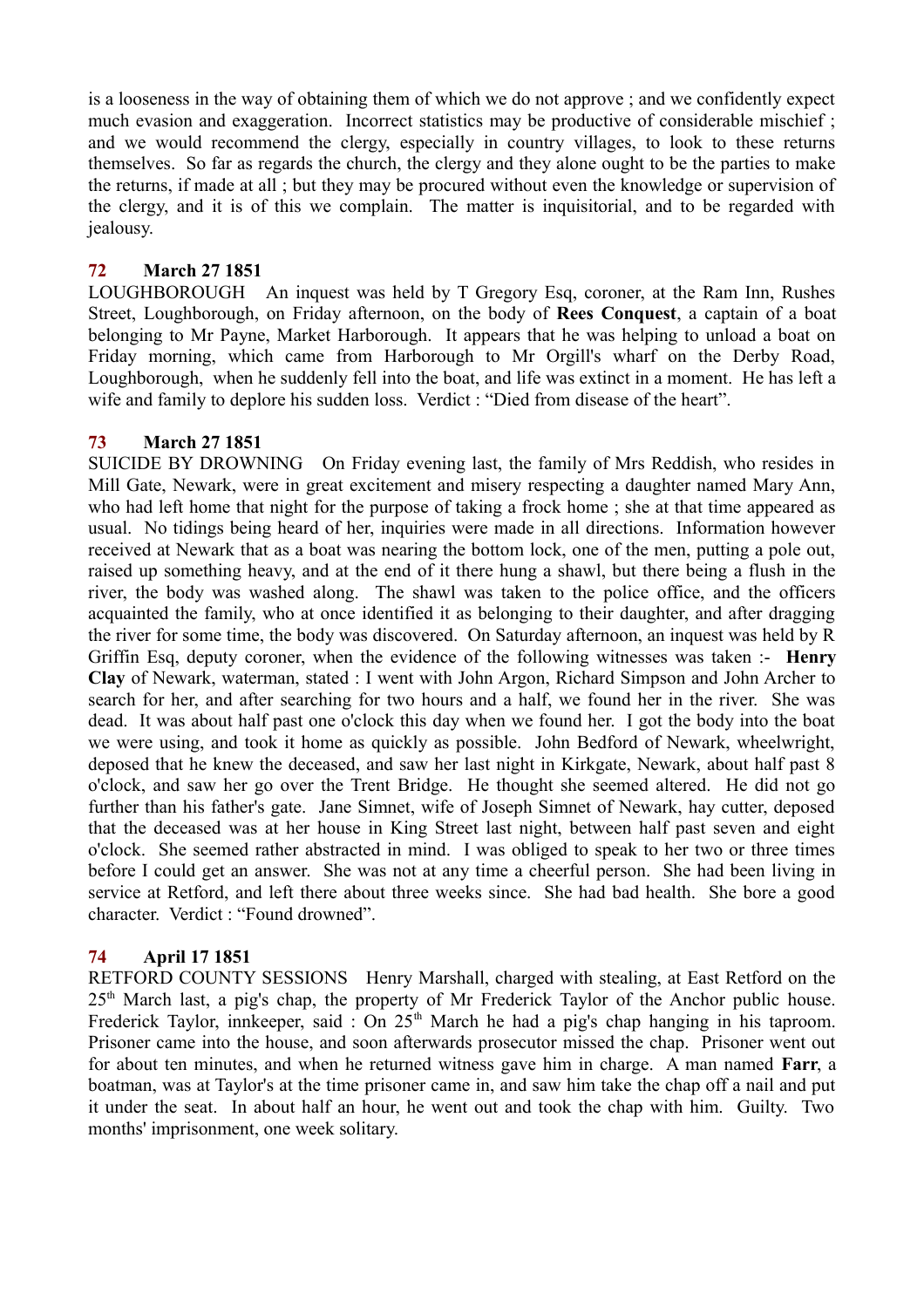### **75 April 24 1851**

## COUNTY HALL, NOTTINGHAM

OBTAINING ALE UNDER FALSE PRETENCES John Mather was charged with having, on the  $2<sup>nd</sup>$  of January last, obtained 7 quarts of ale and a bottle from Mr W Hickling, under false pretences. Mr Bowley attended for the prosecutor, Mr Hickling, of the Rose and Crown public house at Lenton, who has been in the habit of supplying the captain of a boat named **Stevens** with ale at different times. On the day in question, the prisoner went to the public house and asked for "Stevens's boat ale", and seven quarts were put into a bottle, with which he went away. The next time Stevens called at the Rose and Crown, the bill for the liquor was presented to him, and it then appeared that he had not sent the man. Committed for trial at the sessions.

### **76 May 29 1851**

#### NOTTINGHAM POLICE OFFICE

WHEELS WITHIN WHEELS William Bosworth, aged 40, framework knitter, Grove Street, New Bridge Street (on his own recognisance) was charged with assaulting William Hull. Policeconstable Lacy deposed that on Monday night, about half past eight o'clock, he was on duty in Derby Road, when the prisoner's wife went to him and wished him to go to the complainant in Mount Street, who had stolen a dog. He went with the prisoner, and the complainant came out of the Rose public house. Bosworth demanded his dog, and Hull told him it was not his and he should not have it. He further called the prisoner's wife very unseemly names, whereupon Bosworth deliberately struck him in the face. Prisoner : I struck him it is true ; but I was so abused by him that I couldn't stand by it any longer. The real facts of the case are these. Some time ago, I went away from the town, and was away a many years. My boy was in the employ of this man's (the complainant's) father (as captain of a boat). Well, gentlemen, in my absence my wife got married to this man's father, though she knew as how I was not dead. Well, when I came back and found what transactions had been going on, I took my boy away from this man's father, but they wouldn't give him his clothes. My wife also came back. Well, this man kep' a dog, and when my boy came away it come with him, and we have had it better than a year and a half. This man stole it from my wife at the stall. The complainant remarked that the dog was his property, and had been stolen from him by the prisoner's boy. As to the woman, he would not say a word, as she had two husbands in the room at that very identical time. The prisoner was discharged on paying the expenses, and promising good behaviour in future. After the disposal of the case, Hull senior, the second husband of the dainty Mrs Bosworth, marched up to the Bench and, touching his forelock, asked their "honours whether the woman could contract debts in his name, and he be answerable?" The magistrates replied that it was no part of their duty to decide points of law for anyone who might solicit their opinion, and referred Hull senior to an attorney.

### **77 July 24 1851**

A MAN FOUND DEAD IN A BOAT On Thursday last, an inquest was held before Mr Coroner Swann at Limekiln Inn, Cropwell Butler, on the body of **Richard Welsh**, aged 55, boatman, a bachelor. The deceased was employed by **William Rundall**, boatman, and was in charge of an empty boat lying in the Grantham Canal. For the last week or two he had been in an ill state of health, and was very unwell when his master last saw him alive on Friday the  $11<sup>th</sup>$ . On the Wednesday following, his master again went to the boat, and on going into the cabin, he found deceased undressed in bed, quite dead. His flesh was warm, and he had apparently died in his sleep. Verdict : "Found dead in a boat from natural causes".

### **78 July 24 1851**

MAN SAVED FROM BEING DROWNED On Sunday morning at a very early hour, while on duty near the wooden bridge, Meadow Row, Nottingham, Police-constable Thomas Mather heard a groaning as if proceeding from the canal. On hastening to the place, he found a man tossing about to and fro in the water, evidently unable to preserve a proper equilibrium. He succeeded in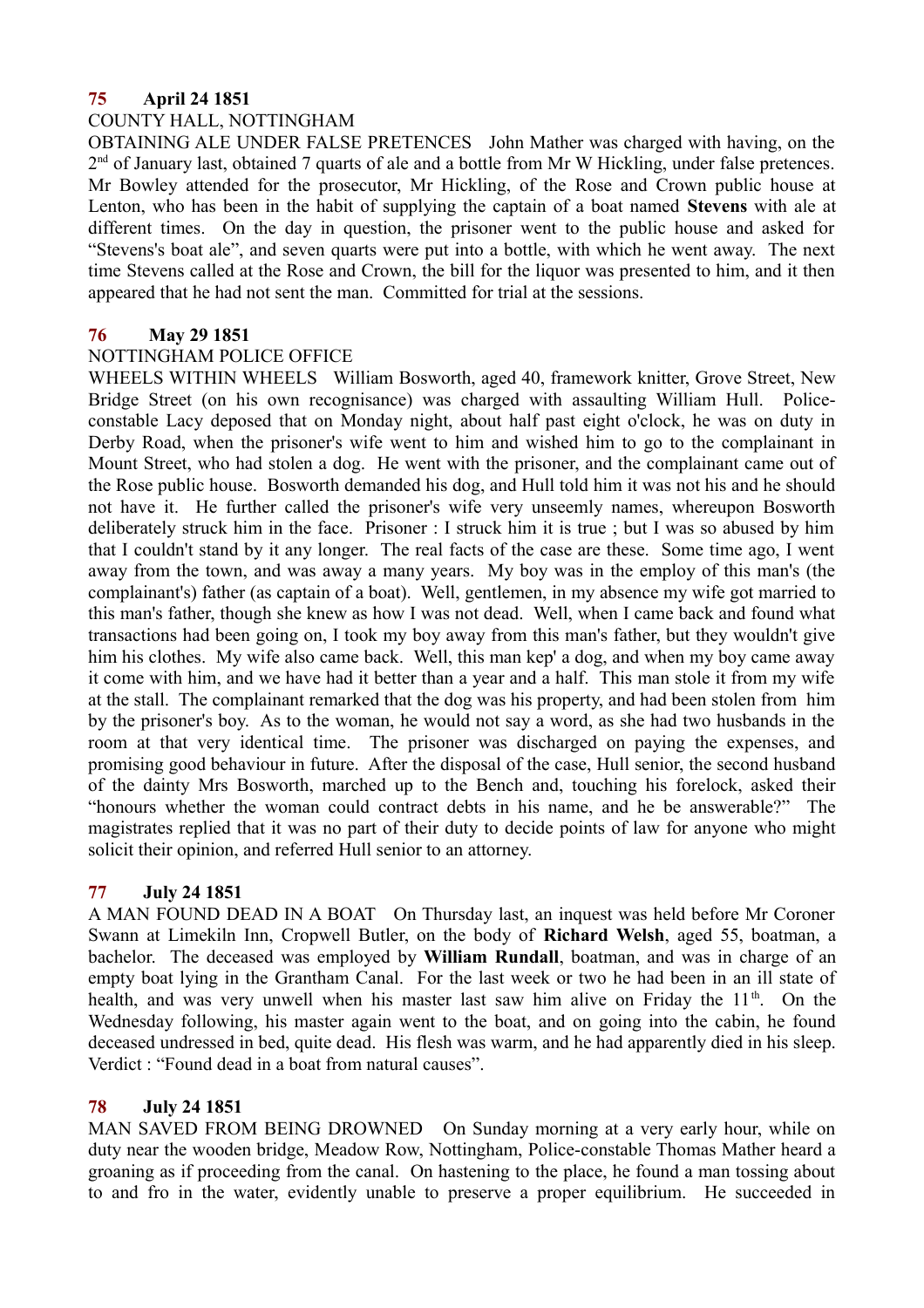extricating him, when he found the unfortunate fellow was John Parry of Stapleford, who had got drunk, lost his road, and floundered into the canal. When he had recovered somewhat from the effect of his dousing, he was taken to the house of his brother-in-law, Mr John Smith, Lister Gate, Nottingham.

### **79 July 24 1851**

### GRAND JURY ROOM, THURSDAY

HIGHWAY ROBBERY AT CLARBOROUGH John Holmes, horse dealer aged 19 ; Alice Smith alias Holmes, gipsy aged 19 ; **Joseph Woodward**, boatman aged 21 ; **William Footit**, boatman aged 21 ; and **John Rayner**, boatman aged 20 were charged with feloniously assaulting Thomas Stubbins on the night of the 21<sup>st</sup> June at Clarborough, putting him in bodily fear, and stealing from his person four half crowns, five shillings and three sixpences in silver coin, and other articles, his property.

Mr Jessel appeared for the prosecution, the prisoners were undefended.

Thomas Stubbins, labourer, said on Saturday the 21<sup>st</sup> June I was at the Woolpack in Retford, where I remained until twelve at night. The prisoners were there also. I had some money in my purse, and some loose coin in my pocket. When I left the public house I went down the Market Place and along Grove Street in the direction of Little Gringley, and when about a mile from the public house, and about a hundred yards from the canal, the female prisoner came up to me and asked me if I would have anything to do with her. I said no, and immediately after Footit and Rayner came up and said I must give the woman 5s, which I refused : they then knocked me down, and said they would make me give it her. They struck me over the face with their fists, and blacked my eye. The woman held me and struck me also. After that I got away, but was directly afterwards knocked down by two of the others. Woodward was one of the two. They knocked me down a second time, and the woman put her hand in my pockets, and took 17s, a knife and a tobacco box out, which I had safe a few minutes previous. When I got up again, I was held by one of the men whilst the others beat me. My eyes were filled with blood, so that I could not see which struck me. The box now produced is the same which was taken out of my pocket. By the prisoner Holmes : I never saw you when I was attacked. I never treated the bad woman with gin and rum, I never kissed and huddled any of them. (Laughter). There were a good many women in the house. By Alice Smith : You struck me above a score times. By Woodward : I never recalled wanting to fight an Irishman. By Footit : I left you all in the Woolpack when I came away.

John Gosling, police-constable stationed at East Retford, said that on the morning in question, the prosecutor came up to me in the Market Place, covered all over with blood, and in consequence of what the prosecutor said, I went in search of the prisoners, accompanied by Police-constable Brown and Superintendent Kinder. I apprehended the woman about two o'clock in the morning, and Holmes about twelve o'clock the next day. After hearing the charge, the woman said, "If one suffers they all shall, and is that not fair, master?", and when removing her into another cell, she said, "I'll tell you God Almighty's truth ; I did not know where they were taking me to". When I apprehended Holmes, his jacket was all over blood, and I said, "Holmes, what's amiss with your coat?", and he said, "You know ; it's last night when we were fighting, and I only gave him four punches". I went to Footit's house and received a "slop" now produced, covered with blood, and in it was a tobacco box, which Footit said belonged to him.

Police-constable William Brown accompanied the last witness to the ground where the quarrel took place, and found a pocket, in which he found a knife, and on showing them to the female prisoner, she said they belonged to her, and that he was to take care of them. The woman said to Woodward, "Mr Fiddleall, you are one". Woodward replied, as I was putting him in another cell, "She is a b----, she is telling all about it".

Police-constable Robert Cheetham conducted the prisoners to Nottingham, and on the road Woodward said, "I am as innocent as a child". Alice Smith said to Woodward, "You was there, and ran down a field". Holmes then said, "I did not get any of the money, but I gave the b---- three b-- good kicks".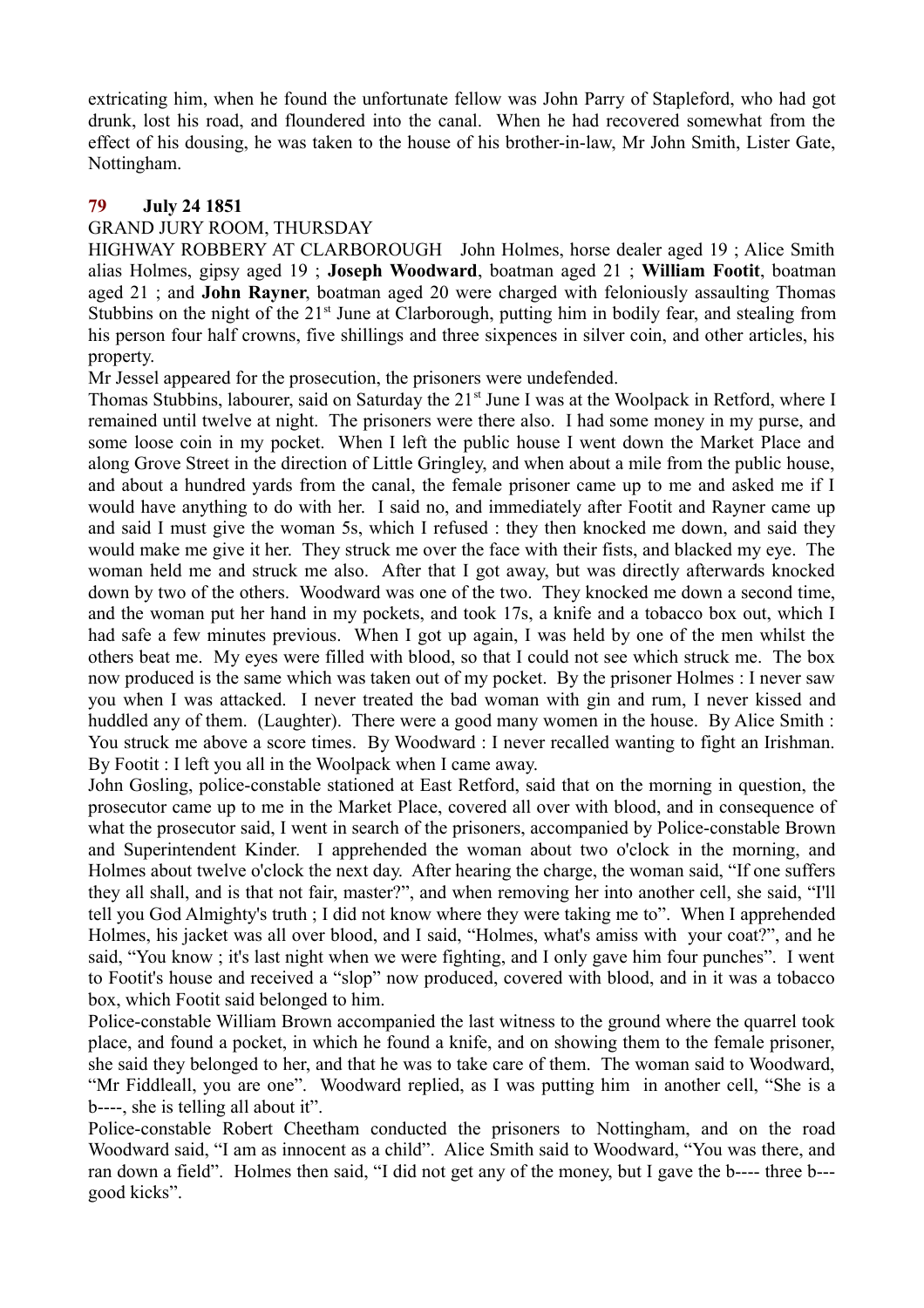The prisoners declined saying anything to the jury.

His Lordship summed up, and the Jury returned a verdict against all the prisoners except Holmes. A former conviction was proved against Footit, at the East Retford General Quarter Sessions.

Each prisoner seven years' transportation.

The Court rose at half past six o'clock.

## **80 September 25 1851**

### POLICE OFFICE, NOTTINGHAM

CHARGE OF STEALING A BOAT HOOK **William Hull**, aged 34, boatman, Birch Row, was brought up by Inspector Raynor, charged by William Fielding with having stolen a boat hook a year and a half ago. The alleged offence having been committed in the county, he was sent to the Shire Hall.

## **81 October 2 1851**

CHILD DROWNED IN THE TRENT On Sunday afternoon about five o'clock, a little boy named John Brizil, aged six years, while crossing a plank under the first arch of the Trent Bridge, slipped and fell into the river, and sank immediately. Several other children were under the arch, and they gave an alarm, and the place was dragged ; but the body was not discovered until Monday evening, when it was found by **William Rutherford**, a boatman, near the second abutment under the arch. The deceased's father is an Irish labourer living in Sandy Lane, Nottingham. The boy had left home on Sunday morning. Verdict : "Accidentally drowned".

### **82 October 2 1851**

### POLICE OFFICE, NOTTINGHAM

ASSAULT AND ROBBERY **Frederick Jones**, 21, boatman, living in Narrow Marsh, and John Clay, aged 20, framework knitter, Abinger Street, were brought up by Police-constables Wilkinson and McIntyre, charged with assaulting Ely Nelson in Narrow Marsh, and taking from his person three sovereigns and 30s in silver, on Tuesday night. The prosecutor is a pensioner living at New Stenton. He went to the Ten Bells public house in Narrow Marsh on the day in question, to get change for a £5 note. They could not accommodate him, but he ultimately got it changed at another place, and returned to the Ten Bells, where he sat for a short time. During the evening he noticed the prisoners loitering about the house, and on going out about eight o'clock, they met him in the passage, one placing his hands over his mouth, while the other rifled his pockets of their contents. He could swear to both the prisoners, having seen one by gaslight, and hearing the other while robbing him say, "It's all right". They were remanded to the House of Correction for seven days.

### **83 October 16 1851**

## NOTTINGHAMSHIRE MICHAELMAS SESSIONS

STEALING SOAP **George Whitby**, aged 23, boatman, pleaded not guilty to having, on the  $25<sup>th</sup>$  of July at Basford, stolen five pounds weight of soap, the property of the Midland Railway Company. Mr Adams prosecuted ; the prisoner was undefended. On the  $24<sup>th</sup>$  of July, a goods' train took three chests of soap to Basford station, addressed to T B Milnes, bleacher. On the following day the station master's son was going to feed his rabbits in the goods' shed, when he saw the prisoner with a long piece of soap in his hand. On seeing him, the prisoner put the soap down. The boy withdrew behind a door to watch, and the prisoner then picked up the soap and was preparing to take it away, when the lad again showed himself. The prisoner appeared confused, and having put the soap down again, he asked the boy if he would have a glass of ale. He replied in the negative, when he said, "I'm hard up ; if you will not say anything about it I will give you sixpence when I come again". The boy told his father, and information was given to the police, and on the  $2<sup>nd</sup>$  of September Thomas Leaper, one of the county force, apprehended him on Derby Road. He charged him with the robbery, upon which he said, "You've got the wrong man". "Nay", replied Leaper, "Isn't your name George Whitby?" "No", responded the prisoner, "My name's Joe Smith". On his way to the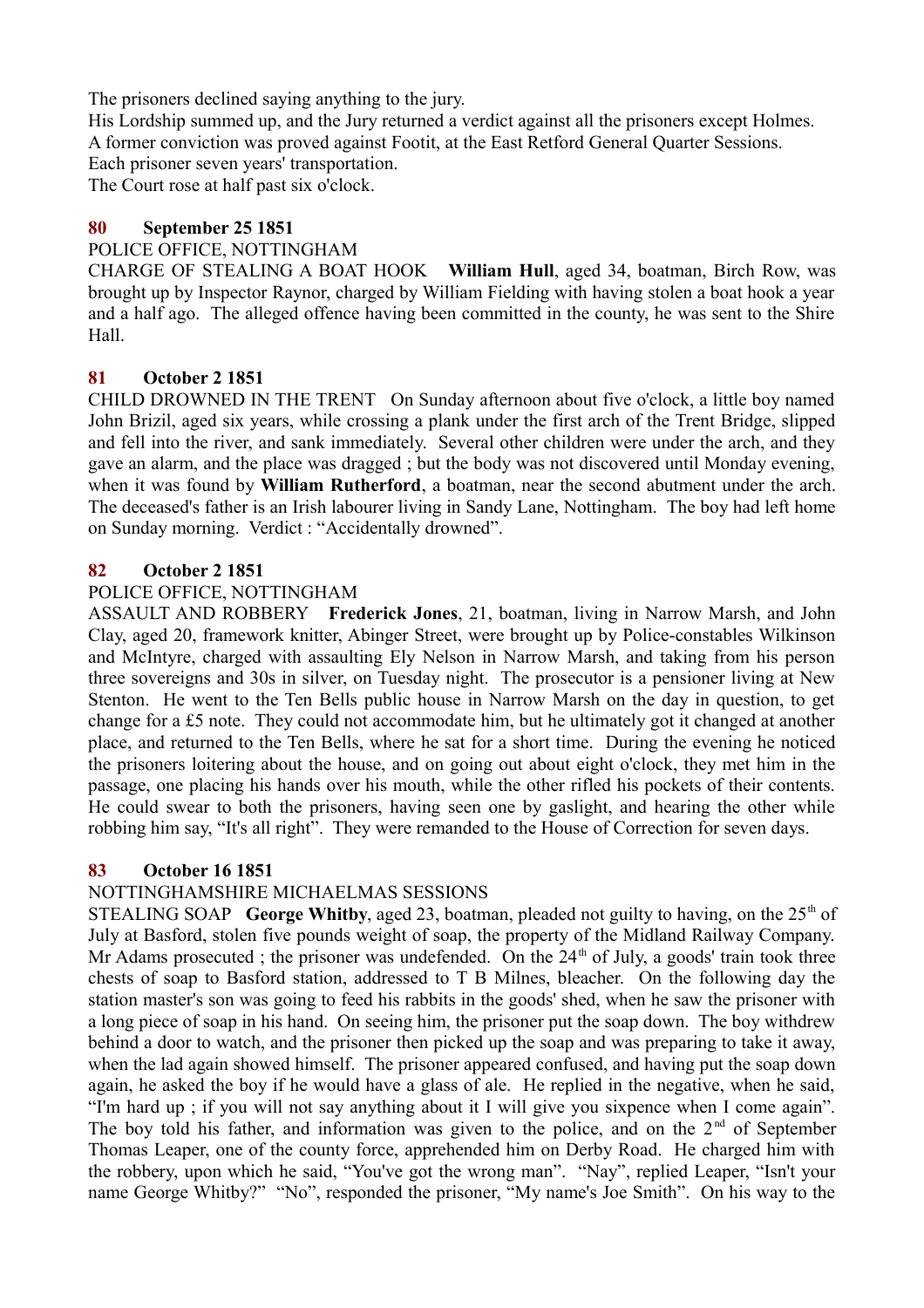station, he said his name was John Whitby, and that he had a brother named George, who was perhaps the man ; but when he got to the station, he admitted that his name was George Whitby. On being asked by the chairman if he had anything to urge in his defence, the prisoner said "he knowed nowt about it". Guilty. One calendar month to hard labour.

### **84 October 23 1851**

A BOATMAN DROWNED IN THE TRENT On Saturday last, an inquest was held before Mr Coroner Swann at the Bell Inn, Attenburough, on the body of **Ralph Clayton**, aged 43, of Sutton Bonnington, boatman. On Thursday afternoon last, between 3 and 4 o'clock, the deceased was employed by John Spiers of Leighton Buzzard, Bedfordshire, to steer a barge up the Trent. On reaching the bend of the river at Attenburough, he ran the vessel on to a bank. He jumped out, and pushed the head of the boat off the bank, and the vessel floated into deep water before the deceased had succeeded in getting in. He clung to the side but, being intoxicated, he suddenly let go his hold, and sunk into the water. Several persons were on the embankment but none dare attempt a rescue, and the man was drowned. His body was not discovered until the following day, when it was found in very deep water, about 20 yards from where he had been seen to sink. It appeared that for three or four hours before starting from Beeston Ryelands, he had been drinking until he became intoxicated. Verdict : "Accidentally drowned while in a state of intoxication". He has left a wife and seven children.

### **85 October 23 1851**

RETFORD COUNTY SESSIONS **Joseph Hindley**, aged 59, a boatman, charged with stealing, on the  $12<sup>th</sup>$  October last at Ordsall, near Retford, two pieces of wood, the property of Mr Thomas Watson. Guilty. To be imprisoned three months with hard labour – the last week in each month solitary.

**John Johnson**, aged 28, a waterman, for stealing, at Shire Oaks on the 11<sup>th</sup> July last, one horse collar and one pair of hames, the property of Matthew Beard, was found not guilty and discharged.

## **86 November 27 1851**

### NEWARK

EMBEZZLEMENT On Monday last, a case of embezzlement was brought before the magistrates at the Town Hall. Thomas Seddon appeared upon a charge of having extracted from the till of his employers, Messrs Kitchen and Woolfit, wholesale grocers residing in the Market Place, certain amounts of silver, to wit, five half crowns, such being the current coin of the realm. Mr Kitchen stated that he lived in the Market Place, and was co-partner with Mr Alfred Woolfit, and that they carried on the business of grocers there. The prisoner Seddon had been in their employ about three months, he came into their service in March last, but it might be less than that, and latterly he had strong suspicion that the firm had been robbed, and to some amount too. In order to put the case to a satisfactory test, he marked seven half crowns, found with a W, the other three were marked with a B, and there were nine shillings similarly marked. He gave to Mrs Elizabeth Pearce (his motherin-law) four of the half crowns marked B, 1851 ; he delivered them to her for the purpose of buying groceries at his shop. This occurred on Friday the 21<sup>st</sup> instant, at about 12 o'clock, and he left the shop in the course of a quarter of an hour. He observed two customers enter the shop and he saw them go out again, one was a male and the other a female. He did not know who they were. When he returned, he went to the kitchen and saw Mrs Pearce. He went to the till and examined the money, and there found that some of the money he had marked was gone. Shortly afterwards he sent for the police, and called the prisoner into the house, and said to him, "I find I am suffering a loss, and I suspect you". He then requested the officer (W Baker) to examine the contents of his pockets ; the prisoner replied, "Oh, yes". The officer found on him a quantity of gold and silver, amongst which there were five of the marked half crowns, four of which bore the marks of "B, 1851", and the other one a "W". He thought the mark was on the head side. He told the officer that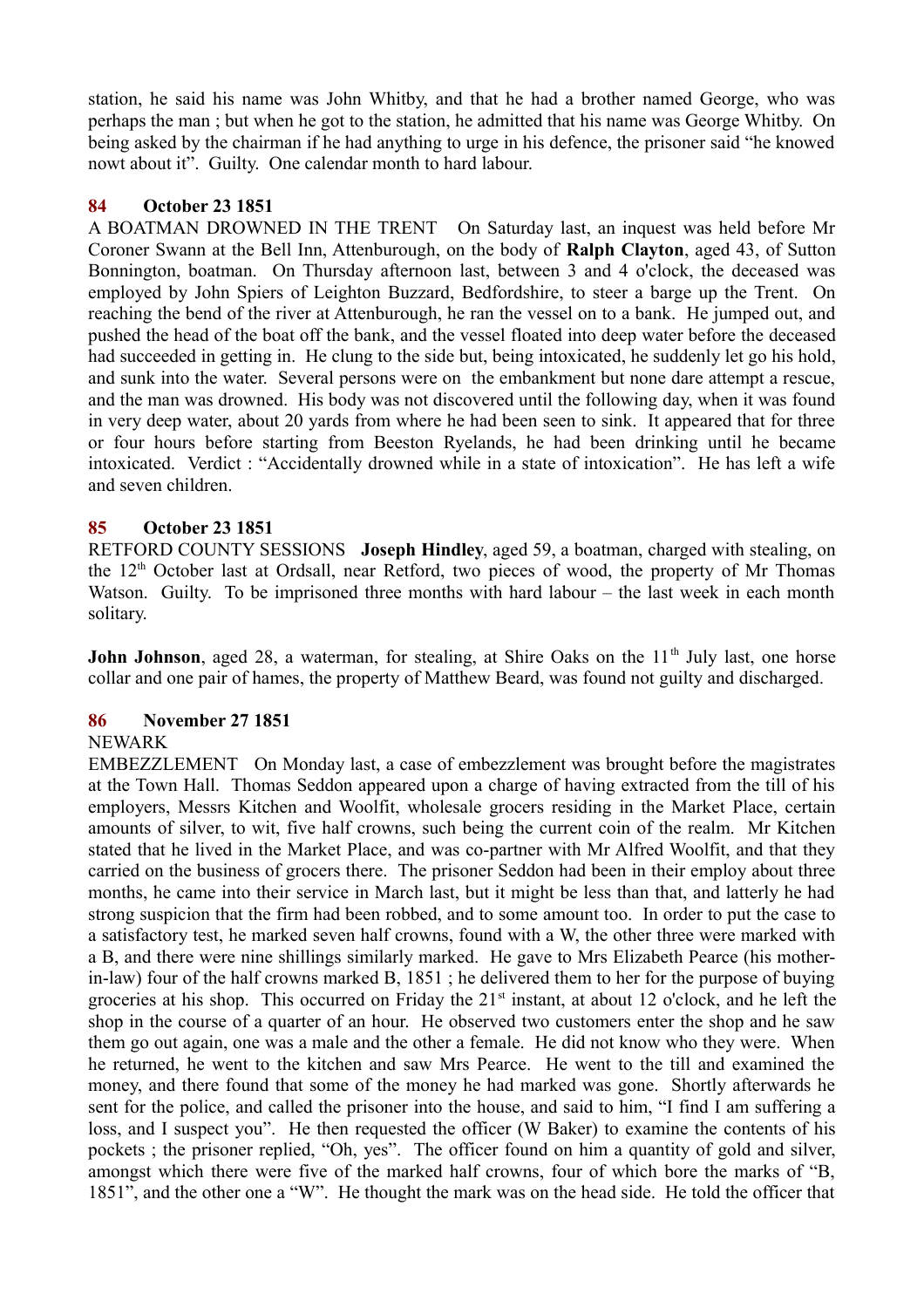the coins then produced were those he had marked. The prisoner was then taken into custody. Mrs Elizabeth Pearce corroborated the evidence as regards the forwarding of the money to the shop, and said she knew that a certain portion was marked. **Letitia Hurst**, wife of **Thomas Hurst**, a boatman, said that on the day in question she went to the prosecutor's shop, and the prisoner waited upon her. Mrs Pearce had given to her some money in a paper ; she did not know that such money was marked ; she went to buy some groceries for Mrs Pearce, and paid 10s for them. The prisoner gave her 3 ½ d in change ; and she took the copper to Mrs Pearce with the parcel of grocery. She saw no mark on the coin. William Baker, police officer, stated that the prisoner turned out of his pockets the identical half crowns produced, and he then conveyed him to the lock up. The prisoner in his defence requested that the clerk of the court would be kind enough to take down in writing what he had to say, which, however, added nothing to relieve himself from the woeful predicament in which he is placed.

### **87 December 25 1851**

SOUTHWELL PETTY SESSIONS **James Archer** of Newark-upon-Trent, boatman, apprehended by Inspector Wimant on the  $17<sup>th</sup>$  inst at Hazleford Ferry, charged with stealing a whip, the property of Mr W Heather of Bleasby, farmer, was committed to take his trial at the next quarter sessions to be holden at Newark. Bail was accepted for his appearance.

### **88 January 1 1852**

### LOUGHBOROUGH

DISCOVERY OF THE BODY OF AN OLD MAN IN THE CANAL On Monday morning last, about eight o'clock, the body of an old man about 64 years of age named Thomas Matthews was discovered in the canal by a boatman of the same name, residing in Banbury, Oxfordshire. He was immediately got out, and conveyed in a cart to All Saints Church, Loughborough, which is a short distance from the canal. On the same evening, an inquest was held on the body of the deceased at the Durham Ox before J Gregory Esq, coroner, and a jury. Sarah Turton, on being sworn, deposed that the deceased was a coach builder, and that she had known him for a considerable time before his death. She believed he was about 64 or 65 years of age. He went to her on the previous night about six o'clock to borrow an umbrella, as it was then raining, and he wished to go to church. He had been very infirm for some time past, and had occasionally appeared quite childish. While he was eating some pudding on the previous day (Sunday), he told her that he should not be alive at night ; but this she did not notice, as he had frequently made such observations. The deceased received 8s a week from his brother in Ireland, and did not appear to be in want of anything. He was quite sober when he left her house to go to church. William Grundy, sexton of All Saints Church, deposed that the deceased went regularly to church. He used to go twice a day. He was in attendance as usual on Sunday night, but he (witness) had no conversation with him. Eliza Whitehead deposed that she saw the deceased standing against a barn in Moor Lane about nine o'clock on Sunday night. He had a stick in his hand and was standing as if considering what he should do. He afterwards went up the lane towards the canal, and she saw him no more alive. She did not observe any person following him. John Elliott, a farm servant, deposed that about eight o'clock that (Monday) morning, he found a stick on the slope of the bridge which crosses the canal near Moor Lane. He saw nothing in the water. He took the stick home, but returned in about an hour, at which time they were getting the body of the deceased out of the water. **Thomas Matthews**, a boatman residing at Banbury, Oxfordshire, deposed that he saw a hat floating in the canal on that morning, about eight o'clock, and on looking again perceived the body of the deceased near the bridge under which he (witness) had just passed. He immediately got assistance, and the body was taken out of the water and conveyed in a cart to All Saints Church. There were no marks of blood on his clothes or of violence on his person that he could see. William Wood, constable, stated that after having the body of the deceased removed from the canal, he searched him, and found two letters – one of which contained a Christmas present of 5s from a Miss Dennison of Daybrook, and the other was written by himself to his brother in Ireland. A purse, a key and 21s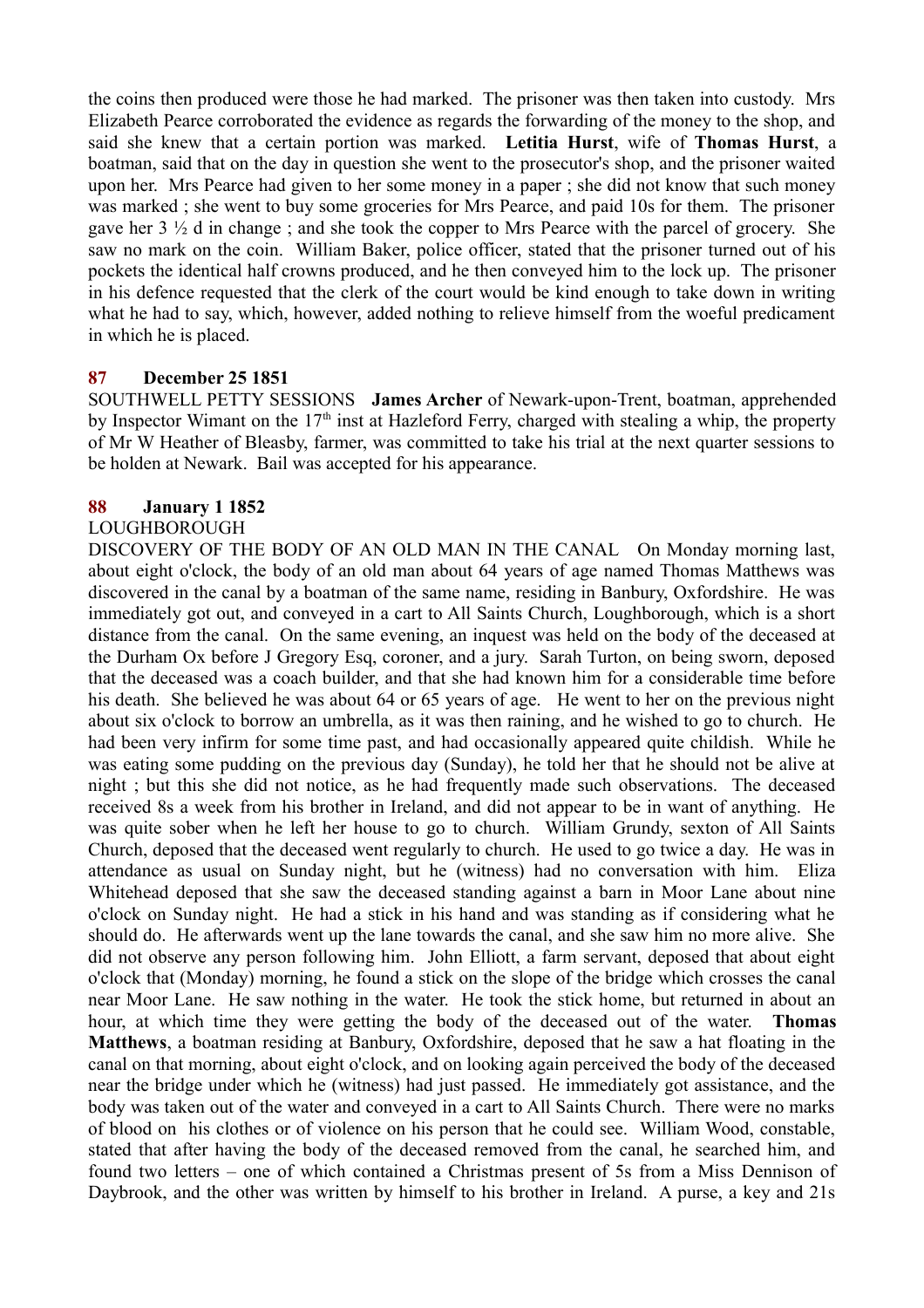were also found in his pockets, and  $6\frac{1}{4}$  d in copper at the house in which he had lived. The deceased was very infirm before his death. A verdict of "Found drowned" was returned.

### **89 January 8 1852**

NEWARK BOROUGH POLICE **Thomas Walster**, boatman, was charged with being drunk and disorderly on the morning of the  $27<sup>th</sup>$  ult in Kirk Gate; the case not being satisfactorily proved, he was discharged.

### **90 January 15 1852**

ADJOURNED COUNTY SESSIONS AT NEWARK **James Archer,** aged 49, waterman (on bail) pleaded not guilty on a charge of stealing one whip at Hazleford, the property of William Heather. Fourteen days with hard labour and solitary.

### **91 January 15 1852**

RETFORD EPIPHANY SESSIONS The Grand Jury having been sworn, the chairman, G H Vernon Esq, delivered the charge. He said, "Gentlemen of the Grand Jury, I am glad to be able to inform you that the day, short as it is, will nevertheless be more than sufficient for the discharge of your duties, our calendar being happily very small. It is characterised by no peculiar circumstance, for it is undoubtedly not peculiar to these calendars that of the prisoners submitted to trial today, there are very few who have received a competent education. At this season of the year, crime is usually more prevalent, in consequence of the many dark hours and the difficulty of procuring employment, but in that latter respect happily our population does not seem to have laboured under any of the usual difficulties, for in the union house at this moment, there is a smaller number of inmates than I ever remember in the same month, and the circumstance of the great cheapness of provisions naturally leads to less destitution. Two circumstances which often increase the list of the calendar have been recently present in our locality ; one of them the construction of the Great Northern Railway, the other has been the obstruction of the canal. The boatmen who are employed upon the canal have been unhappily thrown out of work to a considerable extent. I am sorry to say that usually their habits as a class are not extremely honest, they being accustomed to petty pilfering; there are one or two of them before you today".

Edward Holt, aged 22, boatman, was charged with stealing, on the 29<sup>th</sup> of December last, two pounds weight of bacon at East Retford, the property of George Popple. George Popple deposed : I am landlord of the Retford Arms Inn. On the 29<sup>th</sup> December about three o'clock in the afternoon, the prisoner and another man were in my taproom. The bacon was hanging up all right. I left the room, leaving the prisoner in the taproom. On my return I found some slices had been cut out. I looked at it immediately. I am sure it was not cut when the men came in. I followed the men, overtook them past the Horse and Jockey public house, asked them to return, which they did, went into the yard, when the prisoner turned and ran towards the privy. I asked him why he did not come home with me. He said if I stayed a while he would come. I then went for a policeman. When he came, we searched the privy and found the bacon there, two pieces which are my property. I afterwards compared the pieces with my flitches, and they corresponded. The prisoner said he had no questions to put to witness. John Massey, Police-constable, deposed : On the 29<sup>th</sup> of December, I apprehended the prisoner. I searched the privy at the Horse and Jockey and found two pieces of bacon. I have had them in my charge ever since. Prisoner said he knew nothing about being in the house at all. He was fresh at the time, and could not recollect it. Popple : He had one pint of ale and some bread and cheese. So far as I observed he was in liquor. There was a knife lying on the counter with which they might have cut the bacon. I have seen the prisoner once before at my house ; do not know his name. He said he came from Gainsborough. The prisoner was found guilty, and was sentenced to one month's imprisonment, the last week with hard labour.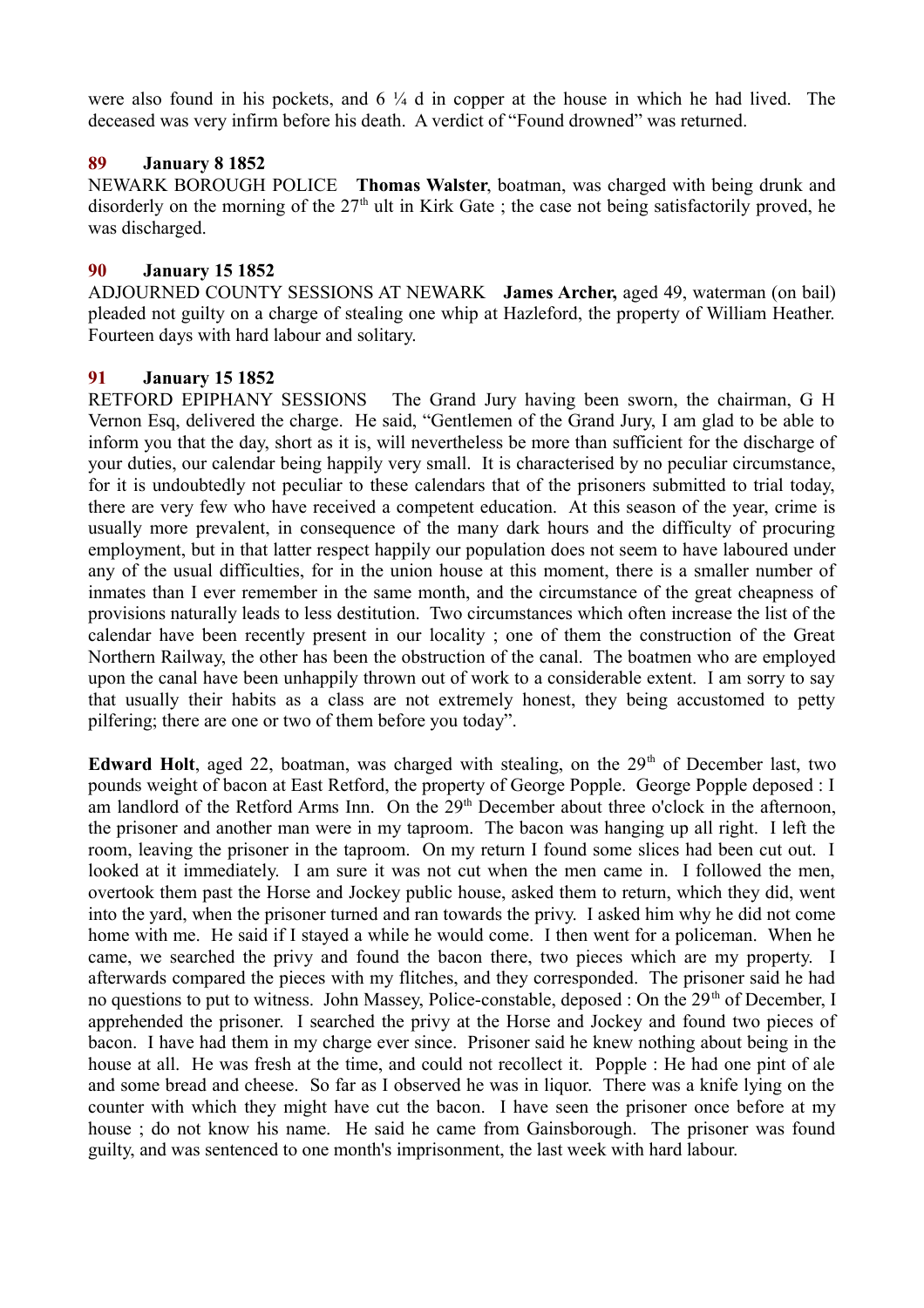#### **92 January 22 1852**

ROBBERY AT LANGLEY MILL On Monday evening last, on William Kidger, a stocking maker of Underwood, leaving the New Inn, Langley Mill, he was followed out by two men, supposed to be boatmen employed on the canal, who knocked him down and took from his pockets a half sovereign. They have since been seen by Shaw, the Eastwood police officer, but before he could secure them they escaped across the canal into Derbyshire, where he could not follow them. This, however, is a mistaken notion. Shaw was at liberty to apprehend them in any county on a charge of felony, especially if he had a warrant.

#### **93 February 12 1852**

#### LOUGHBOROUGH

RECOVERY OF THE BODY OF THE LATE MR WEBSTER OF ROTHLEY The body of Mr John Webster who, it will be remembered, was accidentally drowned in the river Soar at Mountsorrel on the night of the  $13<sup>th</sup>$  ultimo, was seen floating in the river near to Barrow-upon-Soar on Monday morning last by a boatman named **George Cabball**, and was immediately taken and conveyed to an empty house a short distance off, under the direction of Mr Bryan, constable of Barrow. An inquest was held on the body the same afternoon before John Gregory Esq, coroner, at the Navigation Inn, and by adjournment on the following (Tuesday) afternoon, when the following evidence was adduced :- George Cabball, boatman, deposed that he was proceeding on the river Soar near Barrow between 8 and 9 o'clock on Monday morning, when he saw something dark coloured floating in the water, which he afterwards found to be the body of the deceased. He got the body out of the water with the assistance of Mr Oliver, landlord of the Navigation Inn, and Mr Bryan, parish constable, and it was conveyed to an empty house. Mr Bryan, constable of Barrow, deposed that he searched the deceased's pockets soon after he was taken out of the water, and found in them 7s 6d in silver, 5d in copper, two knives, a bill receipted by Mr Kirk of Mountsorrel, dated January 13<sup>th</sup>, and several other articles. The body was not disfigured, and the clothes were not disordered or torn, except one of the trousers knees which was a little torn. Bernard Webster, son of the deceased, deposed that he saw the body of the deceased on Monday morning, and identified it. His father was 53 years of age, and was brought up as a gentleman farmer. He left home about five o'clock on the night of the  $13<sup>th</sup>$  ult, and he did not see him again alive. When he left home, he said he was going to Mountsorrel. He had no watch with him, but had about 17s in money. He was in better spirits than usual, and appeared to be quite cheerful. He took a dog with him, which returned a little before seven o'clock on the following morning. As the deceased did not return, they began to fear something had befallen him, and he (witness) went to Mr Kirk's at Mountsorrel, and was told that his father had been there on Tuesday night, and had left the house about half past six o'clock. He and the Rev Mr Gray took the dog near the bridge in Sileby Lane on Thursday, and it stretched its neck out over the water and whined. It did this more than once. It was not taken to the water. The river was dragged daily for some time, but with no success, as the water was very high and the stream strong. John Kirk of Mountsorrel deposed that deceased was at his mother's house on the night of the  $13<sup>th</sup>$  ultimo, and paid a bill for coals amounting to ten shillings. He had one glass of ale and a pipe of tobacco. He did not see him leave the house, but he distinctly heard him bid his mother good night. It was about half past six o'clock when deceased left the house. He believed he was perfectly sober. His mother lighted him out. He was in his usual health and spirits, and appeared quite cheerful. Their house is about 40 or 50 yards from the bridge. On the left hand side is a stone wharf which extends to the bridge. The other side is bounded by the lane. On this side there are about nine or ten yards of open space between the rails and the bridge, and any person proceeding down the lane in the dark might easily walk into the river, by turning a little out of his way. He had heard of an exciseman named Mash walking into the river in the same manner as deceased, about four or five years ago. There was no flood when this occurred. There was a flood on the night of the 13<sup>th</sup> ult, and the night was very dark. The water was flowing very rapidly and the flood gates were up. There was no light near the bridge. He, witness, considered the stone wharf very dangerous to the public on a dark night. There was nothing whatever in the deceased's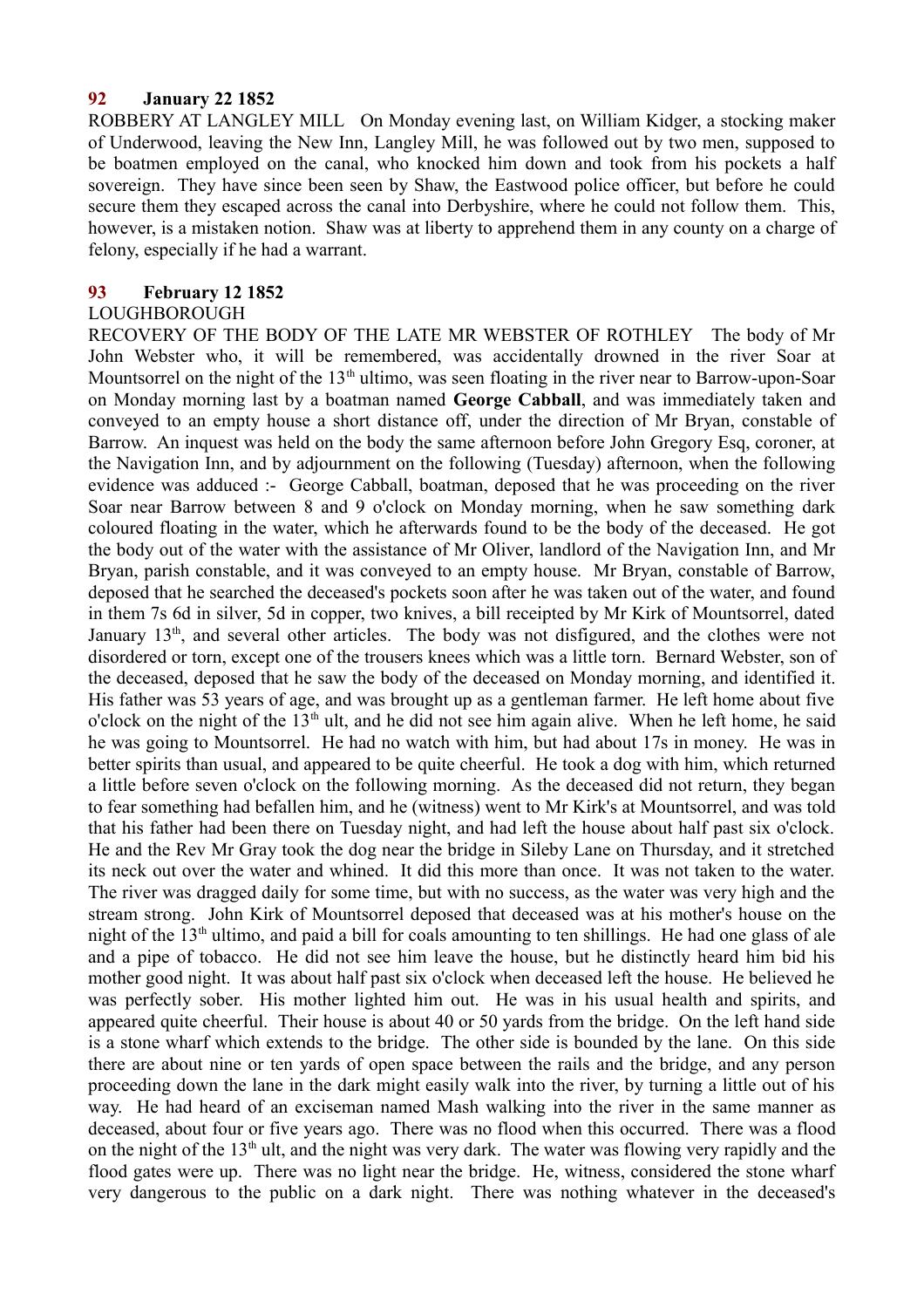conversation or manner which would lead him to suppose that he had premeditated self destruction. The road near the bridge had been laid with granite a short while before the accident, and he had no doubt the deceased or any other person would go on the side where the rails were placed, in order to walk easier, as that side of the road would not be so rough. Mrs Mark Kirk corroborated what her son had stated, and added that she asked the deceased to take another glass of ale, but he refused to do so. She believed he was perfectly sober. She also stated that the deceased was short sighted and very deaf, and would not see the waters or hear the noise made by the stream. She had no doubt the deceased walked unconsciously into the water. Mr Joseph Goodacre, on being sworn, deposed that he knew the course of the water perfectly from Mountsorrel to the place where the deceased's body was found, and he thought it was very probable that the body would float that distance (which is about a mile), if the flood gates were up. He also corroborated the evidence given by Mr Bryan, the constable, as to the state of the body. The Rev John Henry Gray, curate of Rothley, deposed that he had known the deceased about four years, and had conversed with him on several occasions on spiritual matters. He believed him to have been a religious man, and was certainly not a person likely to commit self destruction. He was present with Bernard Webster, and could corroborate what had been said relative to the deceased's dog. At the request of Mr Samuel Wright, surgeon of Mountsorrel, Mr Pryor, surveyor of roads, was called in and sworn. He recollected three persons walking into the river and being drowned near the bridge. It was night, and they were all residents of Mountsorrel. The deceased was the fourth person who had walked into the river instead of going over the bridge. Other persons had fallen into the river over the wall which was very low. The bridge belonged to the county, and he considered it was not safe when there was so much traffic going over. The bridge was very narrow, and certainly dangerous to foot passengers. The walls too were much too low. The coroner said it was a most extraordinary thing that complaints had not been made and the bridge altered. Mr Wright said efforts had been made to remove the bridge, but without success. Mr Prior thought that if two gates were placed at each side of the fencing and secured at night, there would be no danger of persons going into the river. The coroner then summed up, and the jury, after a brief consultation, returned a verdict of "Accidentally drowned", and recommended that the wharf and bridge be immediately altered. [We trust the recommendation of the jury will at once be attended to, as the bridge and approaches are unquestionably in a very dangerous state. We think too that lamps ought to be placed adjacent to the bridge].

#### **94 March 11 1852**

### NOTTINGHAMSHIRE LENT ASSIZES

HIGHWAY ROBBERY AT CLARBOROUGH **Thomas Robinson**, boatman aged 22, and Thomas Short, whitesmith aged 22, for having, on the  $6<sup>th</sup>$  of September 1851, feloniously assaulted William Sanderson at the parish of Clarborough, putting him in bodily fear and stealing from his person two half crowns, four shillings and four sixpences in silver coin, his property. Mr Barker conducted the prosecution, and Mr O'Brien defended Short. The prosecutor deposed that on the day mentioned in the indictment he left Retford to go home, and while passing the church, the two prisoners came up with him, and went forward the same way. Witness said it was a fine night, but the only answer he got to this was a knock down blow. Short sent his knee into witness's back, and held him while he was down by the shoulder and the coat collar. They searched him, and took from 10s to 12s from his pocket. He was sure he had the money in his pocket when he left Retford. The prosecutor then went for Massey, the constable, who proceeded in search of the prisoners. They found the two worthies while they were being turned out of the New Sun public house, where they had been kicking up a row with a girl. It was half past seven o'clock at night when he left for home. The road where the robbery took place was very lonely. The prosecutor said he was much frightened when he was attacked. He (prosecutor) cried out to the assailants, "For God's sake, don't meddle with me. Take what I have, but don't hurt me". He had known Robinson well for some time. It was a beautiful light evening, and he could see his assailants quite distinctly. Elizabeth Nix, wife of Adam Nix, landlord of the New Sun, stated that the prisoners were not above a quarter of an hour in the house. The policeman Massey, on the other hand, deposed that Short said to him, when he was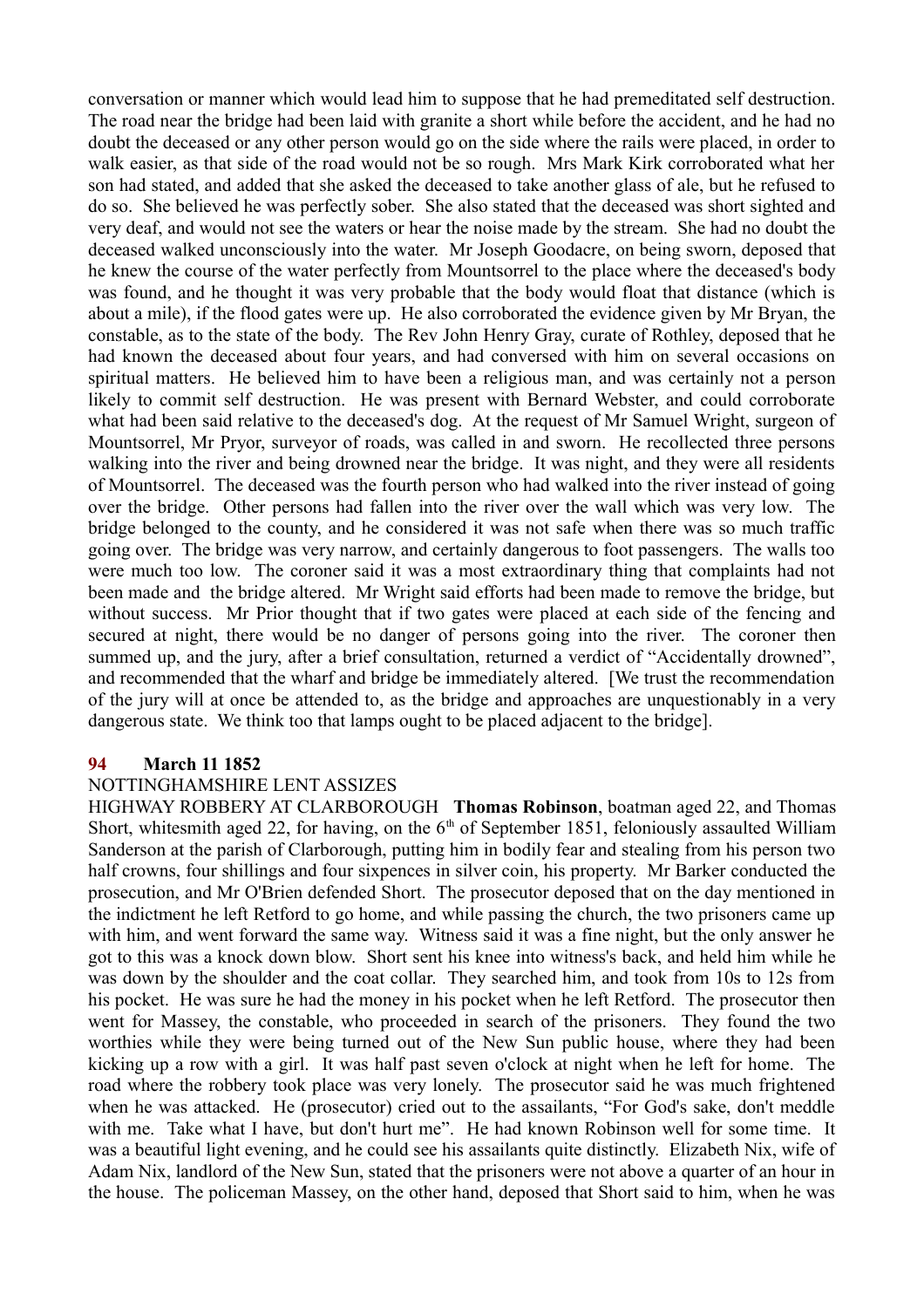apprehended, that he had been in the public house for an hour. Brown, the other police-constable present at the apprehension, stated that there were found upon the prisoner a half sovereign in gold, some silver and a ring. Mr O'Brien, on behalf of his client, contended that it was a case of mistaken identity, and argued this chiefly from the fact that the prosecutor was clearly a very timid man and that, under the circumstances, he was just the sort of individual to lose his self possession, and afterwards mistake the men by whom he had been attacked. Robinson addressed the jury on his own behalf, stating that he had newly come from Lincoln ; that he had accidentally fallen in with his companion in trouble, Short, and that without being in the least accessory to the crime, he had been apprehended on the charge of highway robbery. The Lord Chief Justice summed up, and the jury found a verdict of guilty. It appeared that Short had been previously convicted of theft at the Lincolnshire Sessions, and Robinson had been convicted of felony and once of an offence against the game laws, and had the fortune to be acquitted from another charge of felony. The prisoners were sentenced each to two months' imprisonment, with hard labour.

## **95 April 8 1852**

MARRIAGES At Worksop on the 5<sup>th</sup> instant, by the Rev James Appleton, Mr James Beeston, boatman, to Miss Julia Wilson, both of Worksop.

### **96 April 8 1852**

### POLICE OFFICE, NOTTINGHAM

FOUND DESTITUTE **Charles Walker**, aged 7, living in Beeston Meadows, was found destitute in the premises of the Derby Arms, Long Row, at twelve o'clock last night by Police-constable Colton. The lad is the son of a boatman living at Beeston, and that being a great deal from home, the lad had strayed to Nottingham. He was ordered to be taken to the Union until he was owned by his father.

### **97 April 15 1852**

MURDER OF TWO CHILDREN AND SUICIDE OF THE FATHER On Friday a most painful excitement prevailed at Putney and its surrounding neighbourhood, in consequence of the discovery of two boys, locked in each other's arms, and close to their bodies a man, about forty years of age, in a deep piece of water near the High Bridge, and abutting on the late Vice Chancellor's seat. The awful discovery was made about half past eleven o'clock in the day by two bargemen named **Hathway** and **Matthews**. The tide has influx into this small pond ; and the water, at high tide, is not less than ten or twelve feet deep. The bodies, when taken out, proved to be two fine grown youths – the eldest about eleven years of age, and the youngest about seven years. The man alluded to, who proves to be the father, was found with his legs tied with willow withs, as also his arms, he being close to his sons, who had also been tied together with two looped strings. They were very decently dressed, and evidently in excellent health at the time they were mercilessly hurried into eternity. The man was also well dressed as a mechanic, but had not money upon him. The bodies were got out of the water by two watermen named **Peters** and **Alexander,** and the former directly identified the man and two boys as having seen them walking along the towing-path between seven and eight o'clock on Thursday evening. He first saw the two children, the elder carrying the youngest. The elder boy said he was following his father, who was on before him. He afterwards met the father, who was walking with his arms down, and appeared very dejected. It further appeared that the man had been trying on the previous night to obtain beds for himself and children, but whether he succeeded is not at present known. Late on Sunday afternoon a woman, very decently dressed, called at the Chelsea station, and from information she gave, there was no doubt he was her husband, and she proved that he was a basket maker living at Barking in Essex, and employed several men ; that the two boys were by a previous marriage ; and she produced a letter which she had received from him, in which he said that when she received it that he would be no more, and his boys would go with him, and he only wished he had the girl with him ; he concluded his letter by stating that his wife's temper was the sole cause. At an inquest held on Tuesday, the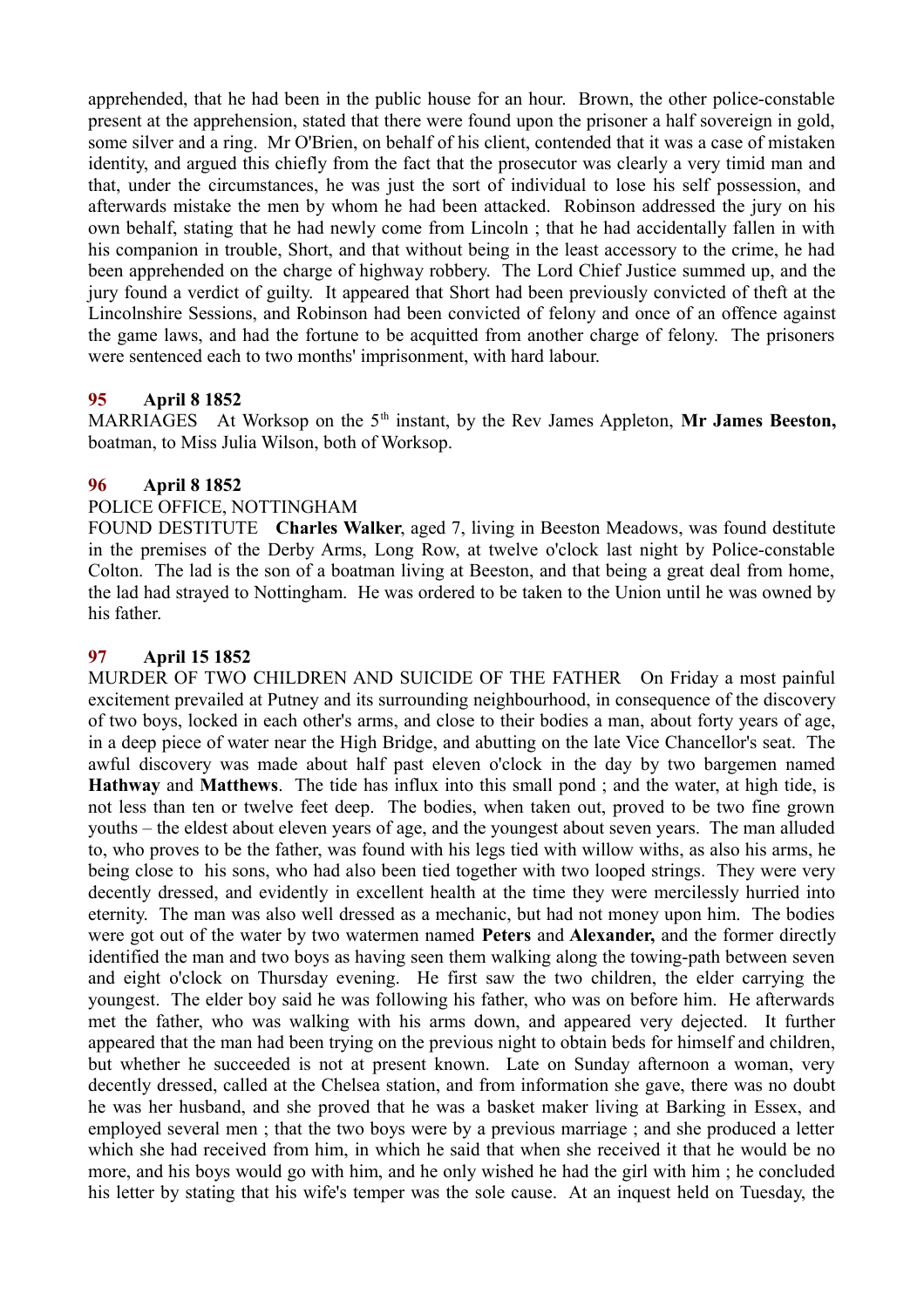jury returned the following verdict : "That the two boys, Nathaniel Joseph Spankhurst and William Spankhurst, were wilfully murdered by their father, Nathaniel John Spankhurst, who afterwards committed suicide by drowning while in a fit of temporary insanity".

## **98 April 15 1852**

RETFORD EASTER SESSIONS **William Snell**, aged 30, boatman, was charged with stealing one sovereign and one half sovereign at West Stockwith, the property of Richard Sylvester. Mr Barker for the prosecution. Richard Sylvester said : I am a sailor ; on the  $21^{st}$  of January last I went to West Stockwith in this county. Went to the White Swan, where I intended to sleep, the prisoner occupying the same bedroom. Went to bed about 10 o'clock ; had money with me, £1 10s in gold, and some silver in my trousers pocket. About a quarter of an hour afterwards the prisoner came into the room. I heard some money rattle, which gave me suspicion that all was not right, as I heard the prisoner say downstairs that he had no money. I got up and went downstairs for a light. On returning, I found the £1 10s was missing. I called to the landlord, and told him I had been robbed. The landlord came upstairs, and we tried to wake the prisoner, who appeared to be as though he was dead. After some trouble we succeeded in wakening him, and pulled him on to the floor. I searched his waistcoat and the landlord his trousers. Saw the landlord pick a sovereign and a half up. Then sent for the police. Mr James Newton said : I am a publican residing at Stockwith. On the  $21<sup>st</sup>$  of January the prosecutor and the prisoner came to my house, the White Swan, and engaged beds. Prosecutor went to bed about 10 o'clock, the prisoner about a quarter of an hour after. Heard a cry from Sylvester, who said, "This b---- has robbed me". On going upstairs, I said, "Snell, what have you been doing? Give him his money and go about your business, like a villain as you are". Prisoner said he had not got it, and desired me to search his trousers. I found nothing in them ; afterwards saw a sovereign and a half tumble out of his hand. Isaac Fincher deposed : I am a police-constable at West Stockwith, went to Newton's house about 11 o'clock at night on the 21<sup>st</sup> of January ; went upstairs and saw the landlord, who told me the prisoner had been robbing another man. I took him into custody, and he said, "Well, it is done now, and cannot be undone". A verdict of Guilty was returned, and the prisoner, who has been frequently convicted, was sentenced to ten years' transportation. Considerable commotion was excited in the court on the sentence being given.

## **99 April 15 1852**

LOUGHBOROUGH POLICE OFFICE On Monday last, Charles Fisher, tailor, and **John Woodville**, boatman, were charged, the former with assaulting Police-constable Hickinbottom, and the latter with resisting him whilst in the execution of his duty. It appears that the defendant Fisher had been maltreating one of the Loughborough postmen named Hill on the Nottingham Road on Saturday night ; and that Hickinbottom was sent for to take him into custody. On his arrival, the defendant Fisher attacked him in a violent manner, in consequence of which he charged Woodville to assist him, but the latter refused to do so. They were both ultimately taken into custody. As the case required two magistrates, the defendants were remanded until today (Thursday).

### **100 April 22 1852**

### LOUGHBOROUGH PETTY SESSIONS

ASSAULT Charles Fisher, tailor, Loughborough, was charged with assaulting Thomas Hill, one of the Loughborough postmen. The complainant said, as he was proceeding through North Street with his letters on the  $10<sup>th</sup>$  inst, he was stopped by the defendant who inquired how his son "Jack" was. Complainant said he was "very well", whereupon the defendant began to make use of some very abusive language, and threatened to knock his (complainant's son's) head off. Complainant said, "That won't do, you mustn't do that", but the defendant said he would, and threatened to knock his (complainant's) head off too. The complainant said, "You must recollect that I am on her Majesty's service and you must not meddle with me". The defendant, however, attacked him, struck him twice on the head and knocked his hat off. He had not provoked the defendant to commit the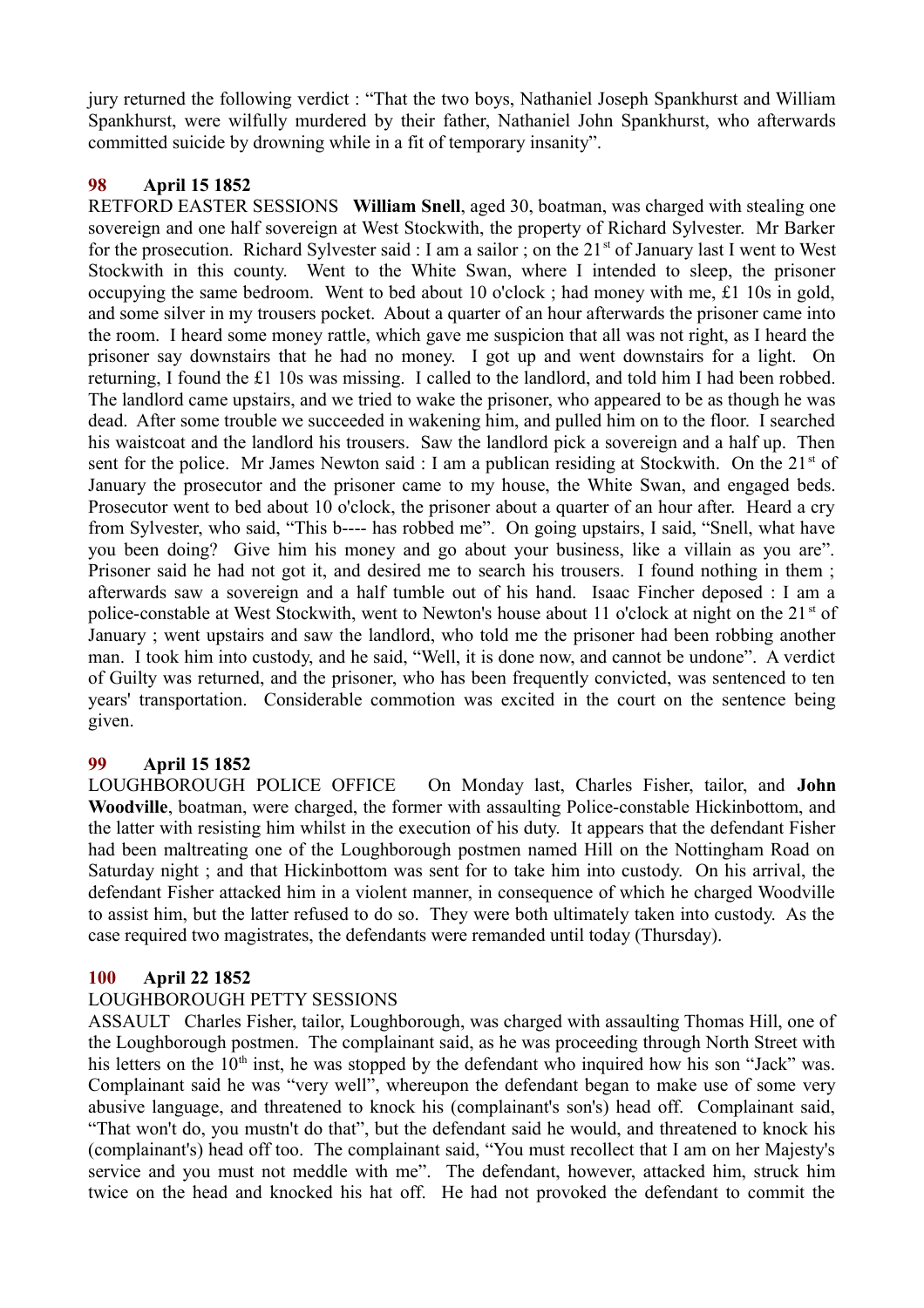assault. The magistrates considered that it was a most unprovoked assault, and ordered the defendant to pay a fine of 40s and costs, and in default to be imprisoned two months in the County Gaol. Police-constable Hickinbottom charged the same person with assaulting him on the above named day while in the execution of his duty. Mr Giles appeared for the defendant. The complainant stated that he was sent for by Hill, the postman, to take Fisher into custody. On arriving in North Street, he apprehended the defendant, who was very drunk and disorderly. Several boatmen, who were a short distance off, went up and told the defendant to lie down, which he did, and at the same time endeavoured to kick him. He afterwards did kick him, and tore his coat, which was nearly new. By Mr Giles : The defendant was not talking quietly when he, complainant, apprehended him, but was very disorderly. He did not see him commit the assault upon Hill, the postman. Mr Giles contended that as the complainant was not present when the assault upon Hill was alleged to have been committed, he was not justified in taking him into custody. Mr Acworth thought the complainant was perfectly justified in apprehending him. Mr Giles submitted that he was not, and contended that the defendant was justified in resisting the complainant as he had done. Mr Sergeant Moore intimated that this was not the first assault which the defendant had committed on the police. Fined 40s and costs, and in default to be imprisoned one month. **John Wogdale,** boatman, was charged with aiding Fisher, the defendant in the above case, to effect his escape. Mr Giles appeared for the defendant. The case was adjourned for a week.

### **101 April 29 1852**

LOUGHBOROUGH PETTY SESSIONS **John Wogdale,** a boatman who had been remanded on a charge of attempting to rescue a person named Fisher from Police-constable Hickinbottom on the  $10<sup>th</sup>$  inst, was brought up again this morning. Mr Giles appeared for the defendant. The magistrates inquired if the complainant wished to add anything to what he had stated at his first examination. PC Hickinbottom, the complainant, said he did not, but he had witnesses who would prove the truth of what he had stated. Mrs Mary Fewkes was then called and examined. On the  $10<sup>th</sup>$  inst she went to fetch Hickinbottom, to take Fisher, who was drunk and disorderly, into custody. She stood and watched them a short time, and afterwards followed them. She saw Fisher on the ground. Wogdale, the defendant, was near him, and she heard him say, "Lie still, Charley, and don't be taken". There was a crowd of persons, and several of them told Fisher to lie still. She saw Wogdale take hold of Fisher, but she did not know for what purpose. By Mr Giles : She never heard Hickinbottom charge the defendant to assist him, but she heard the defendant say, "If you cannot take the man yourself, why do you not charge someone to assist you?", upon which Hickinbottom said, "I don't want your assistance". Police-constable Annishaw stated that he went to assist Hickinbottom to take Fisher into custody on the  $10<sup>th</sup>$  instant. When in Baxter Gate near Sparrow Hill, he saw Fisher and Hickinbottom rising from the ground. Hickinbottom's coat was torn, and Wogdale had hold of Fisher's wrist. Seeing Wogdale push Fisher in an opposite direction to the police, he, witness, pushed him away and he fell. The defendant was drunk at the time. By Mr Giles : He did not strike the defendant, but pushed him. Wogdale did not say, "What's this for? I am charged to assist". He did not say to Wogdale, "I am sorry I have done so, I did not know you were assisting him". Mr Giles then called Mrs Elizabeth Cartwright, Nottingham Road, on behalf of the defendant. She stated that she heard Wogdale say to Hickinbottom, when he was taking Fisher into custody, "Don't kill the man, you had better charge someone to assist you". Hickinbottom then charged the defendant to assist him, which he willingly did. She believed Wogdale was sober at the time. She heard him afterwards say to Fisher, "You know you have to go, and you might as well go quietly". Elizabeth Lowes stated that she was present when Hickinbottom was taking Fisher into custody. Wogdale did not encourage him to kick. He was charged to assist Hickinbottom, and he did so. She believed he had had a little drink, but he was not drunk. Mr Joseph Bailey, clerk to Messrs Cradock and Woolley, Sparrow Hill, said that he saw Hickinbottom near Baxter Gate on the day in question. He saw a man assisting him to take Fisher into custody. He knew Wogdale, but he did not see his face. He believed, however, that the defendant was the man. Other witnesses were examined in corroboration of the above evidence, after which the defendant was discharged.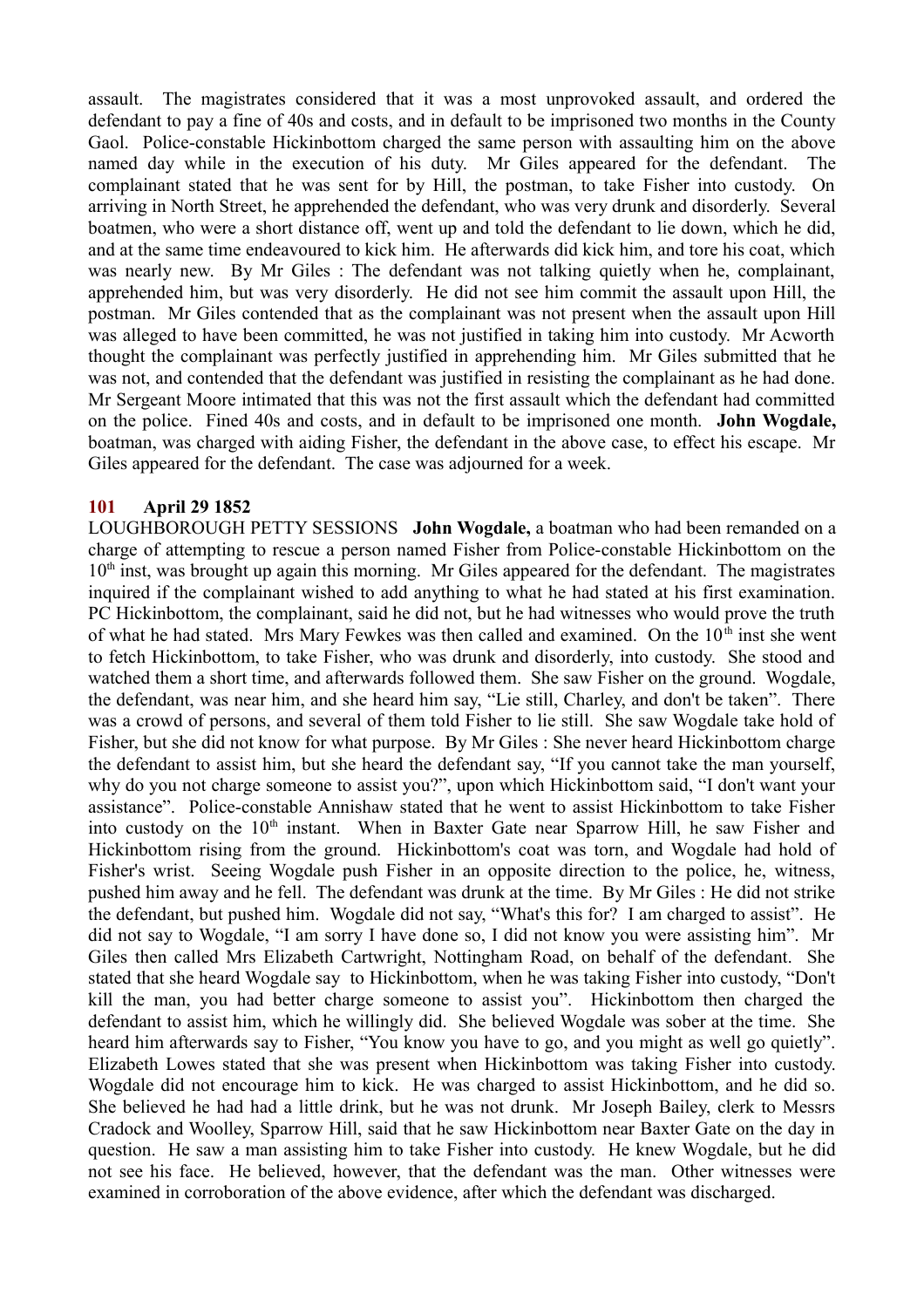#### **102 May 6 1852**

CHILD MURDER AT LENTON The inquiry into the death of the infant son of Emma Lewis was today resumed at the house of Mr Joseph Hull, the sign of the Travellers' Rest, Lenton.

Mr Coroner Swann arrived shortly after two o'clock, and having called over the names of the jury, proceeded to state that the young woman (Emma Lewis) was then in custody, and under the care of Mr Higginbottom, surgeon, who thought that if she were brought there in her present state of excitement, it would be injurious to her health. He therefore thought it advisable, rather than that she should be exposed to a risk of that nature, that she should remain in custody where she was. He would like their opinion on that subject.

#### THE JURY

| George Stanton   | John Twigg    |
|------------------|---------------|
| Thomas Shepherd  | Peter Hampson |
| William Hickling | Charles Lay   |
| Reuben Widdowson | George Hallam |
| George Mellors   | John Milward  |
| John Pounder     | John Vessey   |

The jury then expressed themselves of the same opinion, on condition that the young woman was safe, otherwise they considered it necessary that she should be brought before them ; and in answer to an enquiry made by them,

The Coroner stated that she was in the custody of Syson, the parish constable.

The jury being satisfied that her presence would endanger her life, and that she was in safe custody, **John Mather**, boatman, Eaton's Yard, Radford, was called as the first witness. He stated that on Tuesday night about five o'clock, when he had been down the canal in a boat, he saw a woman go from the horse road under the long bridge on Derby Road. He thought she had a light coloured shawl on, with a dark border, and a light gown. She came out on the other side of the bridge, and could not have been under it above a minute. During the time she was under, nor at any time, he could not see her face, as he was following her, and the nearest he approached her was six or seven yards. He did not notice anything particular in her conduct. She stood with her face towards the canal, looking into the water. She had nothing in her hands, and he saw nothing in the water. He missed her very suddenly, and turned round, but saw no more of her. He could not swear to her if he were to see her again. William Bingham spoke to him, and asked him if she was not his wife, and he replied it was not.

Louisa, wife of John Harper of Isabella Street, Nottingham, lace maker, being sworn, said : I know Emma Lewis ; she came to lodge at our house about two months ago from the time she left me, which will be a week tomorrow. She was far advanced in the family way, and came to lie in at our house. Mrs Hodgkinson engaged her lodgings, and came with her to my house. She was very ill on Friday night the  $9<sup>th</sup>$  of April, and at a quarter to four o'clock the next morning, she was delivered of a male child. She was attended during her confinement by Mr Higginbottom, but at the time of her delivery she was attended by Dr Sloane, Mr Higginbottom being otherwise engaged. The child was named by the Rev W J Butler's curate, Thomas Clarke Lewis, at the rectory of St Nicholas's, on the  $25<sup>th</sup>$  of April. It was thought advisable by Mr Higginbottom to have the child removed from its mother, on account of its being in danger of its life. She tried to make away with it several times. The first time was on the fifth day after its birth. She got up when we were not in the room and dressed herself, and bundled the child up as if it were a bundle of clothes, and wanted to go away with it, but she was prevented. The second attempt was a week after. I heard the child cry, and went to see what was the matter. I found the child in bed with its mother, who said it only wanted the breast, and as she was going to give it some, I went away. I did not look at the child, as it seemed as if it were asleep. It was then about five o'clock in the morning. In about an hour afterwards I went up, as was customary, to fetch the child to wash it. Its neck was bleeding, and there were marks on its throat, and it seemed so oppressed that it could scarcely breathe. The child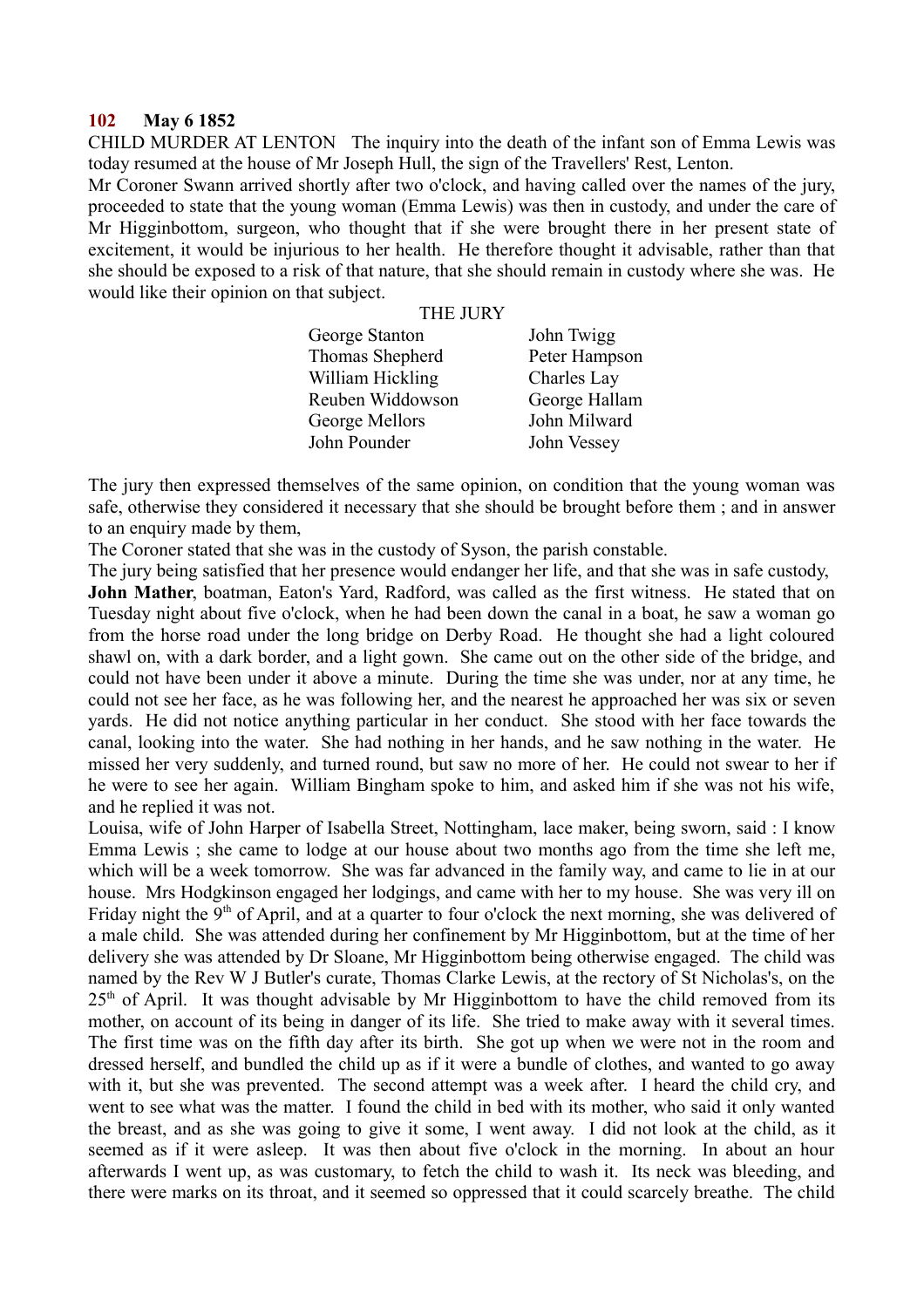was convulsed. We never left her alone long together. Several times after the instances I have named she used the child very cruelly, and would have killed it if an opportunity had offered itself. We therefore kept a strict watch on her actions, and it was the above facts which induced Mr Higginbottom to have the child removed from her. On Monday I sent for Mrs Beck of Sandiacre. She came over, and it was agreed that she should take the child to nurse at 3s 6d a week, and do her best for it, and bring it over in a month for us to look at it. There were present at the time of the agreement myself, Mrs Beck, Emma Lewis, Mrs Lewis and Mrs Hodgkinson. I wanted to warn the nurse not to let Miss Lewis have the child, but I was prevented by Mrs Hodgkinson. Mrs Beck took the child home the same evening. Miss Lewis slept at our house that night, and the next morning she rose as usual and had her breakfast. She appeared very wild, and after breakfast she said she was going to her sister's for the day. I wished her to stay at home for two or three days to have something done to her milk, but she said she must go to see her sister. When she left our house, she had on a dark green shaded alpaca dress with two flounces, and a shawl half white and half coloured, with a broad border ; a dark blue bonnet with a blue veil. Before she left the house, she went upstairs for some money. I never thought she was of sound mind. She received letters from the father of the child, and after reading them she became much excited. She used to say he would not marry her, and she would not face the world any more, and then cried. She told me he was a young gentleman who travelled for his own uncle in London. She did not say what business he travelled in. On Tuesday night I saw her ; she told me she wished she had brought the child back again to our house. She said, "Oh, I have lost my child, my child is gone ; I put it close to the water, and I believe it went in ; I turned round, and I fancy I saw it float on the water". She was so much excited that we did not take any notice of her. She told me she went a long way ; she did not mention the place, and I did not ask her any questions. I knew no more until last Thursday, when I came here and saw the child. Emma Lewis is its mother ; I know it by its features as well as by its dress. Miss Lewis has attempted to destroy herself many times. She was very troublesome. I was all day on Saturday looking for her. She said she had walked round the water. She made several attempts to drown herself before her confinement. All her family knew she was considered a lunatic. She used often to say she could not face the world any more.

At this stage of the evidence Mrs Harper reprehended strongly the conduct of the relations and those who had or professed to have the care of the unfortunate mother. She considered she had been most cruelly treated ; that she had not had sufficient means to be comfortable during her confinement, and that the child had not been supplied with such requisites as were necessary for its comfort. [This statement has subsequently been confuted by the parties reflected upon].

Mr Tomlinson then rose on behalf of the trustees, and stated that it was only about eight weeks before Miss Lewis was placed under Mrs Harper's care that the trustees were aware of her being in the family way, and that at that time Mr Lewis went to acquaint them of the fact, and it was then agreed upon that a certain sum of money should be advanced for the purpose of providing clothing for the child and every requisite for the mother during her confinement, afterwards, he believed, for seven or eight weeks, or until such time as she was sufficiently recovered to find means to provide for herself and her child. It was also agreed that she should have proper medical attendance. I told Mr Lewis, as solicitor for the trustees, that she should have every requisite provided, so that no member of the family or those persons responsible for her should have any charge made against them for neglect. It was only on Wednesday morning week they knew she had been confined. On that day, Mr Lewis went up to their house to have some conversation with them. He then told them that Miss Lewis had destroyed the child. He (Mr Tomlinson) could say that from the time Mr Lewis went to the trustees to Wednesday week, they had received no intimation that she had been confined. To show that she had not been neglected, he would state that £5 was given to her a very short time before her confinement, and during her confinement 10s a week ; the doctor's bill was to be paid ; she received a certain sum of money from the father of the child, and he had agreed to pay her half a crown a week ; the woman at Sandiacre was to receive 3s 6d a week ; and when she had recovered it was to be a matter of consideration what was then to be done.

Hannah, wife of Henry Beck of Sandiacre, Derbyshire, labourer, was next sworn. She said : On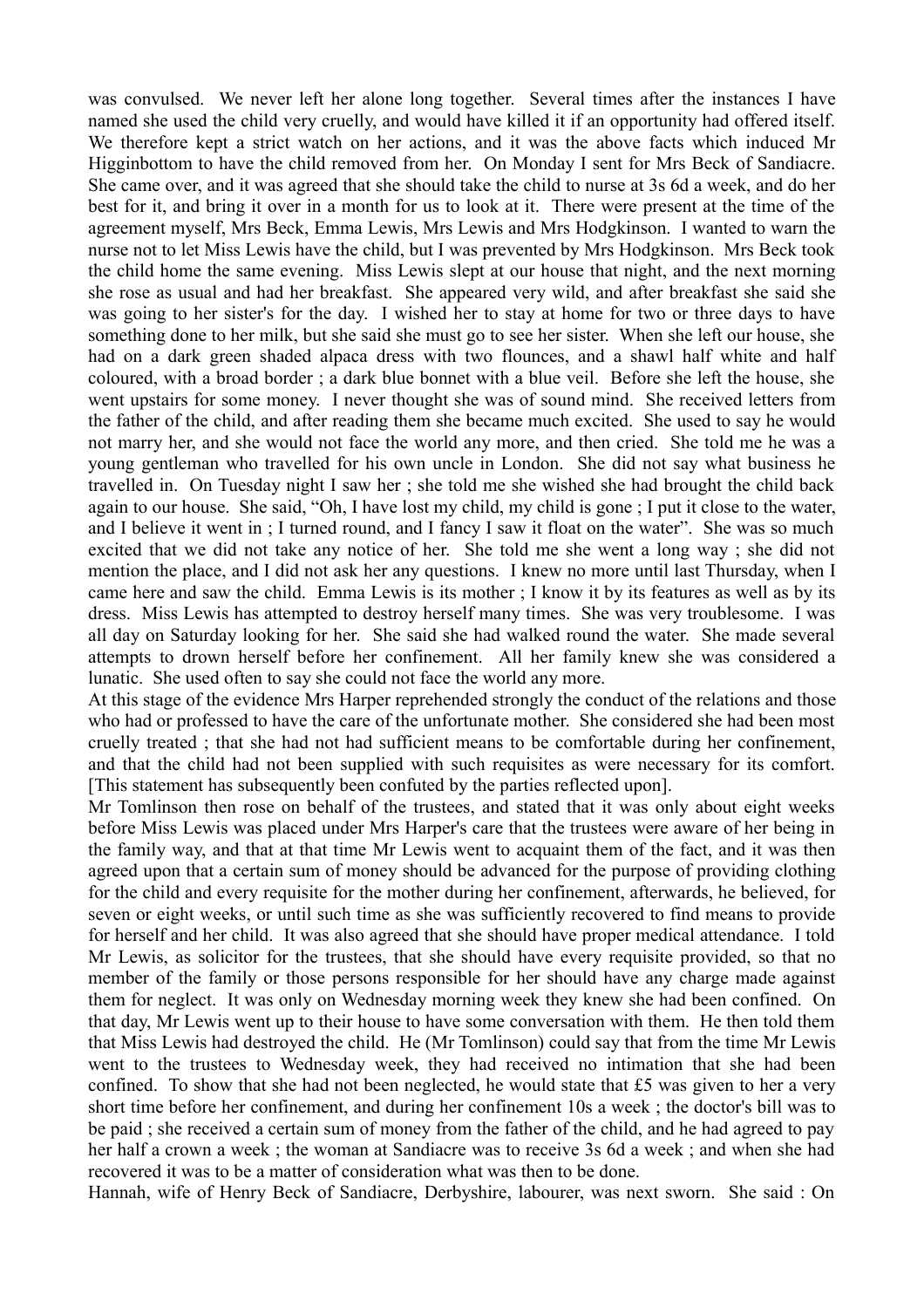Monday I was sent for to Mrs Harper's. I was engaged to take the child to nurse, and to do the best I could for it, and I was to bring it over in a month to let them see how it was. I was to be paid 3s 6d a week. I took the child with me to Sandiacre that night, at six o'clock. Nothing was said to me about the state of the mother's mind. I had no idea that she was of unsound mind, because I saw nothing peculiar in her conduct. The next day she came to my house about one o'clock ; she said she had received a letter from the child's father, in which he stated he was coming over that night, and wanted to see it. She said she should bring it back by the same train the next day as she had then come by. She stayed at our house till a quarter past four, and had her tea with me. I dressed the child, and put on it a dark worsted shawl and a hood. I was going to put another shawl on it, but Miss Lewis said she would put it under her shawl, and it would be warm. It never once struck me, by the conversation she had with me, and her conduct altogether, that she was not right in her mind. Before leaving my house, she said, "Good night, Mrs Beck ; you must meet me at the train tomorrow at half past twelve". The next night Mr Randall and someone else came over and told me what had happened. I came to this public house on Friday, and saw a child lying dead. It is the same that I parted with on Tuesday afternoon. I know it by its features and dress. I have seen Miss Lewis this afternoon, and am quite sure she is the same person to whom I delivered the child.

Marshall Hall Higginbottom of Nottingham, surgeon, said : I was called upon to attend Miss Lewis on the 9<sup>th</sup> of April. She was then near her confinement. Dr Sloane attended her at the time of her delivery, as I was at that time engaged with a patient. I saw her on Saturday the  $10<sup>th</sup>$  of April, and most days for a week after. During my attendance on her, I was much struck with her imbecile state of mind. When I asked her a question, she would sometimes answer two or three words correctly, and then appear quite lost and could not finish her answer. She frequently gave me indirect answers. I think about ten days after her confinement the nurse sent for me, and told me she had made an attempt to injure the child. When I saw it, it was rather suffocated, but rallying, and there were marks of violence about the neck. I told the nurse to watch her very carefully, and not to leave her alone. I called on Mr Randall and told him that she was in such a state of mind that it was necessary to have the child removed from her, and that if she were not carefully watched, she would either be doing harm to herself or the child. He said he would see her friends, but at my next visit a day or two afterwards, I found nothing had been done. Mr Randall called on me on Tuesday evening last, and said she (Miss Lewis) had destroyed the child. I never knew it was at Sandiacre. On Friday evening I made a *post mortem* examination on the body of the child. Its external appearance seemed as though it had been some hours in water. There is a considerable quantity of watery mucus about the windpipe and tubes of the lungs. The right side of the heart was filled with fluid blood ; but the left side was nearly empty. There was a good deal of sago in the stomach, as if it had previously had a good meal. In every other respect the child was quite healthy. I have no doubt the child was living when it was put in the water. There was very little water in the body ; and no external marks. There was a considerable depression in front of the head. I have no doubt it is the child of Emma Lewis.

The Coroner then proceeded to sum up the evidence, which he said was exceedingly clear. He stated the facts to be these :- The young woman, Emma Lewis, was delivered of a male child, and was in correspondence with the father who wrote her answers refusing to marry her, and alleging as his reason that he was not in a position to do so. That circumstance seemed to operate very strongly on her mind. After several attempts to destroy it, it was removed from her, and placed under the care of Mrs Beck of Sandiacre, to whom the mother went by train the next day and obtained it, under the pretence that she had received a letter from its father in which he stated his intention of coming over that night, and wanted to see it. It appeared that she proceeded as far as Lenton Bridge, and there placed it in the water, and then went to her uncle's, Mr Randall's, house. He (the Coroner) had no doubt therefore that she must have gone straight to Mr Randall's after having done the act. On arriving at Mr Randall's house she was deeply depressed, and upon her uncle making inquiry as to what troubled her so much, she voluntarily told him she had put the child into the water and had there left it. With these facts stated by herself, in addition to her having drowned the child about five o'clock, and having reached her uncle's house, a distance of between three and four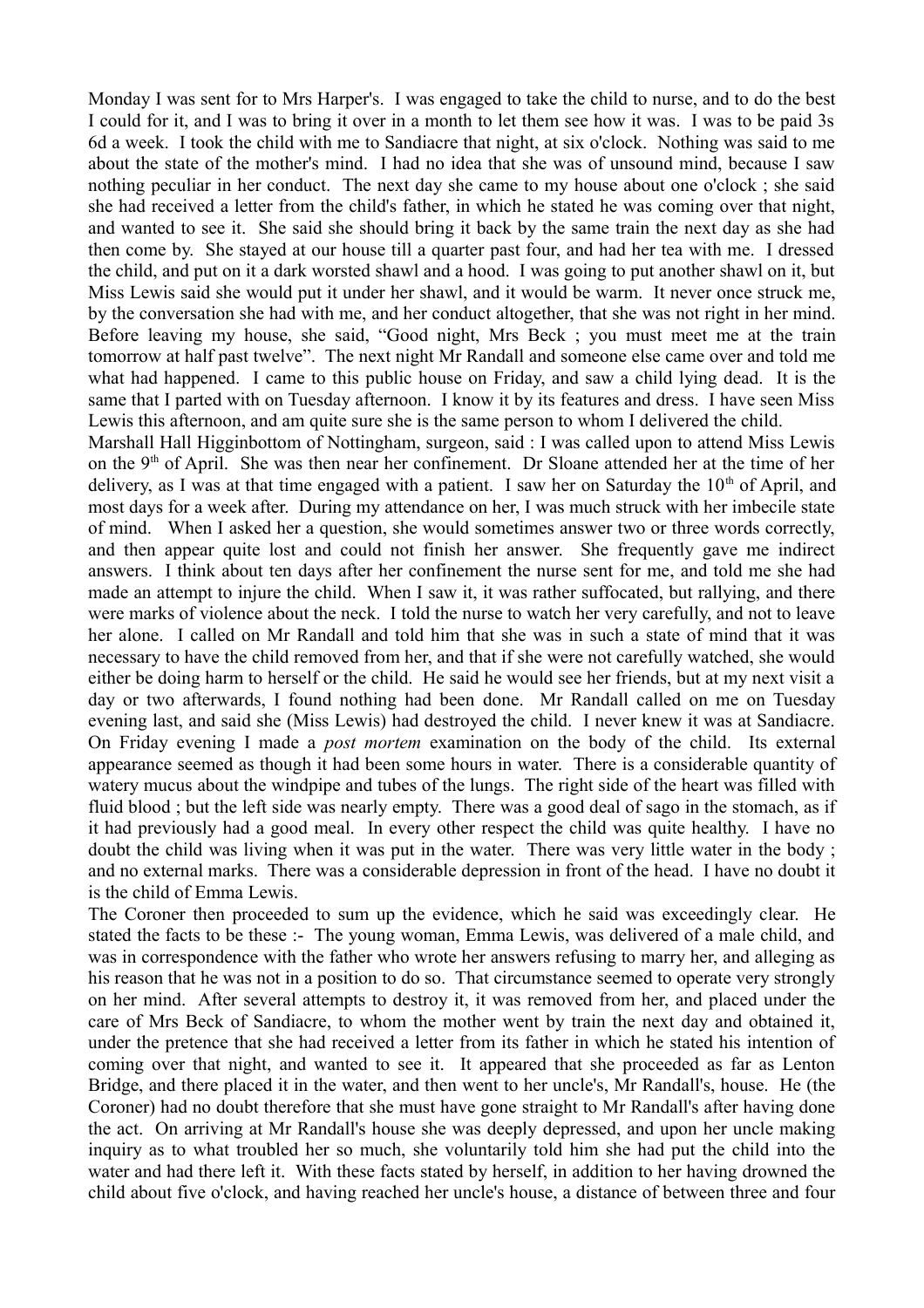miles, at about six, confirmed by the finding of the body in the place, or very near it, where she herself had said she placed it, and the identification of the child by Mrs Harper and Mrs Beck, of which they did not appear to have the slightest doubt, it was for them (the jury) to say whether or not she had not placed the child in the water with the wilful intention to take away its life, which amounted to the crime of wilful murder. He would not trouble them with the state of the mother's mind, because that was not the point which they were met to consider, but merely a very good one to be set up by way of her defence when she went to take her trial before the judge at the assizes. Supposing, then, if they made out a case of insanity, she would be acquitted on that ground of the offence, and ordered to be kept securely during the remaining part of her life. The only question for them to consider, however, was whether she had wilfully destroyed the life of the child. If they were satisfied on that point, it would be their duty to return a verdict of wilful murder ; if, however, it was their opinion that she had laid the child on the bank with no intention to drown it, and that it had rolled down into the water, then their verdict must be "Found drowned, but how it came there no satisfactory evidence appears to prove". But from the evidence which they had heard, he did not see how they could arrive at that conclusion, because all the facts had been so clearly proved, and the act of drowning had been brought home to her by her own voluntary confession.

The jury immediately expressed their unanimity of opinion in accordance with the remarks from the Coroner, and a verdict of "Wilful murder" having been returned, the prisoner was committed for trial at the next assizes.

### **103 May 13 1852**

### RETFORD

TOWN HALL, EAST RETFORD George Wyles, a publican residing at Ascham, was charged by **John Wolfinden** with committing violent assaults on him at Ascham on the 6<sup>th</sup> instant. The complainant stated that his wife had left him, and had been living with the accused for some time ; that on Wednesday he came from Doncaster for the purpose of taking her back with him ; that on Thursday morning he went to the house of the accused and asked his wife to come with him. She said she would not. The accused came into the house, struck him several times, and knocked him down. When he got up, he left the house followed by the accused, who ill used him in the street, striking him several times. Went to Mr Dawkins of Little Markham, who recommended him to come to Retford and take out a summons against Wyles, but if the offence could be made up without having recourse to the law, it would be far preferable. The complainant stated further that he went back to Ascham, intending to sleep at the public house kept by the accused, who as soon as he arrived commenced another attack on him in which he bit a piece out of his lip and used him in a very shameful manner. The accused, in his defence, stated that the complainant had commenced the quarrel. When he came to his house, he said that his wife might go with him if she wished ; if not, he would give him a sovereign and he could go about his business. Mr Fearnley enquired if the wife was present. On her appearance she stated that she had left her husband, who was a boatman, because he carried a pistol in his pocket and threatened, if she went on board his vessel, to shoot her. The accused was fined £2, together with 13s expenses, which was paid immediately. Mr Fearnley commented in strong terms upon the unblushing effrontery with which the woman confessed that she was living in open adultery with another man, and characterised the whole proceedings on the part of the accused and his adopted wife to be most disgraceful.

### **104 May 13 1852**

RETFORD BOROUGH POLICE, MAY 10 **Charles Parr**, a boatman of West Stockwith, was charged by Superintendent Kinder with being drunk and disorderly on Sunday night in the borough. Police-constable Brown stated that about half past four on the previous afternoon the accused was in the Market Place, insulting passers by and conducting himself in a most unbecoming manner. On recommending him to go home, he made use of very strong language and set him (Brown) completely at defiance. Fined 5s and expenses, together amounting to 12s 2d.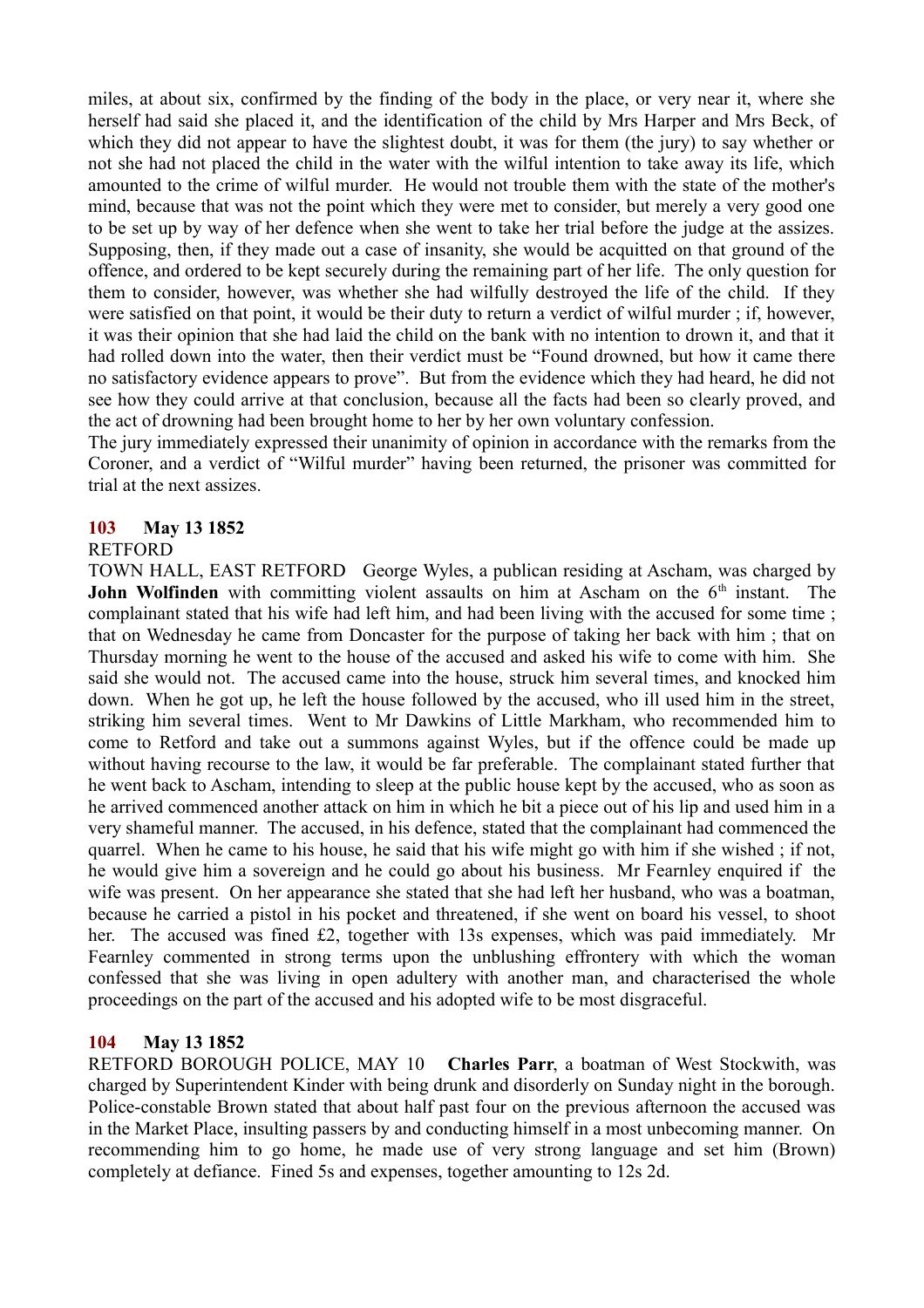### **105 May 13 1852**

FATAL ACCIDENT ON THE CROMFORD CANAL On Thursday last, a lad of the name of **Key,** of Heage, who was employed on the canal, and as the boat he was in was about emerging from the tunnel on the Cromford Canal at the Codnor Park End, he proceeded to fix the rope on the towing post. Whilst so doing, his head was jammed between the post and one of the cross pieces that support the roof of the tunnel, and so badly crushed that he died very shortly after. An inquest was held on the above on Saturday last at the house of Mr Fletcher, the Old Dog Inn, Pentridge, before Mr Whiston, coroner, and a very respectable jury, when a verdict of Accidental Death was returned.

### **106 June 3 1852**

### WORKSOP

ACCIDENTAL DEATH BY DROWNING AT WORKSOP On the  $26<sup>th</sup>$  ult, an inquest was held by P R Faulkner Esq at Worksop, over the body of a child about eight years of age named William Hunt. **Jane,** the wife of **Henry Richardson** of Worksop, lock-keeper, stated that about a quarter to six on Thursday evening she saw the deceased getting off a stone wall near the towing-path by the side of the Chesterfield Canal. I spoke to him. I saw no more of him. The father came home about a quarter to eleven o'clock. I made inquiry about the child, and I told him (the father) that I had seen deceased about a quarter past seven o'clock. Francis Hunt of Worksop, rabbit catcher, said : The child left our house about seven o'clock on Monday night. I live about 300 yards from the water side. My brother (the child's father) came to me about ten o'clock, and said he had lost him. I searched for him, and found the body at the bottom of the lock gate. He was quite dead. The lock was on the boy's way towards his home from my house. Verdict : "Accidentally drowned".

### **107 June 3 1852**

TOWN HALL, RETFORD, MAY 29 Mr Robert Moult, landlord of the Bridge Inn at Stockwith, was charged with keeping his house open at improper hours, whereby he had incurred the penalty of £5. The accused pleaded guilty, and stated that he was accustomed to open his house for the accommodation of the boatmen on the Chesterfield Canal, who frequently stopped at his house at all hours of the night. Police-constable Fincher stated that on the  $25<sup>th</sup>$  ult, the accused had his house open at one o'clock in the morning, and had three persons in it who had been supplied with liquors. They were not travellers, but some of the biggest blackguards in the village. Witness had repeatedly cautioned the defendant, and as the magistrates were obliged to convict, he was fined in the mitigated penalty of £2 with 13s costs.

### **108 June 24 1852**

ANOTHER STURGEON CAUGHT AT NEWARK On Thursday last as some boatmen were walking along the banks of the Trent Basin, between the flood gates and the top lock they observed a remarkable large fish floundering about. They immediately closed the flood gates ; the water was let through the lock by the shuttle at a slow rate, and the fish, which proved to be a sturgeon, was landed. It weighed about 13 stone, and was conveyed to Southwell, where it was easily disposed of.

### **109 July 1 1852**

SHOCKING MURDER NEAR SAWLEY One of the most appalling and brutal murders which it has ever been our lot to record was perpetrated on Monday in the neighbourhood of Sawley, a small village on the Midland Railway, about two miles from Eaton Junction on the Derby side. The unfortunate victim of this dreadful crime was a married woman named Sarah Walters, the wife of John Walters, an agricultural labourer, and the person charged with its commission is one of those homeless scamps who are constantly prowling about country villages and retired dwellings in search of plunder. So far as yet ascertained, the foul deed was perpetrated without provocation or motive of any kind, and seems to have been the act of a madman rather than that of a cool, atrocious, deliberate murderer. Indeed the conduct of the accused during the commission of the fearful crime laid to his charge, and since he had been in custody, can only be accounted for on the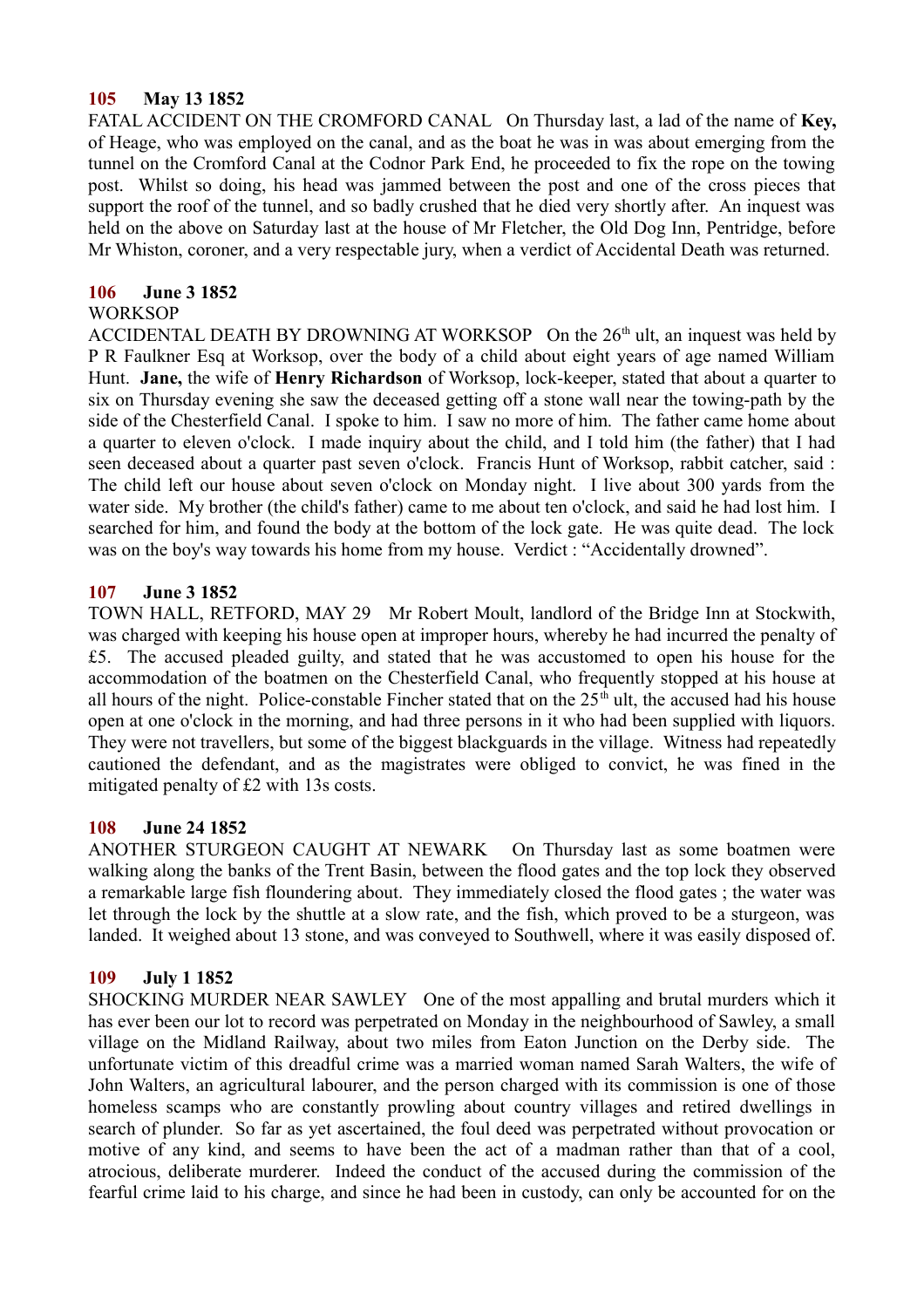supposition that he is insane, and for the honour of human nature we do earnestly hope he may be found to be in such a state of mental imbecility as will warrant the conclusion that he should not be considered responsible for his actions.

The scene of the terrible catastrophe which it is now our painful duty to describe to our readers was a small farmstead, situate about a mile and a half from Sawley on the Draycott Road, and generally known by the name of Wilne Barns. It occupies a very lonely and secluded position at the end of Wilne Lane, a narrow road overshadowed by trees on either side, and leading to the factory of Messrs Soresby which, though a considerable distance off, is the house nearest to that which has gained for itself so unhappy a notoriety. The buildings stand a few yards from the side of the lane, which is bounded by a stone wall and gate, and form three sides of a square, enclosing a moderately sized courtyard. Two of the ranges, if we may so term a few low hut like erections, consist of cart sheds, hay lofts, and other necessary adjuncts of a farm steading. The apartments which were occupied by the deceased and her husband are at the extreme end of the third range, and are cut off from the court by a stone fence, entrance being afforded through a small wicket gate. A kitchen garden extends from the house to the road.

The farm itself is tenanted by Mr Richard Thompson of Draycott, who employed Walters and his wife to reside on it and take charge of it for him. They are represented to have been a decent elderly couple, industrious and peaceable, living quietly by themselves, and respected by all who knew them. Mrs Walters was about 56 years of age ; her husband is a few years older. They never had any children, but resided quite alone, their nearest neighbours being almost a mile distant. It is about four years since they first took up their abode at Wilne Barns.

On visiting Sawley yesterday for the purpose of attending the inquest, which is reported below, we found the village in a state of considerable excitement. The Odd Fellows Arms, where the supposed murderer was confined pending the conclusion of the inquest, was besieged by a mob of villagers, and a small knot of persons was standing at the door of almost every cottage, eagerly discussing the revolting details of the distressing event which had occurred. The Draycott Road was thronged by people either going to or returning from the place where the crime had been committed. A large crowd filled the courtyard. An intense desire was manifested to see the body of the murdered woman, which lay on trestles in the kitchen, and presented a really frightful spectacle. The head and face were one mass of wounds, each sufficient to have caused death. The lower and upper jaws were both fractured ; the nose was broken across and almost severed from the face ; three large and deep gashes covered the temple ; and the head was cut and bruised in several places. No marks of violence were observable on the body, with the exception of a slight wound on each arm, neither of which was of consequence. Almost every article of furniture in the apartment was damaged or destroyed ; the window was smashed to pieces, frame and all ; and the floor was clotted over with blood and dirt.

From the fact that no human eye witnessed the perpetration of the murder except that of the accused himself, and that he refuses to state any of the circumstances connected with the commission of the savage deed, it is impossible to describe precisely the manner in which the ill fated woman was deprived of life. We subjoin all the particulars we have been able to collect.

After breakfast on Tuesday morning, Walters proceeded as usual to his labour in the fields, leaving his wife at home, and not intending to return until the middle of the day. He had not been long away when Mrs Walters resolved to go to Draycott to make some purchases. Accordingly she prepared for the journey, and before setting out locked the door and put the key in her pocket. When nearly half way to Draycott, she called at the house of an acquaintance, where she stayed for a few minutes only, but in the course of conversation she mentioned that she had seen an ugly looking man on the road near her own house. She said she was afraid of him, and was glad when she got out of his sight. Having promised to call as she returned from Draycott, if she came that way, she left the house and was never again seen alive by its inmates. No further trace of her has been discovered after this time until her body was found lying in the yard at Wilne Barns ; but she must have reached Draycott, made her purchases there, and returned by a different road to her home, for the basket she carried with her was picked up a few steps from the door, and was found to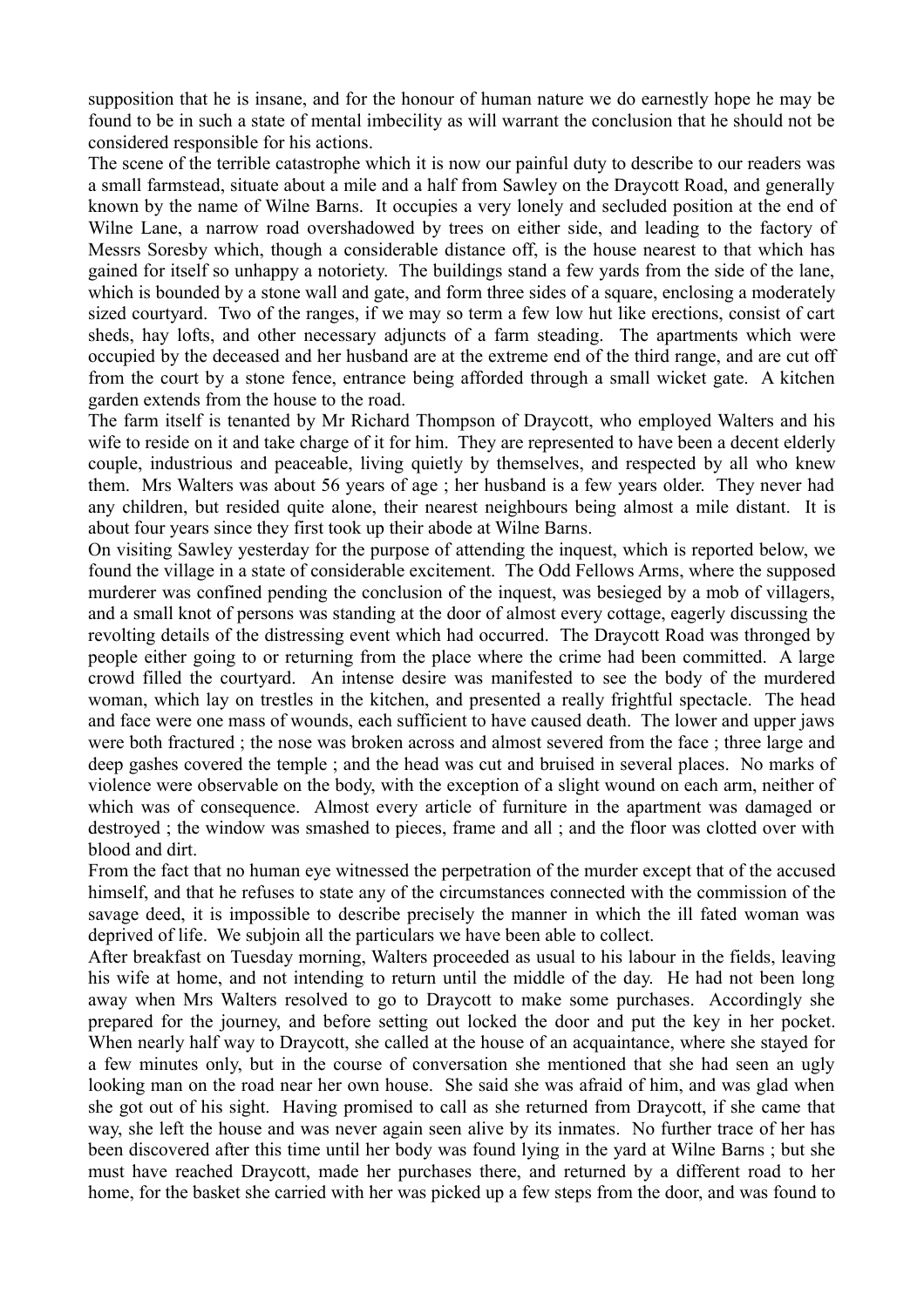contain a variety of grocery and other articles.

In the public works at Wilne there are a number of girls employed from the village of Sawley, whose mothers and sisters are in the habit of meeting them half way between the two places with their dinners, each party after a while returning the way they came. It so happened on Tuesday a little after noon that a woman residing at Sawley met her daughter on the road exactly opposite the house occupied by the deceased and her husband. She observed the door was shut, and went up to the house to ascertain if anything were wrong. On passing through the gate she observed the prisoner in the yard, scattering some white substance over a heap of rubbish. Being frightened by his appearance, she ran away and gave the alarm. A number of men from Wilne speedily arrived on the spot, and found the body of Mrs Walters lying in the yard beneath a mass of stones, branches, chairs, sheets and broken furniture of every description. It was mangled in the way we have already described. Meanwhile the man charged with the murder had retreated to the house and barred himself in. After the lapse of a few minutes, however, he issued forth armed with a besom, and threatened to strike one of the men in the yard. He appeared to be bent on further mischief, and probably would have effected his escape had not a lad standing by struck him a rather severe blow above the left eye with a stone, which caused him to stagger against a wall, when the men rushed in upon him and pinned him to the ground. He was then taken to Sawley, and delivered over to the constable of the village.

Such are all the facts which have reached us relative to this direful affair ; the rest is mere conjecture, though highly probable. It is supposed that during the absence of Mrs Walters the prisoner entered the house by the window, and was discovered there by the poor woman on her return from Draycott. She is stated to have been bold and resolute, and possibly she may have asked him rather sharply what he was doing in her house. It is thought that he then felled her with a poker, for the key with which she must have opened the door is broken, and the door itself is spotted with blood. Becoming infuriated at the sight of the streaming gore, he appears to have repeated the blow about twenty times, mangling the body of the unfortunate woman even after she was dead, and then to have smashed everything within his reach. Having finished the work of destruction, he must have dragged the bleeding body into the yard, and attempted to conceal it in the manner described. The white substance which the woman saw him strew on the ground was subsequently ascertained to be salt, and we were told he was heard repeating to himself the words, "I have salted her, I have salted her". Indeed his conduct then and since has been that of a raving maniac, but whether his madness be real or feigned is a question which of course we cannot undertake to decide. The absence of all motive, however, for the perpetration of the heinous crime of murder goes far, we think, to prove his insanity ; and our opinion on this point is further confirmed by the fact that he remained by the side of his victim when he might have made his escape.

The wretched man was kept in the Odd Fellows Arms Inn the whole of Tuesday night. He steadily refused to give his name, or state where he came from. He is not known in the neighbourhood of Sawley. We believe he was seen lying about the hedges on Tuesday morning, but he had not been noticed before by anybody. A more miserable looking creature could hardly be imagined. He is about 5 feet 6 inches in height, thin and emaciated, and wears neither shoes, coat nor waistcoat. His only clothing is a ragged pair of trousers which do not descend lower than three or four inches below the knee, a dirty striped shirt, and a rough cap. Nobody would give two pence for all he has upon him. His head is covered with thick bushy hair, which falls in tangled locks over a low retreating forehead, and shades a pair of grey eyes glaring like those of a wild bull. Altogether his appearance is exceedingly repulsive, and yet his attenuated frame, worn to skin and bone, and indicating the endurance of much hardship and starvation, is apt to excite pity for the poor unfortunate wretch.

It will be seen below that the prisoner refused to give his name when asked to do so by the Coroner. We understand, however, that in course of conversation with some of the villagers yesterday – for all were permitted to see him – he said his name was Daniel Freeman, his age 34, and his place of birth Glaston, Rutlandshire. He added that his mother was dead, but his father was alive. He said he had never learned a trade.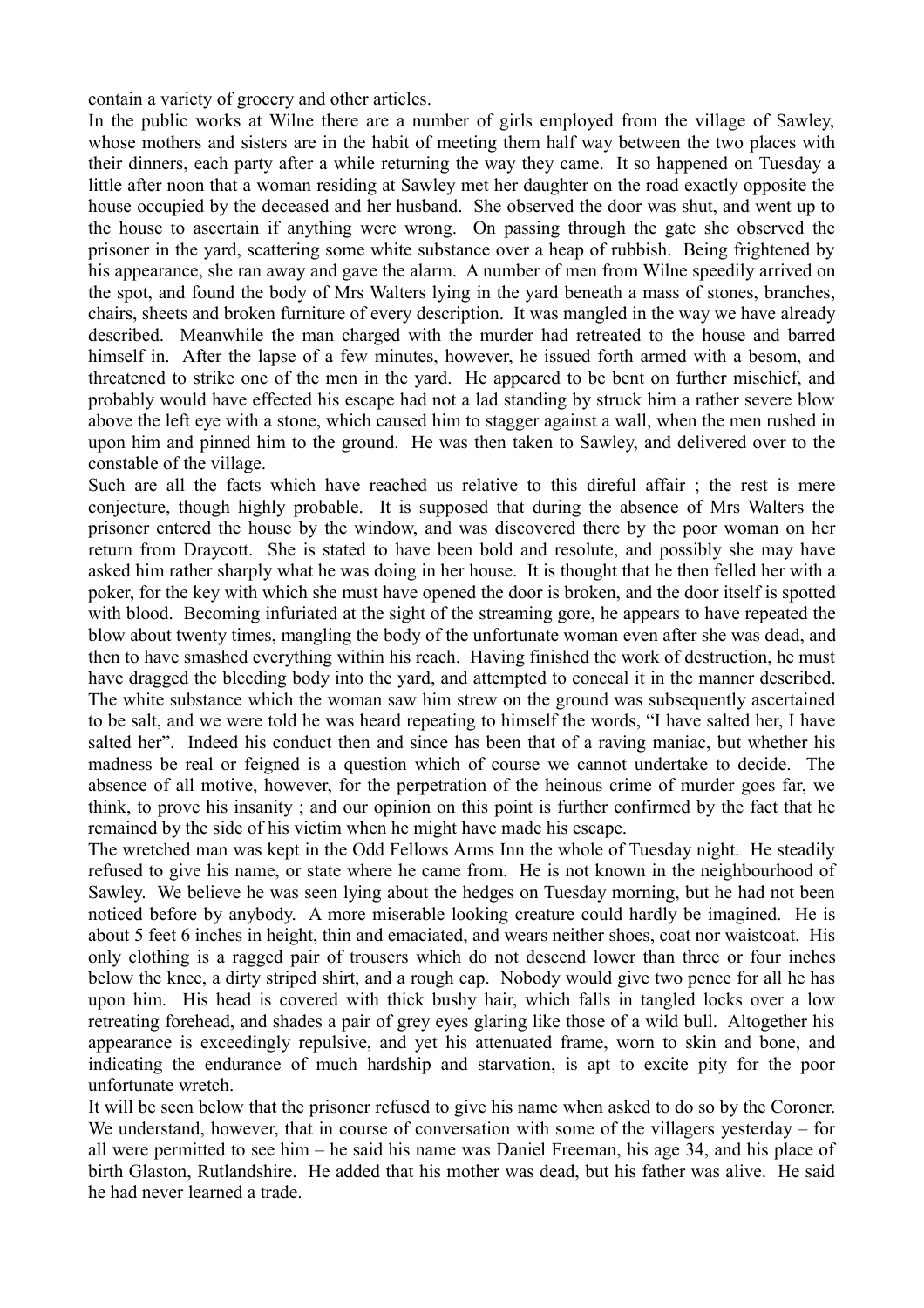THE INQUEST The jury were summoned to attend at the Odd Fellows Arms at half past ten yesterday forenoon, but they might as well have stayed at home, for the Coroner, Mr Whiston of Derby, did not arrive till half past three in the afternoon, in consequence of the mistake of a constable. After having been sworn, the jury, of which Mr John Smith was the foreman, proceeded to view the body of the deceased, which they found in the state already described. On their return, they assembled in a large room in the Odd Fellows Inn, where the prisoner was brought before them.

The Coroner, addressing the prisoner, said : What is your name?

Prisoner : I have no name, thank you, till you give me one.

The Coroner : You have though – what is it?

Prisoner : Caesar.

The Coroner : What is your Christian name?

Prisoner : I have no other name, sir.

The Coroner : Is it John Caesar?

Prisoner : No.

The Coroner : You are charged with wickedly and feloniously killing Sarah Walters yesterday forenoon. We are going to examine witnesses, and you must attend to what they say.

Prisoner : No, sir.

The examination of witnesses was then proceeded with.

John Haig : I live at Wilne, and an sexton of the church there. I knew Sarah Walters. Her husband's name is John. He is a labourer. The deceased was 58 years of age last Sunday. She was at my house yesterday at eleven o'clock in the forenoon, as near as I can guess. She appeared to be quite well ; I never saw her better in my life. She left my house about a quarter past eleven for the purpose of going to Draycott for shop things. She said she had not time to stop then, but if she came back that way she would call again. She did not call as she returned from Draycott, and I did not see her again until about half past twelve, when I saw her body in the farmyard adjoining the house in which she lived. The body was lying under a shed, with a stone trough under her head, which was covered with a tea tray and a small cloak. The body was afterwards taken into the house. When I entered the yard, the prisoner was in custody. I had not seen him before. He was very violent.

The Coroner, addressing the prisoner : Do you want to ask the witness anything?

Prisoner : No. I won't ask him anything.

**Martha Kilburn** : I am married ; my husband's name is **Thomas Kilburn**. I live in the village of Sawley. My husband is a waterman. I was going to Wilne Mills yesterday forenoon with my daughter's dinner, and I sat down opposite the house where the woman was killed. I was on the road, but could see the door of the house. I waited for my daughter, and on her arrival she sat down and eat her dinner. I said to her, "The old woman (meaning the woman who lived in the house) has never looked out". The door still remained shut. I remarked, "I will go and see if she is ill". I went up to the gate and saw the prisoner in the yard. He was in the act of covering something up. He got something white and scattered it over the ground as if he were sowing wheat. He said twice over, "Flour, you ----". I then gave the alarm. I went to another woman in the road, and we then proceeded in the direction of Wilne Mills. I returned shortly afterwards and found a great many people about the house. When I was there before, I did not see any person in the yard except the prisoner. I did not examine the window the first time, but did so on my return. On leaving the house there did not appear to be anything hanging on the outside, but on my return I found the lace frame part in and part out of the window, which was broken. I saw the body lying in the yard, but did not examine it minutely. I was much frightened and went away as soon as possible. The prisoner was being brought out of the yard when I visited the house the second time. I have no doubt he is the person whom I saw in the yard. I did not hear him make use of any expressions as to what he had done. He kept talking to himself when I first saw him, but I could make nothing of what he said. I was not more than twenty yards from him. He did not appear to be excited. The Coroner asked the prisoner if he wished to put any questions to the witness.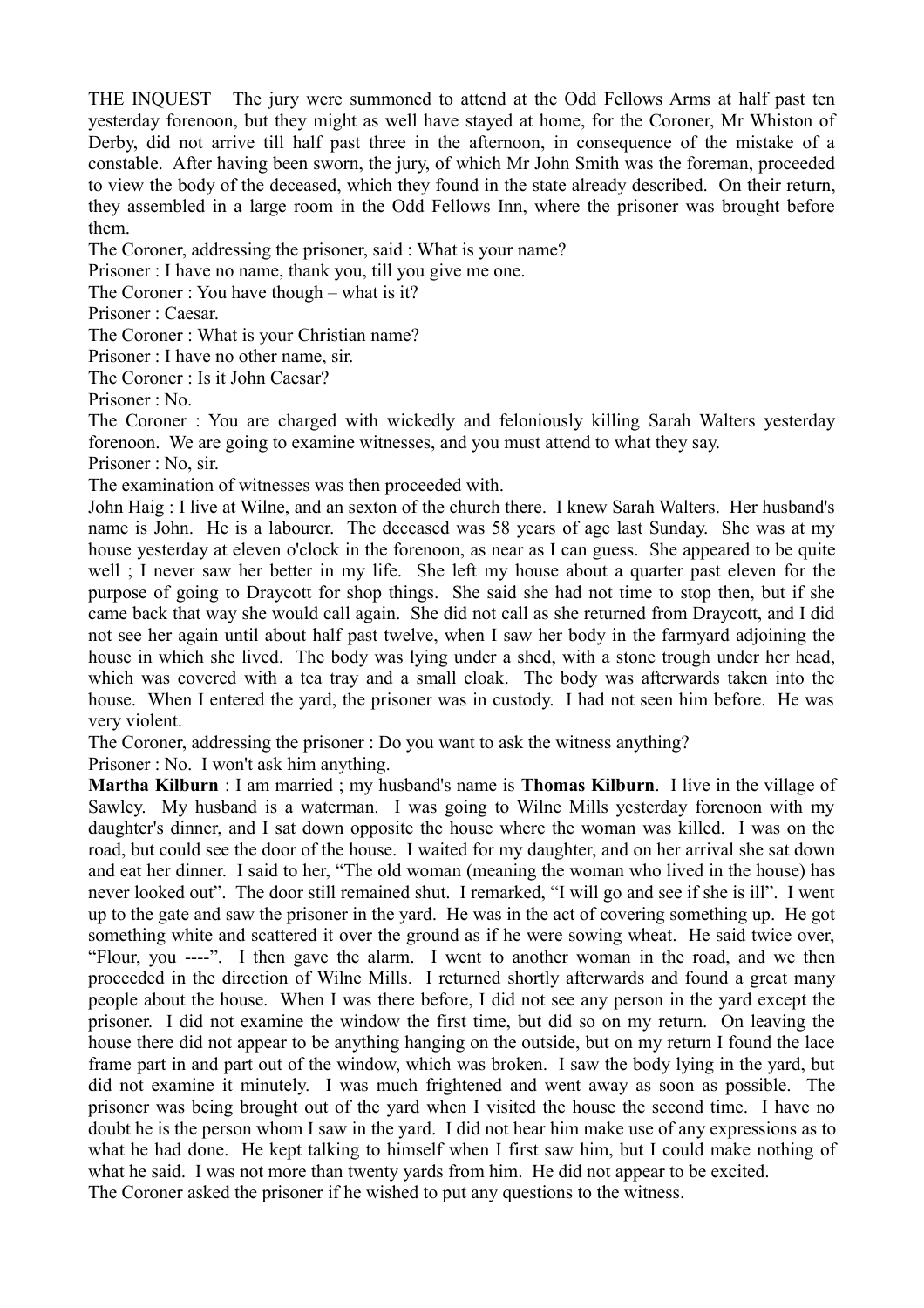The Prisoner : I never see nobody.

George Atkin : I am a blacksmith, and live at Wilne Mills. At ten minutes past one yesterday I received a communication which caused me to go to the house occupied by the husband of the deceased, which is situate in a lonely place about half a mile from Wilne Mills and a mile from Sawley. On getting to the yard, I saw the body of the deceased covered over with a sheet. I went up to the window which looks out over the yard, and which was broken, and saw the prisoner holding the door in the inside of the house so as to prevent anyone entering. There was no person beside the door but himself. I called to him and said, "How came you to murder this poor old woman?" He muttered something over, opened the door, and came out towards the gate with a besom raised in his hand as if he were going to strike me. I seized hold of a trestle, wrenched off a leg, and went to the gate. During this time a lad threw a stone at the prisoner, which struck him over the left eye, causing the wound which now appears there. He let the besom fall, and I immediately secured him. I got assistance and took the prisoner into the lane. He was almost covered with blood. I did not see any blood upon him before he was struck with the stone ; indeed I could not have seen it. The stone did not knock him down, but he staggered against the wall, and blood flowed copiously from the wound. After he was apprehended he put his head into a horse trough. He was dressed in a cap, shirt and pair of trousers, without shoes or stockings. I brought him to Sawley. On the way he told me he came from some town in Northamptonshire. He also told me his name, but I forget what it was.

Prisoner : Caesar.

Coroner : Was it Caesar?

Witness : No. While coming along the road, he twice endeavoured to escape, and cursed and swore very much. I asked him many times why he killed the old woman. He said he never saw the old woman, and knew nothing about her. I delivered him into the custody of Smedley, the constable.

On being asked by the Coroner whether he had anything to ask of the witness, the prisoner replied, "No, sir".

Thomas Heywood : I am a worker at Wilne Mills. I knew the deceased. Yesterday, between twelve and one o'clock in the forenoon, in consequence of information I received, I went to her husband's farm yard. I went up to the house and looked through the window, and saw the prisoner in the act of throwing things out of the window. I did not like to go into the house myself. I was the first in the yard. I examined it and saw what appeared to be a table leg heaped up. I went to it, took hold of it, and found it to be a woman's leg. I shook it, something fell off it, and seeing the knee bare I went away. The other parts of the body were covered over with pieces of cloth and other things. I distinguished the body to be that of Sarah Walters. I could not see her head ; it was covered with a horse trough. This was about ten minutes or a quarter after one. The deceased was dead when I saw her. I assisted Atkins in bringing the prisoner to Sawley. I did not hear him say what his name was. He told us where he came from, but I forget the name of the place. He used abusive language. William Smedley : I am constable of Sawley. Yesterday between one and two o'clock, the prisoner was given into my custody by the witnesses Atkins and Heywood, charged with the murder of Sarah Walters. I asked him his name. He called himself Caesar, and said he had no other name. He refuses to give any other. I left him in charge of some assistants until I should go to the house of the deceased. On arriving there I found the body lying in the yard covered with a cloth. I took the cloth off and had the body carried into the house. I examined the house : it was full of rubbish and in a state of confusion, everything being destroyed. The window was broken, and there was a great deal of blood on the floor, which appeared to have been smeared over with dirt. As I was leaving the house, I received a poker from some person whose name I do not know ; it was covered at one end with fresh blood. The poker I now produce. I found in the house, on the floor, a pair of shears and a pair of scissors, which belonged to the deceased. I believe the poker was also the property of the deceased. I then came back to the prisoner. A person named George Smith in my presence asked him what made him kill the woman. He replied, "She hit me first, and I then hit her with the poker". I then asked the prisoner if he did hit her with the poker, and he said, "Yes, I did". I asked if he knocked her down, and he answered, "No". Afterwards he said, "I struck her again and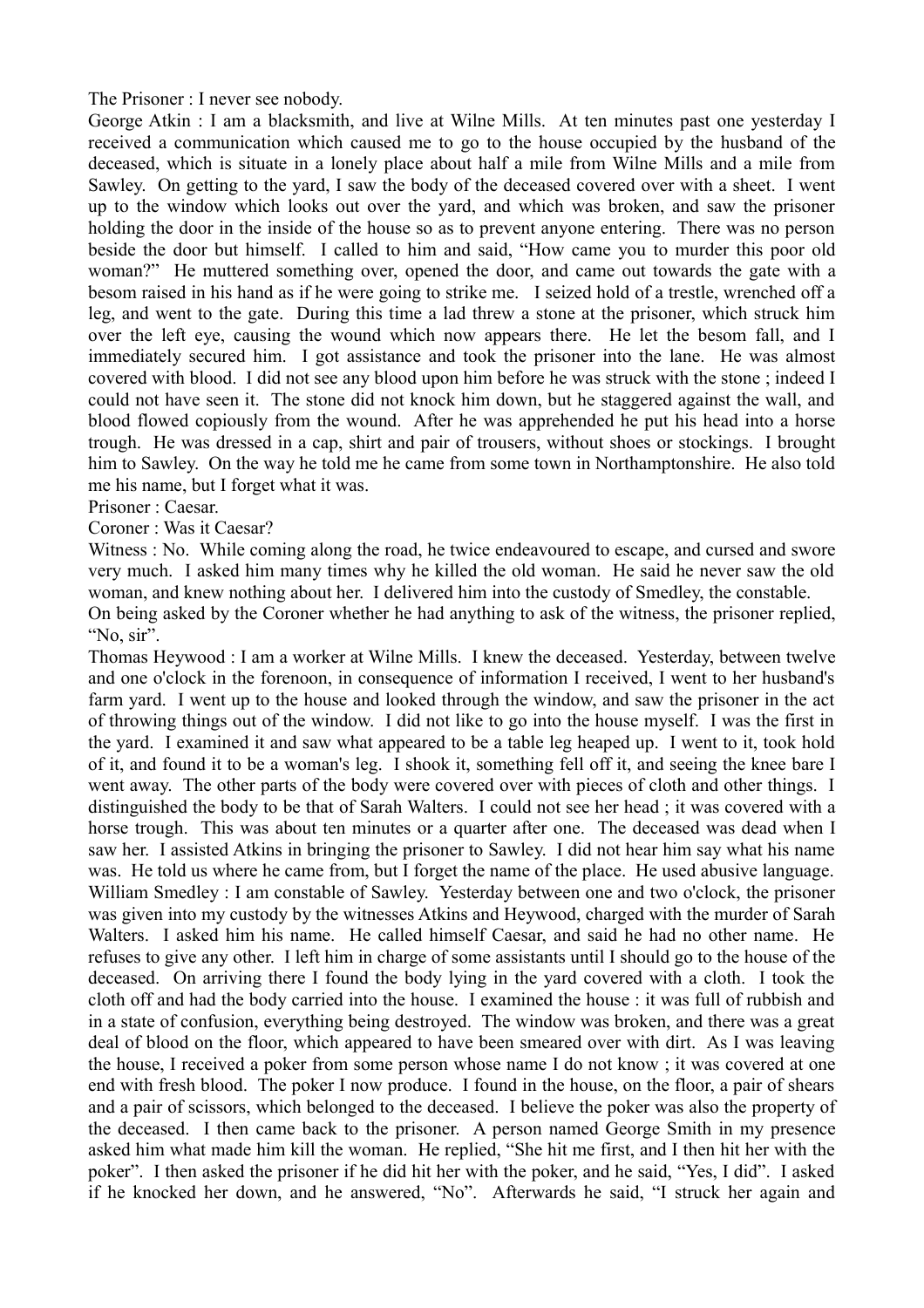knocked her down". I inquired if he struck her again, and he said, "Yes, I struck her a third time, but no more". He was perfectly sensible, and understood everything that was said. I remained with him the greater part of the night. He made two attempts to get out of the window. I searched him, but found nothing upon him at all.

Michael Thomas Jones : I am a surgeon at Shardlow. Yesterday between two and three o'clock, I was at Wilne Mills, and on hearing of what had happened, I went to the house of the deceased. I found the body lying on a board in the house. It was covered with blood and dirt. I stripped, examined and washed it, assisted by two women. I found no marks of violence on the body except two small bruises, one on each arm. I then examined the face and head, which were much mutilated. There were six cut wounds on the face. The lower jaw was fractured in three or more places, part of the bone and teeth protruding on the right side. The upper jaw was also extensively fractured on the left side, and the teeth were knocked out. The bones forming the left orbit and left cheek were fractured. The nose was broken across and almost completely cut off. There was a very extensive cut over the left ear, extending towards the base of the skull, and under this cut there was a large fracture. There were eight wounds on the back of the head, some of them being three or four inches long ; indeed I seldom saw such a sight. More than twenty blows must have been given. Most of the cuts appeared to have been made by a sharp instrument. The blow upon the nose must have been a very severe one. The injuries received were quite sufficient to have caused death ; in fact some of them singly would have proved mortal. Part of the wounds might have been occasioned by a poker similar to that produced by the constable. It is impossible that any of the bruises or cuts could have been occasioned by the deceased herself. Great violence must have been used by some second person.

In answer to one of the jurymen, the witness stated that the trough found on the head of the deceased might have inflicted some of the injuries, but could not have occasioned the cuts and fractures.

The evidence being concluded, the coroner asked the prisoner if he had any statement to make, to which he replied in the negative.

The Coroner than addressed a few observations to the jury, telling them they had nothing to do with the question as to the prisoner's state of mind, their duty simply being to decide whether, according to the evidence, he had wilfully and feloniously murdered Sarah Walters. For his own part, he thought there could be no doubt in the matter.

Unanimous verdict : "Guilty of Wilful Murder".

The prisoner was accordingly committed for trial, and the witnesses were bound over to prosecute. He was taken to Derby by the seven o'clock train last evening. A large crowd of both sexes assembled at the station and hooted the prisoner. When the train moved off, a cheer of triumph was given.

## **110 July 8 1852**

RETFORD MIDSUMMER SESSIONS **Joseph Hindley**, 60, boatman, was charged with stealing a pair of hames and other articles at Grove, the property of Feargus William Park. Mr Barker for the prosecutor, the prisoner undefended. Verdict of Guilty, and the prisoner being an old offender, was sentenced to seven years' transportation.

**William Wells**, 29, boatman, and Richard Searston, 32, labourer, were indicted for stealing eight hundredweight of coal at Worksop, the property of Turner Ward, in May 1851. Verdict of guilty, and the prisoners were sentenced, Wells to twelve months' imprisonment with hard labour, one week in each quarter solitary, and Searston to seven years' transportation.

### **111 July 15 1852**

BOY DROWNED IN THE TRENT Yesterday evening about half past five o'clock, as a little boy, seven years old, the son of Mr Aaron Taylor, joiner, Broad Marsh, Nottingham, was filling a bottle from the river Trent, on the landing at the Wilford Ferry Boat, he overbalanced himself and fell into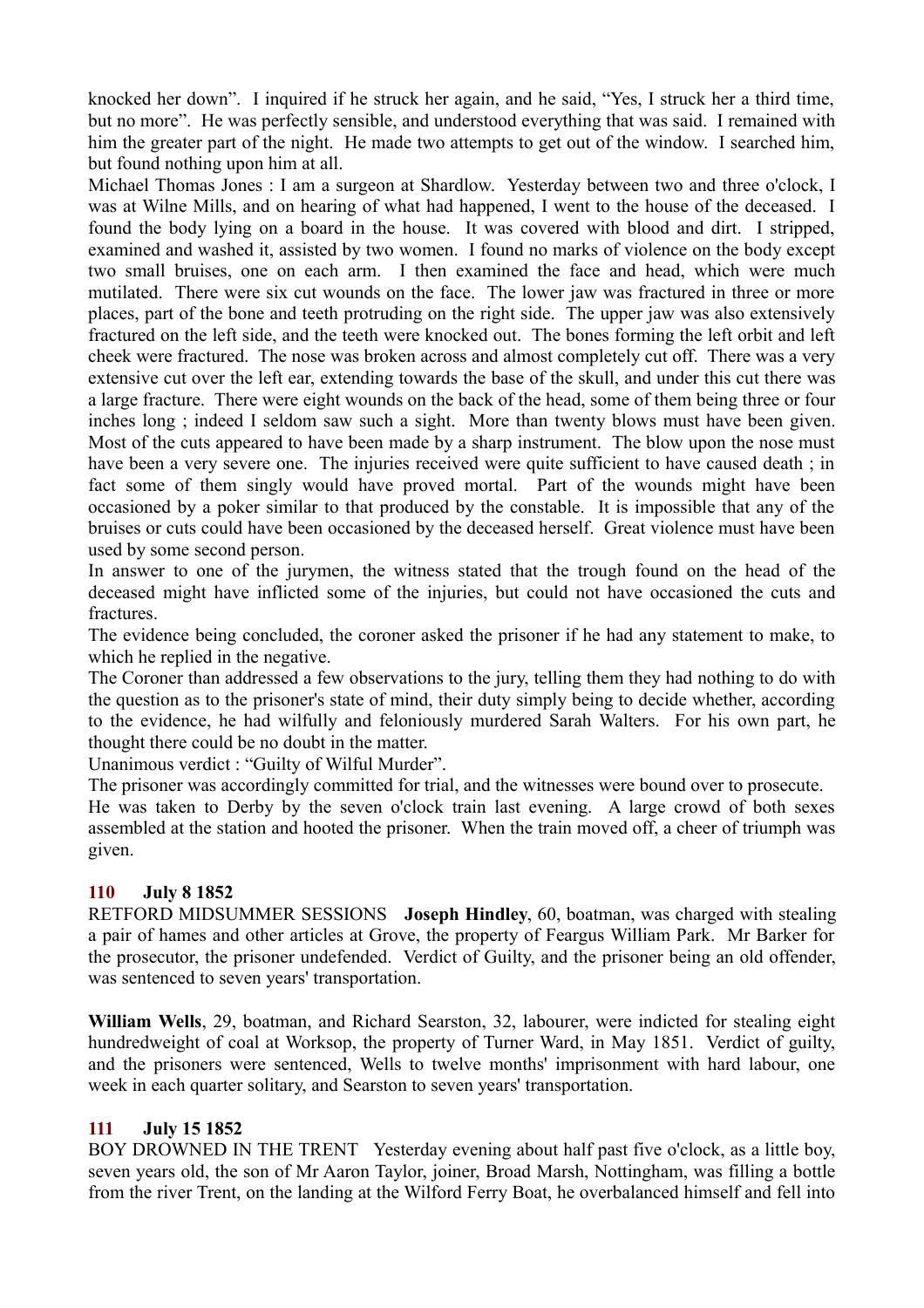the water. The stream at this part of the river is very strong, consequently the lad was speedily carried about forty yards from the spot, a considerable distance of which he struggled vigorously. It was generally believed by the bystanders that had the boatman had the presence of mind to have thrown his boat pole into the water where the boy was, his life might have been preserved ; as it was, however, no assistance could be procured until too late, and although four persons plunged into the water after the youth, none of them could seize him, and it was not until life was extinct that his body was secured by persons who dragged the river.

### **112 July 15 1852**

MAN DROWNED IN THE TRENT On Saturday last, Mr Coroner Browne held an inquest at the Town Arms, Trent Bridge, Nottingham, on the body of Alfred Walters. On Friday evening the deceased and two more persons went to that part of the Trent between the second and third railings below the Wilford Ferry, where they bathed. Walters sprang into the water from a large stone at the river side, and after swimming as if to cross the river, about twenty or thirty yards he began to beat the water with his hands, and seemed as if he had got out of his depth, and shouted for help, and Thomas Hyson, bricklayer of New Radford, who was on the opposite side of the river, swam to him, but when he had reached him the deceased sank. Hyson dived after him about four times and brought him to the surface, and then carried him to the shore, where a number of persons who had assembled administered brandy, rubbed him, and used several other means to bring the unfortunate man round, but no signs of life remained, and the deceased was then taken to the Town Arms Inn. Verdict : "Accidentally drowned".

### **113 September 2 1852**

BINGHAM On Thursday last, Allan Hutchings, gentleman, **Samuel Spurr**, boatman, and John Green, gamekeeper, all of East Bridgford, were charged with fishing in the river Trent, where the right belonged to Samuel Hole Esq and Captain Martin. Discharged on paying the expenses, and promising not to offend again.

## **114 September 23 1852**

DEATH FROM INTOXICATION On Friday last, Mr Coroner Browne held an inquest at the watch house on the body of a boatman named **Thomas Darby**, aged 20, who lived at Barrow-upon-Soar. From the evidence given before the coroner, it appears that a few days ago the deceased and several other boatmen left Mountsorrel with a boat loaded with granite. On Thursday night they went into the Red Lion public house, Red Lion Street, and commenced drinking ale. In a short time afterwards they were joined by another companion who, with them, proceeded to the Ragged Staff, Red Lion Square. Several of the party, but especially the deceased, were by that time very drunk. A pint of gin was called for, and about half that quantity was disposed of by the deceased in its neat state. He afterwards drank three more glasses of gin and water, and the remainder of the night drank at the rate of three glasses to one which was drunk by the rest of the company. About twelve o'clock the party, excepting the deceased, quitted the public house and wended their way to the Lord Byron in Red Lion Street. Meanwhile, the landlord of the Ragged Staff found the deceased lying in a totally helpless state in the taproom, and carried him out of the house and placed him on the doorstep, and in that position he shortly afterwards fell asleep. Police-constable Burton, who was on duty in the vicinity, found him, and went to inform his comrades of his condition. He was then taken to the Lord Byron public house, and died shortly after his arrival. A *post mortem* examination was made of his body by Mr Caunt, surgeon, and, from the general appearance of his stomach, he attributed his death to congestive apoplexy consequent on drinking intoxicating liquors and taking a large quantity of unmasticated food. Verdict accordingly.

## **115 October 28 1852**

RETFORD MICHAELMAS SESSIONS The following prisoner pleaded guilty :- **John Bucknall**, 26, boatman, a tramp, stealing at Worksop in July last one watch and other articles, the property of